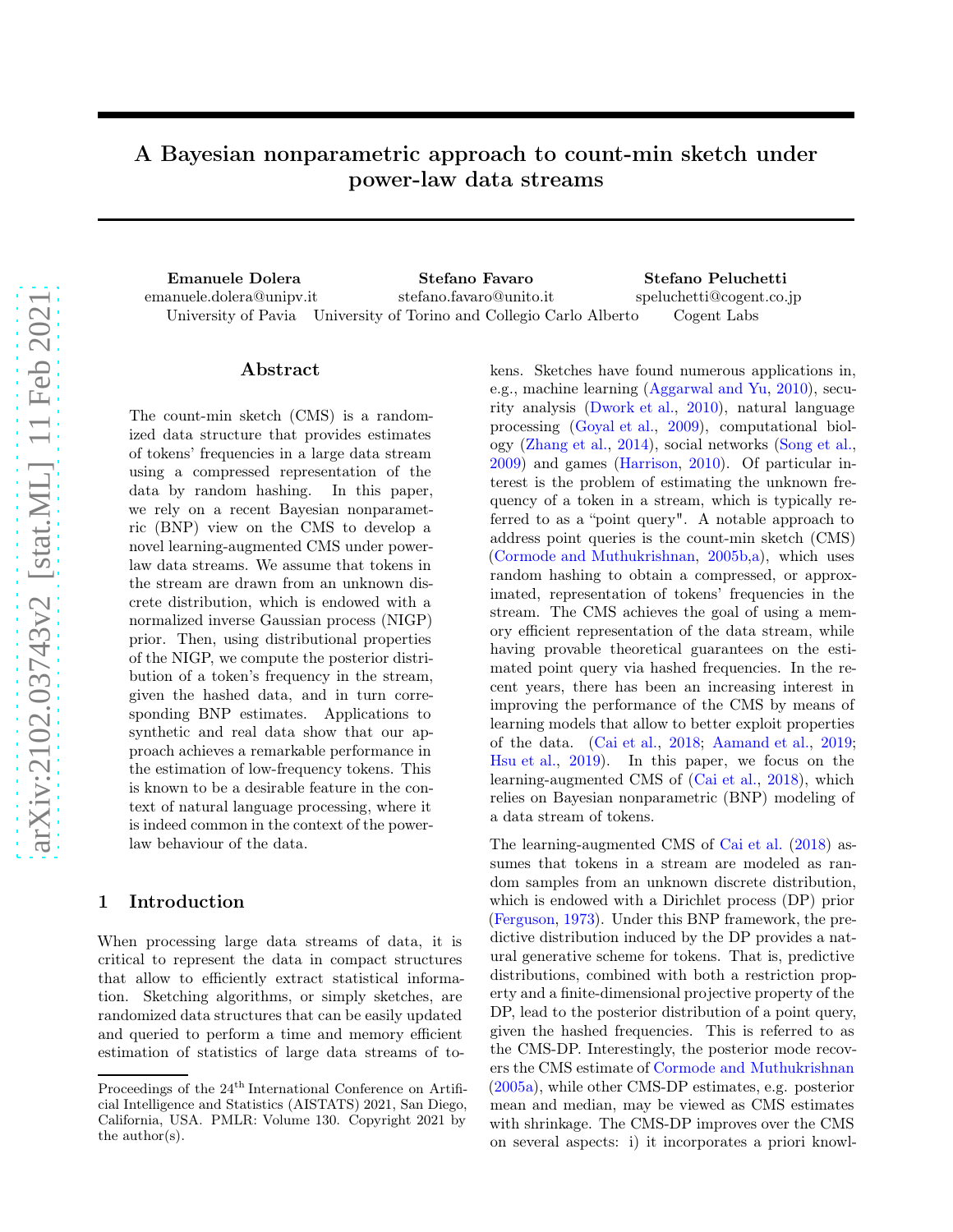edge on the data into the estimates; ii) it assumes an unknown and unbounded number of distinct tokens, which is typically expected in large datasets; iii) it allows to model, via the posterior distribution induced by a point query, the uncertainty induced by the process of random hashing.

We extend the BNP approach of [Cai et al.](#page-24-2) [\(2018](#page-24-2)) to develop a novel learning-augmented CMS under powerlaw data streams. Power-law distributions occur in many situations of scientific interest, and have significant consequences for the understanding of natural and man-made phenomena [\(Clauset et al.](#page-9-7), [2009\)](#page-9-7). Here, we assume that tokens in the stream are modeled as random samples from an unknown discrete distribution, which is endowed with a normalized inverse Gaussian process (NIGP) prior [\(Prünster](#page-25-0), [2002;](#page-25-0) [Lijoi et al.,](#page-24-3) [2005\)](#page-24-3). The NIGP comes as a "forced" choice since it is the sole discrete nonparametric prior that combines: i) a power-law tail behaviour, in contrast with the exponential tail behaviour of the DP; ii) both a restriction property and a finite-dimensional projective property analogous to those of the DP, which are critical to compute and work with the posterior distribution of a point query given the hashed frequencies. While this prior choice limits the flexibility of tuning the prior to the power-law degree of the data, the NIGP is arguably still a sensible choice of practical interest. Under the NIGP prior, we compute the posterior distribution of a point query, given the stored hashed frequencies, and in turn corresponding BNP estimates. Applications to synthetic and real data show that our approach outperforms the CMS and the CMS-DP in the estimation of low-frequency tokens. This is known to be a desirable feature in the context of natural language processing [\(Goyal et al.](#page-9-8), [2012,](#page-9-8) [2009;](#page-9-2) [Pitel and Fouquier,](#page-9-9) [2015\)](#page-9-9), where it is indeed common the power-law behaviour of the data stream.

The paper is structured as follows. In Section [2](#page-1-0) we review the BNP approach to CMS of [Cai et al.](#page-24-2) [\(2018\)](#page-24-2), and in Section [3](#page-2-0) we extend this approach to develop a novel learning-augmented CMS under power-law data streams. Section [4](#page-6-0) contains numerical experiments, whereas Section [5](#page-7-0) concludes with final remarks and future works.

## <span id="page-1-0"></span>2 A BNP approach to CMS

To introduce the BNP approach of [Cai et al.](#page-24-2) [\(2018\)](#page-24-2), let  $X_{1:m} = (X_1, \ldots, X_m)$  be a large data stream of tokens taking values in a (possibly infinite) measurable space of symbols V. The stream  $X_{1:m}$  is available for inferential purposes only through its compressed representation obtained by means of random hashing. Specifically, let  $J$  and  $N$  be positive integers such

that  $[J] = \{1, ..., J\}$  and  $[N] = \{1, ..., N\}$ , and let  $h_1, \ldots, h_N$ , with  $h_n : \mathcal{V} \to [J]$ , be a collection of hash functions drawn uniformly at random from a pairwise independent hash family  $H$ . For mathematical convenience it is assumed that  $H$  is a perfectly random hash family, that is for  $h_n$  drawn uniformly at random from H the random variables  $(h_n(x))_{x\in\mathcal{V}}$  are i.i.d. as a Uniform distribution over  $[J]$ . In practice, as discussed in [Cai et al.](#page-24-2) [\(2018\)](#page-24-2), real-world hash functions yield only small perturbations from perfect hash functions. Hashing  $X_{1:m}$  through  $h_1, \ldots, h_N$  creates N vectors of J buckets  $\{\mathbf C_n\}_{n\in[N]}$ , where  $\mathbf C_n = (C_{n,1}, \ldots, C_{n,J})$  with  $C_{n,j}$  obtained by aggregating the frequencies for all x such that  $h_n(x) = j$ . Every  $C_{n,j}$  is initialized at zero, and whenever a new token  $X_i$  is observed we set  $C_{n,h_n(X_i)} \leftarrow 1 + C_{n,h_n(X_i)}$  for every  $n \in [N]$ . Under this setting, the goal consists in estimating the frequency  $f_v$  of a token of type  $v \in V$  in  $X_{1:m}$ , i.e. the point query  $f_v = \sum_{1 \leq i \leq m} \mathbf{1}_{X_i}(v)$ . In particular, the CMS of [Cormode and Muthukrishnan](#page-24-1) [\(2005a\)](#page-24-1) estimates  $f_v$  with

<span id="page-1-1"></span>
$$
\hat{f}_v^{(\text{CMS})} = \min_{n \in [N]} \{C_{n,h_n(v)}\}_{n \in [N]}.
$$
 (1)

We refer to Appendix A for a detailed account on the CMS and a theoretical (probabilistic) guarantee for the estimator  $(1)$ .

Differently from the CMS of [Cormode and Muthukrishnan](#page-24-1) [\(2005a](#page-24-1)), the CMS-DP of [Cai et al.](#page-24-2)  $(2018)$  $(2018)$  estimates  $f_v$  by relying on the following modeling assumptions on the data stream  $X_{1:m}$ : i) symbols  $v_j$ 's in  $\mathcal V$  are distributed as an unknown probability measure  $P(\cdot) = \sum_{j \geq 1} p_j \delta_{v_j}(\cdot)$ on  $V$ ; ii) P is distributed as a DP prior [\(Ferguson,](#page-9-6) [1973\)](#page-9-6) with diffuse probability (base) measure  $\nu$  on  $\nu$ and mass parameter  $\alpha > 0$ . Then, tokens  $X_i$ 's are modeled as random samples from a DP, i.e.,

<span id="page-1-2"></span>
$$
X_{1:m} \mid P \stackrel{\text{iid}}{\sim} P
$$

$$
P \sim \text{DP}(\alpha, \nu) \tag{2}
$$

for  $m \geq 1$ . Under [\(2\)](#page-1-2), a point query induces the posterior distribution of  $f_v$ , given  $\{C_{n,h_n(v)}\}_{n\in[N]}$ , for  $v \in V$ . CMS-DP estimates of  $f_v$  are obtained as functionals of the posterior distribution, e.g. mode, mean, median. The computation of the posterior distribution of  $f_v$ relies on the predictive distribution of the DP prior, namely the conditional distribution of an additional token given the stream of tokens. This is combined with two critical properties of the DP: P1) the restriction property which, due to the perfectly random  $H$ , implies that the prior governing the tokens hashed in each of the J buckets is a DP prior with mass parameter  $\alpha/J$ ; P2) the finite-dimensional projective property which, due to the perfectly random  $H$ , implies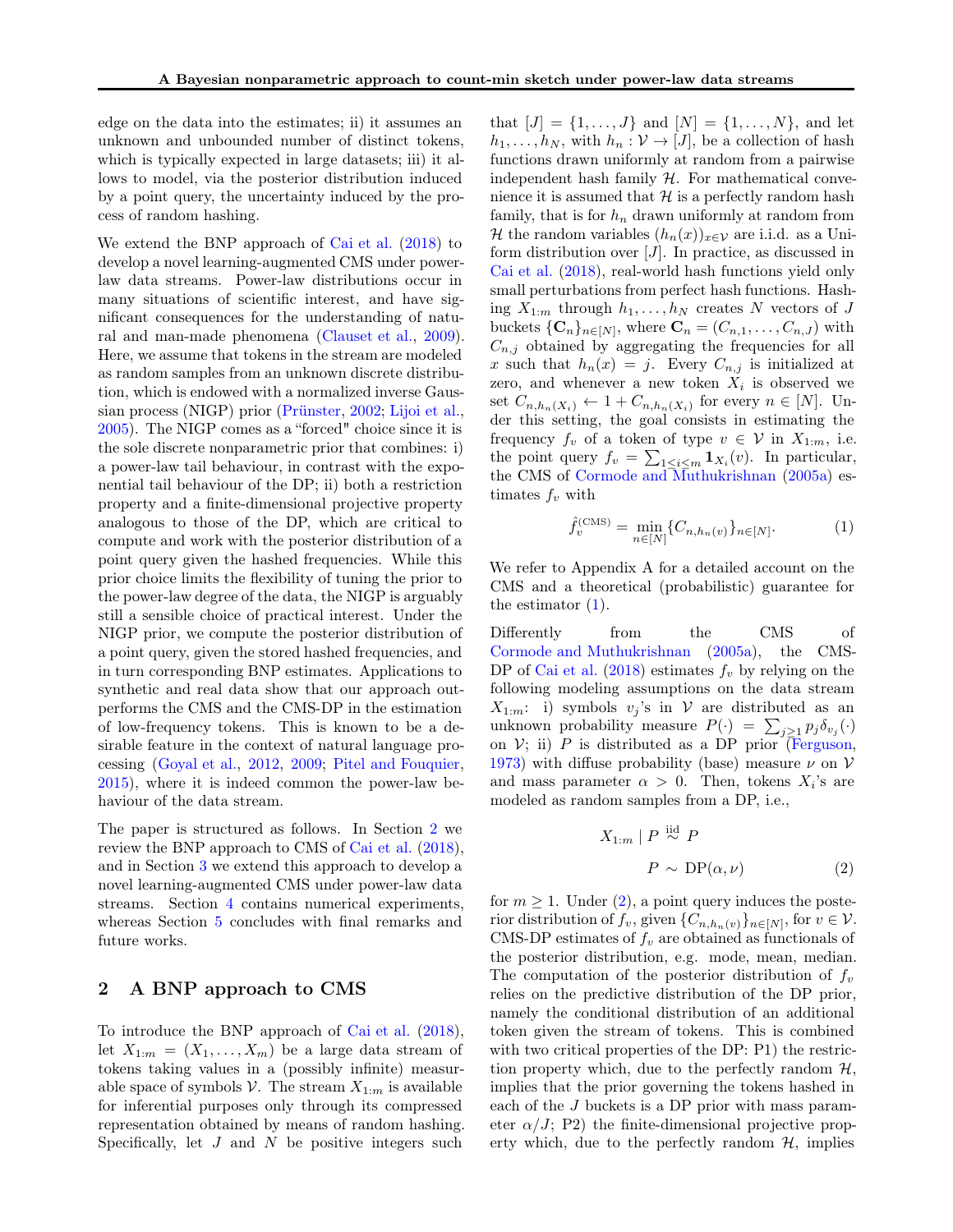that the prior governing the multinomial hashed frequencies  $\mathbf{C}_n$  is a *J*-dimensional symmetric Dirichlet distribution with parameter  $\alpha/J$ .

Now, we outline the BNP approach of [Cai et al.](#page-24-2) [\(2018](#page-24-2)) based properties P1) and P2). Because of the discreteness of  $P \sim \text{DP}(\alpha, \nu)$ , a random sample  $X_{1:m}$  from P induces a random partition of  $\{1, \ldots, m\}$  into subsets labelled by distinct symbols in  $\mathcal V$ . See Appendix C. The predictive distribution of the DP provides the conditional distribution, given  $X_{1:m}$ , over which partition subset a new token  $X_{m+1}$  will join; the size of that subset is precisely the frequency  $f_v$  we seek to estimate. However, since we have only access to the hashed frequencies, the object of interest is the distribution  $p_{f_v}(m,\alpha)$  of  $f_v$ . This distribution follows by marginalizing out the sampling information  $X_{1:,m}$ , with respect to the DP prior, from the conditional distribution of  $f_v$  given  $X_{1,m}$ . According to property P1), for a single  $h_n$  the distribution  $p_{f_v}(\cdot; c_{n,h_n(v)}, \alpha/J)$ coincides with the posterior distribution of  $f_v$ , given  $C_{n,h_n(v)} = c_{n,h_n(v)}$ ; the posterior distribution of  $f_v$ given  ${C_{n,h_n(v)}}_{{n \in [N]}}$  follows by the independence assumption on  $\mathcal{H}$  and Bayes theorem. To conclude, it remains to estimate the prior's parameter  $\alpha > 0$  based on the hashed frequencies. According to property P2), and by the independence assumption on  $H$ , the N vectors  $\{C_n\}_{n\in[N]}$  are i.i.d. as a Dirichlet-Multinomial distribution with symmetric parameter  $\alpha/J$ . This fact provides an explicit expression for the likelihood function of the hashed frequencies, and thus to a Bayesian estimation of  $\alpha$ .

## <span id="page-2-0"></span>3 A BNP approach to CMS under power-law data streams

We extend the BNP approach of [Cai et al.](#page-24-2) [\(2018](#page-24-2)) to develop a novel learning-augmented CMS under powerlaw data streams. In this respect, it is natural to assume that tokens in a stream  $X_{1:m}$  are modeled as random samples from an unknown discrete distribution  $P$ , and then to endow  $P$  with prior distribution Q with power-law tail behaviour. Critical constraints in the choice of  $Q$  arises directly from the approach of [Cai et al.](#page-24-2) [\(2018\)](#page-24-2). In particular, the prior Q must feature both a restriction property and a finitedimensional projective property analogous to those of the DP prior. This is required to compute and work with the posterior distribution of a point query, given the hashed data stream  $X_{1:m}$ . To the best of our knowledge, the NIGP prior [\(Prünster,](#page-25-0) [2002;](#page-25-0) [Lijoi et al.](#page-24-3), [2005\)](#page-24-3) is the sole discrete nonparametric prior with power-law tail behaviour that features both a restriction property and a finite-dimensional projective property analogous to those of the DP. This paves

the way to our learning-augmented CMS under data streams with power-law behaviour.

#### 3.1 NIGP priors

The DP and the NIGP are discrete random probability measures belonging to the class of homogeneous normalized completely random measures (hNCRMs) [\(James,](#page-24-4) [2002](#page-24-4); [Prünster,](#page-25-0) [2002](#page-25-0); [Regazzini et al.,](#page-25-1) [2003;](#page-25-1) [Pitman](#page-25-2), [2006;](#page-25-2) [Lijoi and Prünster,](#page-24-5) [2010\)](#page-24-5). Let the measurable space V be endowed with its Borel  $\sigma$ -field F. A completely random measure CRM  $\mu$  on  $\mathcal V$  is defined as a random measure such that for any  $A_1, \ldots, A_k$  in *F*, with  $A_i \cap A_j = ∅$  for  $i ≠ j$ , the random variables  $\mu(A_1), \ldots, \mu(A_k)$  are mutually independent [\(Kingman,](#page-24-6) [1993\)](#page-24-6). Any CRM  $\mu$  with no fixed point of discontinuity and no deterministic drift is represented as  $\mu = \sum_{j\geq 1} \xi_j \delta_{v_j}$ , where the  $\xi_j$ 's are positive random jumps and the  $v_j$ 's are V-valued random locations. Then,  $\mu$  is characterized by the Lévy–Khintchine representation

<span id="page-2-1"></span>
$$
\mathbb{E}\left[e^{-\int_{\mathcal{V}}f(v)\mu(\mathrm{d}v)}\right] = e^{-\int_{\mathbb{R}^+\times\mathcal{V}}[1-e^{-\xi f(v)}]\gamma(\mathrm{d}\xi,\mathrm{d}v)},\quad(3)
$$

where  $f: V \to \mathbb{R}$  is a measurable function such that  $\int |f| d\mu$  <  $+\infty$  and  $\gamma$  is a measure on  $\mathbb{R}^+ \times \mathcal{V}$  such that  $\int_B \int_{\mathbb{R}^+} \min\{\xi, 1\} \gamma(d\xi, dv) < +\infty$  for any  $B \in \mathcal{F}$ . For our purposes it is useful to separate the jump and location part of the Lévy intensity measure  $\gamma$  by writing it as  $\gamma(\mathrm{d}\xi, \mathrm{d}v) = \rho(\mathrm{d}\xi; v)\nu(\mathrm{d}v)$ , where  $\nu$  denotes a measure on  $(\mathcal{V}, \mathcal{F})$  and  $\rho$  denotes a transition kernel on  $\mathcal{B}(\mathbb{R}^+) \times \mathcal{V}$ , with  $\mathcal{B}(\mathbb{R}^+)$  being the Borel  $\sigma$ -field of  $\mathbb{R}^+$ , i.e.  $v \mapsto \rho(A; v)$  is F-measurable for any  $A \in \mathcal{B}(\mathbb{R}^+)$ and  $\rho(\cdot; v)$  is a measure on  $(\mathbb{R}^+, \mathcal{B}(\mathbb{R}^+))$  for any  $v \in \mathcal{V}$ . In particular, if  $\rho(\cdot; v) = \rho(\cdot)$  for any v then the jumps of  $\mu$  are independent of their locations. In this case, the CMR  $\mu$  is termed homogeneous CRM. See Appendix B.

hNCRMs are obtained by normalizing CRMs. To define the NIGP, we first introduce the normalized generalized Gamma process (NGGP) [\(James](#page-24-4), [2002;](#page-24-4) [Prünster,](#page-25-0) [2002;](#page-25-0) [Lijoi et al.,](#page-24-7) [2007\)](#page-24-7), which is a hNCRM including both the DP and NIGP as special cases. The NGGP is useful to understand the power-law tail behaviuor featured by the NIGP, in contrast with the exponential tail behaviour of the DP, as well as predictive properties of the NIGP. A generalized Gamma process  $(GGP)$   $\mu$  on  $\mathcal V$  is a CRM characterized, through the Lévy–Khintchine formula [\(3\)](#page-2-1), by the Lévy intensity measure  $\gamma(\mathrm{d}\xi, \mathrm{d}v) = \rho_{\sigma}(\mathrm{d}\xi)\alpha\nu(\mathrm{d}v)$ , where: i)  $\alpha > 0$  is the mass parameter; ii)  $\nu$  is a diffuse probability (base) measure on V, governing the location part of  $\mu$ ; iii)  $\rho_{\sigma}$ , with  $\sigma \in [0, 1)$ , is a rate measure on  $\mathbb{R}^+$  governing the jump part of  $\mu$  such that

<span id="page-2-2"></span>
$$
\rho_{\sigma}(\mathrm{d}\xi) = \frac{2^{-(1-\sigma)}}{\Gamma(1-\sigma)} \xi^{-(1+\sigma)} e^{-\frac{\xi}{2}} \mathbf{1}_{\mathbb{R}^+}(\xi) \mathrm{d}\xi. \qquad (4)
$$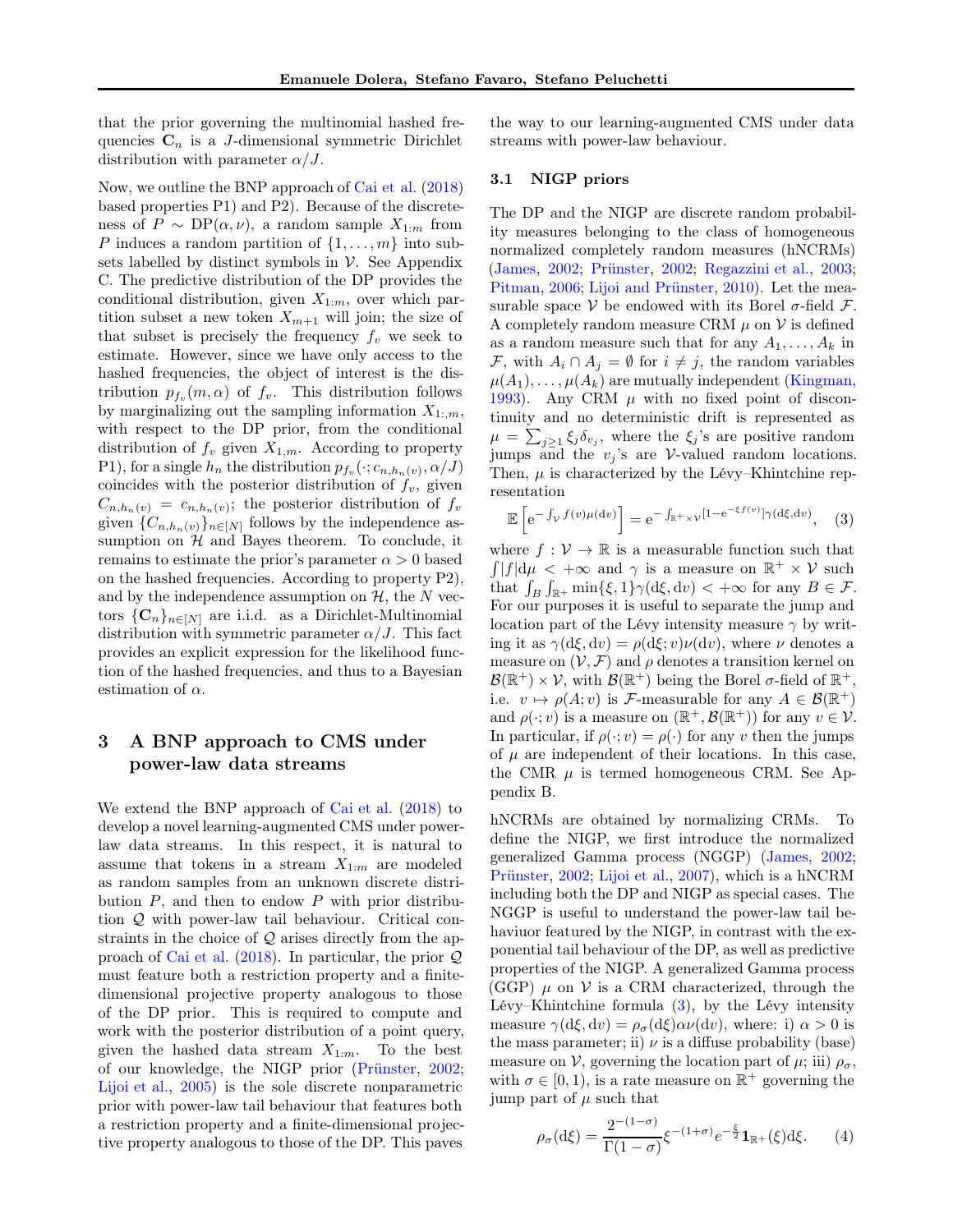See Appendix B. The total mass  $\mu(\mathcal{V})$  is finite (almost surely) [\(Lijoi et al.](#page-24-7), [2007\)](#page-24-7), and then the NGGP is defined as

<span id="page-3-0"></span>
$$
P = \frac{\mu}{\mu(\mathcal{V})} = \sum_{j \ge 1} p_j \delta_{v_j},\tag{5}
$$

where  $p_j = \xi_j/\mu(\mathcal{V})$  for  $j \geq 1$  are random probabilities such that  $p_j \in (0,1)$  for any  $j \ge 1$  and  $\sum_{j\ge 1} p_j = 1$ almost surely. For short, we write  $P \sim \text{NGG}\bar{P}(\alpha, \sigma, \nu)$ . For  $\sigma = 0$  the GGP reduces to the Gamma process [\(Kingman,](#page-24-6) [1993](#page-24-6)), and hence the NGPP becomes a DP with mass parameter  $\alpha/2$ . The NIGP with mass parameter  $\alpha > 0$  is defined as the NGGP with  $\sigma = 1/2$ and, for short, we write  $P \sim \text{NIGP}(\alpha, \nu)$ . See Appendix C.

The NIGP features a restriction property analogous to that of the DP. That is, if  $A \subset V$  and  $P_A$  is the random probability measure on A induced by  $P \sim \text{NIGP}(\alpha, \nu)$ on V then  $P_A \sim \text{NIGP}(\alpha \nu(A), \nu_A/\nu(A))$ , where  $\nu_A$  is the projection of  $\nu$  to A. The restriction property of the NIGP follows from the definition of the NIGP as a normalized GGP, which has a Poisson process representation admitting the Poisson coloring theorem. See Appendix B and Chapter 5 of [\(Kingman](#page-24-6), [1993\)](#page-24-6) for details. To the best of our knowledge, hNCRM priors are the sole discrete nonparametric priors featuring the restriction property. The NIGP also features a finite-dimensional projective property analogous that of the DP. That is, if  $\{B_1, \ldots, B_k\}$  is a measurable kpartition of V, for any  $k \geq 1$ , then  $P \sim \text{NIGP}(\alpha, \nu)$  is such that

<span id="page-3-3"></span>
$$
(P(B_1), \ldots, P(B_k)) \stackrel{\text{d}}{=} \left( \frac{W_1}{\sum_{i=1}^k W_i}, \ldots, \frac{W_k}{\sum_{i=1}^k W_i} \right), \tag{6}
$$

with  $\stackrel{\text{d}}{=}$  denoting an equality in distribution, where the  $W_i$ 's are independent random variables distributed as an inverse Gaussian (IG) distribution [\(Seshadri](#page-25-3), [1993\)](#page-25-3) with shape parameter  $\alpha \nu(B_i)$  and scale parameter 1, for  $i = 1, ..., k$ . The distribution of  $(P(B_1), \ldots, P(B_k))$  is referred to as the normalized IG distribution [\(Lijoi et al.,](#page-24-3) [2005;](#page-24-3) Hadjicharalambous et al., 2011) with parameter  $(\alpha\nu(B_1), \ldots, \alpha\nu(B_k)).$  The finite-dimensional projective property of the NIGP follows directly from the definition of the NIGP through its finite-dimensional distributions [\(Lijoi et al.](#page-24-3), [2005\)](#page-24-3), for which it is critical a peculiar additive property of the IG distribution. See Appendix D. To the best of our knowledge, the DP prior and the NIGP prior are the sole hNCRM priors featuring the finite-dimensional projective property.

Before describing the power-law tail behaviour of the NGGP prior, and hence the power-law tail behaviour featured by the NIGP prior, we recall the sampling structure of the NGGP. Hereafter, we de-

note by  $(a)_{(n)}$  the ascending factorial of a of order n, i.e.,  $(a)_{(n)} = \prod_{0 \le i \le n-1} (a+i)$ . Let  $P \sim$  $NGGP(\alpha, \sigma, \nu)$ , with  $\sigma \in (0, 1)$ . Because of the discreteness of  $P$ , a random sample of tokens  $X_{1:m}$  from P induces a random partition of the set  $\{1, \ldots, m\}$ into  $1 \leq K_m \leq m$  partition subsets, labelled by distinct symbols  $\mathbf{v} = \{v_1, \ldots, v_{K_m}\},$  with corresponding frequencies  $(N_1, \ldots, N_{K_m})$  such that  $1 \leq N_i \leq n$ and  $\sum_{1 \leq i \leq K_n} N_i = n$ . For any  $1 \leq r \leq m$ , let  $M_{r,m} \geq 0$  denote the random number of distinct symbols with frequency r, i.e.  $M_{r,m} = \sum_{1 \leq i \leq K_m} \mathbf{1}_{N_i}(r)$ such that  $\sum_{1 \leq r \leq m} M_{r,m} = K_m$  and  $\sum_{1 \leq r \leq m} r M_{r,m} =$ m. The distribution of  $\mathbf{M}_m = (M_{1,m}, \ldots, M_{m,m})$  is defined on the set  $\mathcal{M}_{m,k} = \{(m_1, \ldots, m_n) : m_i \geq$  $0, \sum_{1 \leq i \leq m} m_i = k, \sum_{1 \leq i \leq m} im_i = m$ . See Appendix C. For  $\mathbf{m} \in \mathcal{M}_{m,k}$ 

<span id="page-3-2"></span>
$$
\Pr[\mathbf{M}_{m} = \mathbf{m}] = V_{m,k} m! \prod_{i=1}^{m} \left( \frac{(1-\sigma)_{(i-1)}}{i!} \right)^{m_i} \frac{1}{m_i!},\tag{7}
$$

where

$$
V_{m,k} = \frac{\alpha^k 2^{m-k} e^{\frac{\alpha}{2\sigma}}}{\Gamma(m)} \int_0^{+\infty} \frac{x^{m-1} e^{-\frac{\alpha}{2\sigma}(1+2x)^\sigma}}{(1+2x)^{m-k\sigma}} dx.
$$

In the the next proposition we state the predictive distribution of  $P \sim \text{NGGP}(\alpha, \sigma, \nu)$  as a function of the sampling information  $X_{1:m}$  through the statistic  $\mathbf{M}_m$ . The predictive distribution of the DP prior arises by letting  $\sigma \to 0$ , whereas the predictive distribution of the NIGP prior arises by setting  $\sigma = 1/2$ . See Appendix C.

**Proposition 1.** For any  $m \geq 1$ , let  $X_{1:m}$  be a random sample from  $P \sim NGGP(\alpha, \sigma, \nu)$ , with  $\sigma \in (0, 1)$ , and let  $X_{1:m}$  feature  $K_m = k$  partition subsets, labelled by  $\mathbf{v} = \{v_1, \ldots, v_{K_m}\},$  with frequencies  $(N_1, \ldots, N_{K_m})$ such that  $M_{r,m} = m_r$  for  $1 \leq r \leq m$ . Let  $\mathbf{v}_r = \{v_i \in$  $\mathbf{v}$  :  $N_i = r$ , *i.e.*, the labels of the partition subsets with frequency r in **v**, and **v**<sub>0</sub> = **V** – **v**, *i.e.*, the labels in  $V$  not in  $v$ . Then,

$$
Pr[X_{m+1} \in \mathbf{v}_r \mid X_{1:m}] = \begin{cases} \frac{V_{m+1,k+1}}{V_{m,k}} & r = 0\\ \frac{V_{m+1,k}}{V_{m,k}}(r-\sigma)m_r & r \ge 1. \end{cases}
$$
(8)

<span id="page-3-1"></span>Let  $P \sim \text{NGGP}(\alpha, \sigma, \nu)$  with  $\sigma \in (0, 1)$  and, from the definition of P in  $(5)$ , let  $(p_{(i)})_{i>}$  denote the decreasing ordered random probabilities  $p_j$ 's of P. By combining the rate measure [\(4\)](#page-2-2) with Proposition 23 of Gnedin et al. (2007), as  $j \to +\infty$  the  $p_{(j)}$ 's follow a power-law distribution of exponent  $s = \sigma^{-1}$ . See [Pitman](#page-24-8) [\(2003\)](#page-24-8) and references therein for details. That is, the parameter  $\sigma \in (0,1)$  controls the power-law tail behaviour of P through the small probabilities  $p_{(j)}$ 's: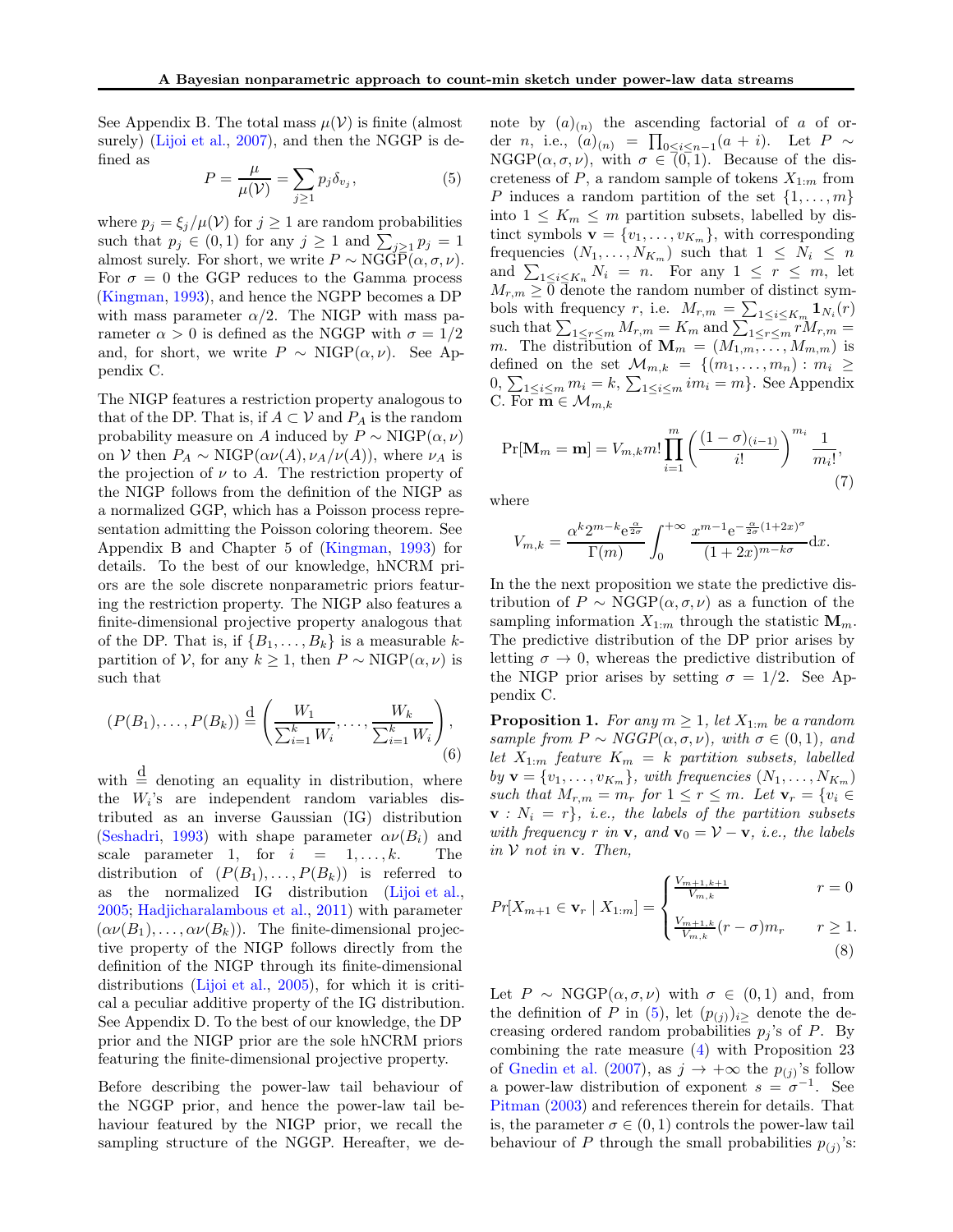the larger  $\sigma$  the heavier the tail of P. At the sampling level, the power-law behaviour of  $P \sim \text{NGGP}(\alpha, \sigma, \nu)$ emerges directly from the large  $m$  asymptotic behaviour of the statistics  $K_m$  and  $M_{r,m}/K_m$  induced by  $(8)$ . In particular, let  $X_{1:m}$  be a random sample from P. Then, in Proposition 3 of  $(Lijoi et al., 2007)$  $(Lijoi et al., 2007)$  $(Lijoi et al., 2007)$ it is showed that, as  $m \to +\infty$ ,

$$
\frac{K_m}{m^{\sigma}} \to S_{\sigma} \tag{9}
$$

almost surely, where  $S_{\sigma}$  is a positive and finite (almost surely) random variable [\(Pitman](#page-25-2), [2006\)](#page-25-2). Moreover, as  $m \to +\infty$ 

$$
\frac{M_{r,m}}{K_m} \to \frac{\sigma(1-\sigma)_{(r-1)}}{r!} \tag{10}
$$

almost surely. Equation [\(9\)](#page-4-0) shows that the number  $K_m$  of distinct symbols in  $X_{1:m}$ , for large m, grows as  $m^{\sigma}$ . This is the growth of the number of distinct symbols in random samples from a power-law distribution of exponent  $s = \sigma^{-1}$ . Moreover, Equation [\(10\)](#page-4-1) shows that  $p_{\sigma,r} = \sigma(1-\sigma)_{(r-1)}/r!$  is the large m asymptotic proportion of the number of distinct symbols with frequency r. Then  $p_{\sigma,r} \approx c_{\sigma} r^{-\sigma-1}$  for large r, for a constant  $c_{\sigma}$ . This is the distribution of the number of distinct symbols with frequency  $r$  in random samples from a power-law distribution of exponent  $s = \sigma^{-1}$ . See Figure [1.](#page-4-2)



<span id="page-4-2"></span>Figure 1:  $K_m$  and  $\frac{M_{r,10^4}}{K_{10^4}}$  under  $P \sim \text{NGGP}(\alpha, \sigma, \nu)$ :  $\sigma = 0$  (blue -),  $\sigma = 0$  (red -.),  $\sigma = 0.5$  (yellow -)  $\sigma = .75$  (purple :)

#### 3.2 The CMS-NIGP

Because of its unicity in combining a power-law tail behaviour with both a restriction property and a finitedimensional projective property, the NIGP prior comes as a "forced" choice within our problem of extending

<span id="page-4-0"></span>the BNP approach of [Cai et al.](#page-24-2) [\(2018](#page-24-2)) to deal with power-law data streams. While this choice limits the flexibility of tuning the prior to the power-law degree of the data, in the sense that the NIGP prior is defined as a NGGP prior with  $\sigma = 1/2$ , it is still a sensible choice of practical interest in applications. In particular, if one were forced to choose a single value for  $\sigma \in (0,1)$ , without information on the power-law degree of the data,  $\sigma = 1/2$  would arguably be a sensible and safe choice. Hereafter, we assume that tokens in a stream  $X_{1:m}$  are modeled as random samples from the NIGP, i.e.,

$$
X_{1:m} | P \stackrel{\text{iid}}{\sim} P
$$

$$
P \sim \text{NIGP}(\alpha, \nu)
$$

<span id="page-4-1"></span>for  $m \geq 1$ . Tokens  $X_i$ 's are hashed through a collection of hash functions  $h_1, \ldots, h_N$  drawn uniformly at random from a pairwise independent hash family  $H$  which, for mathematical convenience, it is assumed to be perfectly random. Under this BNP setting, we combine the predictive distribution of the NIGP with both its restriction property and the finite-dimensional projective property to develop a learning-augmented CMS under power-law data streams. This is referred to as the CMS-NIGP. In particular, we show that, a point query induces the posterior distribution for the frequency  $f_v$  of a token of type v in  $X_{1:m}$ , given the hashed frequencies  $\{C_{n,h_n(v)}\}_{n\in[N]}$ , for  $v \in V$ . CMS-NIGP estimates of  $f_v$  are obtained as suitable functionals of the posterior distribution, e.g. mode, mean, median.

The predictive distribution of  $P \sim \text{NIGP}(\alpha, \nu)$ , i.e. Equation [\(8\)](#page-3-1) with  $\sigma = 1/2$ , induces the conditional distribution of  $f_v$ , given  $\mathbf{M}_m$ . However, since we have only access to the hashed frequencies  $\{C_{n,h_n(v)}\}_{n\in[N]},$ the object of interest is in the distribution  $p_{f_v}(m, \alpha)$ of  $f_v$ . Therefore  $\mathbf{M}_m$  must be marginalized out, under the NIGP prior, from the conditional distribution of  $f_v$ given  $M_m$ . That is, the distribution of  $f_v$  is obtained as

$$
p_{f_v}(\ell; m, \alpha) = \Pr[f_v = \ell]
$$
  
= 
$$
\sum_{\mathbf{m} \in \mathcal{M}_{k,m}} \Pr[X_{m+1} \in \mathbf{v}_{\ell} \mid \mathbf{M}_m = \mathbf{m}] \Pr[\mathbf{M}_m = \mathbf{m}]
$$

for  $\ell = 0, 1, \ldots, m$ , where the predictive distribution  $Pr[X_{m+1} \in \mathbf{v}_{\ell} \mid \mathbf{M}_m = \mathbf{m}]$  arises from [\(8\)](#page-3-1) with  $\sigma = 1/2$ , and the distribution  $Pr[\mathbf{M}_m = \mathbf{m}]$  arises from [\(7\)](#page-3-2) with  $\sigma = 1/2$ . The next proposition com-bines [\(8\)](#page-3-1) and [\(7\)](#page-3-2) with  $\sigma = 1/2$  to compute the distribution  $p_{f_v}(\ell; m, \alpha)$ . In this respect, we exploit the fact that the predictive distribution of the NGGP is a function of simple sufficient statistics of the data stream  $X_{1:m}$ , i.e. the statistics  $K_n$  and  $(K_n, M_{r,m})$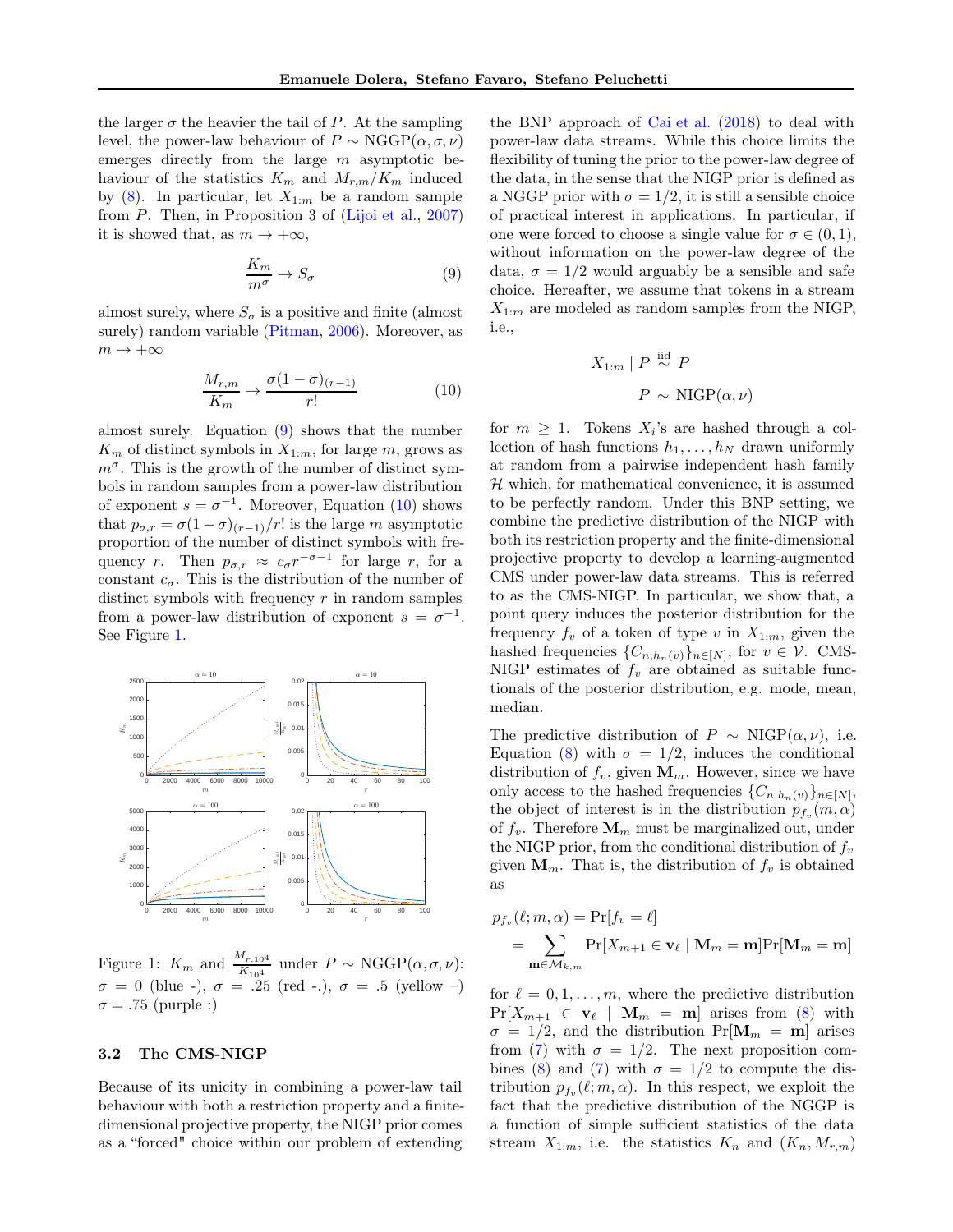for  $r = 1, \ldots, m$ . This peculiar feature of the NGGP [\(Bacallado et al.,](#page-9-10) [2017\)](#page-9-10) prior allows to obtain a workable expression, from a purely computational perspective, of  $p_{f_v}(\ell; m, \alpha)$ . See Appendix E.

**Proposition 2.** For any  $m \geq 1$ , let  $X_{1:m}$  denote a random sample of tokens from  $P \sim NIGP(\alpha, \nu)$ . Then,

$$
p_{f_v}(\ell;m,\alpha) = \begin{cases} \frac{\left(\frac{m}{\ell}\right)e^{\alpha}\alpha}{\pi} & \\\ \times \int_0^1 K_{-1}\left(\frac{\alpha}{\sqrt{x}}\right) \frac{x^{m-\ell-1}}{(1-x)^{-\frac{1}{2}-\ell+1}} dx\\ \ell=0,1,\ldots,m-1\\ \frac{2^m\alpha\left(\frac{1}{2}\right)_{(m)}}{\Gamma(m+1)} & \\\times \int_0^{+\infty} \frac{x^m e^{-\alpha(\sqrt{1+2x}-1)}}{(1+2x)^{m+1/2}} dx\\ \ell=m, \end{cases} \tag{11}
$$

where  $K_{-1}(\cdot)$  is the modified Bessel function of the second type, or Macdonald function, with parameter  $-1$ .

Uniformity of the hash function  $h \sim \mathcal{H}$  implies that each hash function  $h_n$  induces a J-partition of  $\mathcal{V}$ , say  ${B_{h_n,1}, \ldots, B_{h_n,J}}$ , and the measure with respect to  $P \sim \text{NIGP}(\alpha, \nu)$  of each  $B_{h_n,j}$  is  $1/J$ . By the restriction property of the NIGP, the hash function  $h_n$ turns a global  $P \sim \text{NIGP}(\alpha, \nu)$  that governs the distribution of  $X_{1:m}$  into a collection of bucket-specific  $P_j \sim \text{NIGP}(\alpha/J, J\nu_{B_{h_n,j}})$ , for  $j = 1, \ldots, J$ , that govern the distribution of the sole tokens that hashed there. This, combined Proposition [2,](#page-19-0) leads to the posterior distribution, for the single hash function  $h_n$ , of  $f_v$  given  $C_{n,h_n(v)}$ , i.e.,

<span id="page-5-0"></span>
$$
\Pr[f_v = \ell \, | \, C_{n,h_n(v)} = c_{n,h_n(v)}] = p_{f_v} \left( \ell; c_{n,h_n(v)}, \frac{\alpha}{J} \right)
$$
\n(12)

for  $\ell = 0, 1, \ldots, c_{n,h_n(v)}$  and  $n \in [N]$ . Then, the posterior distribution of  $f_v$  given  $\{C_{n,h_n(v)}\}_{n\in[N]}$  follows from the posterior distribution  $(12)$  by exploiting the independence assumption of  $H$  and by Bayes theorem. This posterior distribution, which is reported in the next theorem, is the core of the CMS-NIGP. See Appendix E.

**Theorem 3.** Let  $h_1, \ldots, h_N$  be hash functions drawn at random from a truly random hash family H. For any  $m \geq 1$ , let  $X_{1:m}$  be a random sample of tokens from  $P \sim NIGP(\alpha, \nu)$  and let  $\{C_{n,h_n(\nu)}\}_{n \in [N]}$  be the hashed frequencies induced form  $X_{1:m}$  through  $h_1, \ldots, h_N$ , i.e.  $C_{n,h_n(v)} = \sum_{1 \leq i \leq m} \mathbf{1}_{h_n(X_i)}(h_n(v))$  for  $n \in [N]$  and  $v \in \mathcal{V}$ . Then, the posterior distribution of  $f_v$ , given  $\{C_{n,h_n(v)}\}_{n\in[N]},\;is$ 

$$
Pr[f_v = \ell \mid \{C_{n,h_n(v)}\}_{n \in [N]} = \{c_{n,h_n(v)}\}_{n \in [N]}]
$$
(13)

$$
\propto \prod_{n\in[N]} \left\{ \frac{\sum_{j=1}^{c_{n,h_n(v)}} e^{\frac{\pi}{J}\alpha}}{2^{c_{n,h_n(v)}}\alpha(\frac{1}{J\sqrt{x}})\sum_{j=1}^{c_{n,h_n(v)}-\ell-1} dx} \right. \\ \left. \times \prod_{n\in[N]} \left\{ \frac{2^{c_{n,h_n(v)}}\alpha(\frac{1}{2})_{(c_{n,h_n(v)})}}{J\Gamma(c_{n,h_n(v)}+1)} \right. \\ \times \int_0^{+\infty} \frac{x^{c_{n,h_n(v)}}e^{-\frac{\alpha}{J}(\sqrt{1+2x}-1)}}{(1+2x)^{c_{n,h_n(v)}+1/2}} dx \right. \\ \left. \left. \times \int_0^{+\infty} \frac{x^{c_{n,h_n(v)}}e^{-\frac{\alpha}{J}(\sqrt{1+2x}-1)}}{1+2x)^{c_{n,h_n(v)}+1/2}} dx \right. \right. \\ \left. \left. \times \int_0^{+\infty} e^{-c_{n,h_n(v)}},
$$

where  $K_{-1}(\cdot)$  is the modified Bessel function of the second type, or Macdonald function, with parameter  $-1$ .

While computing the posterior distribution of  $f_v$  is more than what is required from the classical CMS, it leads to two main advantages: i) the posterior distribution of  $f_v$  allows to compute different CMS estimates of  $f_v$  according to the specification of suitable loss functions, e.g. posterior mean under a quadratic loss, posterior median under the absolute loss, posterior mode under the 0-1 loss; ii) the posterior distribution of  $f_v$ provides a natural tool to quantify uncertainty of CMS estimates, e.g. via the posterior variance or, in general, via credible intervals arising from suitable concentration inequalities. With respect to i), [Cai et al.](#page-24-2) [\(2018](#page-24-2)) showed that the posterior mode recovers the CMS estimate, and they applied the posterior mean to improve CMS estimates of low-frequency tokens. In our context of power-law data streams, we will consider the posterior mean, which is shown to provide better estimates of low-frequency tokens. With respect to ii), to the best of our knowledge, there are no studies investigating the problem of assessing uncertainty of CMS estimates. The BNP approach improves over CMS's algorithms, by providing with a natural tool, i.e. the posterior distribution, for quantifying uncertainty of CMS estimates.

To conclude our posterior analysis of  $f_v$ , it remains to estimate the prior's parameter  $\alpha > 0$  from the collection of hashed frequencies. In particular, this step requires the distribution of  ${C_n}_{n \in [N]}$ , that is the likelihood function of the hashed frequencies. According to the finite-dimensional projective property of the NIGP prior, for a single hash function  $h_n$  the distribution of the hashed frequencies  $\mathbf{C}_n$  is obtained by integrating the normalized IG distribution  $(6)$  with parameter  $(\alpha/J, \ldots, \ldots, \alpha/J)$  against the multinomial counts  $(c_n)$ . Then, the distribution of  $\{C_n\}_{n\in[N]}$  follows by the independence assumption of the hash family  $H$ . That is,

<span id="page-5-2"></span><span id="page-5-1"></span>
$$
\Pr[\{C_n\}_{n \in [N]} = \{c_n\}_{n \in [N]}]
$$
\n
$$
= \prod_{n \in [N]} \frac{m\left(\frac{\alpha}{J}\right)^{m + \frac{J}{2}} e^{\alpha}}{\left(\pi/2\right)^{\frac{J}{2}} \prod_{j=1}^{J} c_{n,j}!}
$$
\n(14)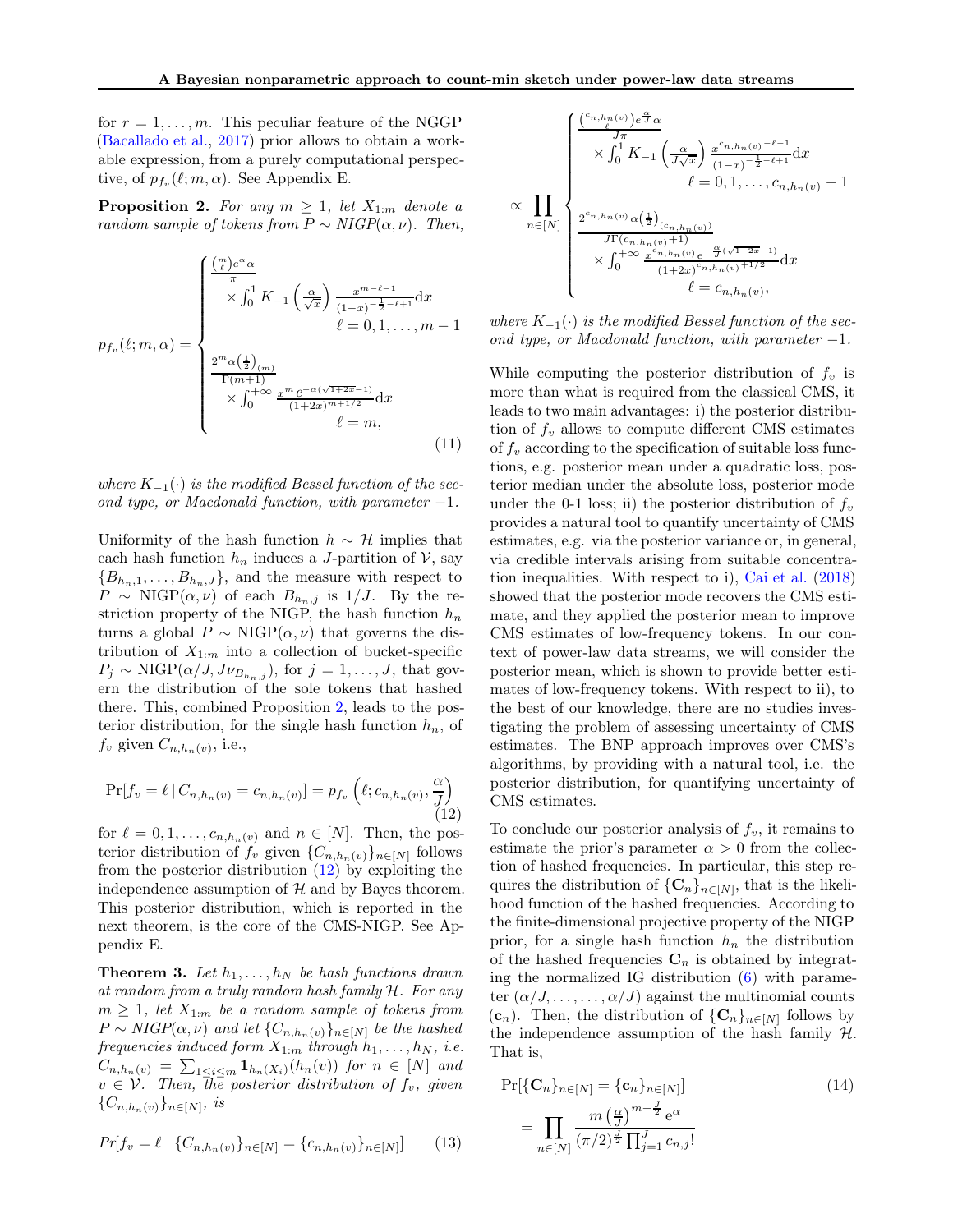$$
\times \int_0^{+\infty} \frac{x^{m-1} \prod_{j=1}^J K_{c_{n,j}-\frac{1}{2}}\left(\frac{\left(\frac{\alpha}{J}\right)}{(1+2x)^{-1/2}}\right)}{(1+2x)^{\frac{m}{2}-\frac{J}{4}}} \mathrm{d}x.
$$

See Appendix F. Equation [\(14\)](#page-5-1) provides an explicit expression of the likelihood function of the hashed frequencies  $\{c_n\}_{n\in[N]}$ , and thus it allows for estimating the parameter  $\alpha$ . Here, we adopt an empirical Bayes approach to estimate  $\alpha$ : we maximize, with respect to  $\alpha$ , the likelihood function of the hashed frequencies. Alternatively, a fully Bayesian approach can be considered by placing a prior distribution on  $\alpha$ . The maximization of the likelihood function is performed by evaluating [\(14\)](#page-5-1) on a grid of exponentially spaced values, which gives an initial bracketing of the maximum. Then, we apply the golden section search derivativefree optimization algorithm [\(Press et al.,](#page-9-11) [2007\)](#page-9-11) to max-imize [\(14\)](#page-5-1) up to a given absolute tolerance for  $\alpha$ . See Appendix F.

#### <span id="page-6-0"></span>4 Experiments

We apply the CMS-NIGP to synthetic data and to real data. For the CMS-NIGP estimator of  $f_v$ , we consider the posterior mean  $\hat{f}_v^{(\text{NIGP})}$ , which follows from: i) the maximization of  $(14)$  with respect to the parameter  $\alpha$  for the given data stream of tokens; ii) the evaluation, under the selected (optimal)  $\alpha$ , of [\(13\)](#page-5-2) for the given data stream of tokens. To ensure numerical stability in float64, it is imperative to work in log-space and employ the log-sum-exp trick for all summations, including the quadratures to evaluate integrals. In general, the function  $K_{\nu}(x)$  is difficult to evaluate for an arbitrary real-valued  $\nu$ . Hoverer, for the special case  $\nu = c_{n,j} - 1/2$  considered in [\(14\)](#page-5-1),  $K_{c_{n,j}-1/2}(x)$  admits a finite sum representation that simplify its eval-uation. See Appendix F. In [\(13\)](#page-5-2) instead  $\nu$  is integervalued and numerically accurate implementations are available (Stan and Boost C++). We checked that the number of employed quadrature points resulted in converged numerical estimates, and that the evaluations of  $(13)$  passed basic sanity checks. The computational complexity for evaluating [\(14\)](#page-5-1) directly is  $\mathcal{O}(NQJ)$ , where Q is the number of quadrature points; we reduced this quantity by caching the evaluations of  $K_{c_{n,j}-1/2}$  for each step of the optimization. Instead the evaluation of [\(13\)](#page-5-2) has  $\mathcal{O}(NQ \min_n c_{n,h_n(v)})$  computational complexity. The evaluation of  $(13)$  and  $(14)$ have been performed on a MacBook Pro, and it takes about ten minutes.

We compare the CMS-NIGP estimator  $\hat{f}_v^{(\text{NIGP})}$  with respect to: i) the CMS estimator  $\hat{f}_v^{(\text{CMS})}$  in [Cormode and Muthukrishnan](#page-24-1) [\(2005a\)](#page-24-1), namely the minimum hashed frequency based on  $N$  hash functions; ii) the CMS-DP estimator  $\hat{f}_v^{(DP)}$  of [Cai et al.](#page-24-2) [\(2018\)](#page-24-2) corresponding to the posterior mean under the DP prior. We also consider the count-mean-min (CMM) estimator  $\hat{f}_v^{(\text{CMM})}$  discussed in the work of [Goyal et al.](#page-9-8) [\(2012](#page-9-8)). The CMM relies on the same summary statistics, i.e. the buckets  ${C_n}_{n\in[N]}$ , applied in the CMS, CMS-DP and CMS-NIGP. This facilitates the implementation of a fair comparison among estimators, since the storage requirement and sketch update complexity are unchanged. In particular, [Goyal et al.](#page-9-8) [\(2012\)](#page-9-8) shows that the CMM estimator stands out in the estimation of low-frequency tokens (see Figure 1 of [Goyal et al.](#page-9-8) [\(2012](#page-9-8))), which is a desirable feature in the context of natural language processing where it is common the power-law behaviour of the data stream of tokens. Hereafter, we compare estimators  $\hat{f}_v^{(\text{NIGP})}, \hat{f}_v^{(\text{DP})}$ ,  $\hat{f}_v^{(\text{CMS})}$  and  $\hat{f}_v^{(\text{CMM})}$  in terms of the MAE (mean absolute error) between true frequencies and their corresponding estimates. Because of the limitation of page space, the comparison of  $\hat{f}_v^{(\text{NIGP})}$  with respect to  $\hat{f}_v^{(\text{CMS})}$ and  $\hat{f}_v^{(\text{CMM})}$  on synthetic data is reported in Appendix G. The comparison of  $\hat{f}_v^{\text{(NIGP)}}$  with respect to  $\hat{f}_v^{\text{(CMS)}}$ on real data is also in Appendix G.

We consider datasets of tokens simulated from Zipf's distribution with (exponent) parameter  $s > 1$ , denoted by  $\mathcal{Z}_s$ . The parameter s controls the tail behaviour of the Zipf's distribution: the smaller s the heavier is the tail of the distribution, i.e., the smaller s the larger the fraction of symbols with low-frequency tokens. Here, we generate synthetic datasets of  $m =$ 500.000 tokens from a Zipf's distributions with parameter  $s = 1.3, 1.6, 1.9, 2.2, 2.5$ . We make use of a 2universal hash family, with the following pairs of hashing parameters: i)  $J = 320$  and  $N = 2$ ; ii)  $J = 160$ and  $N = 4$ . Table [1](#page-26-0) and Table [2](#page-27-0) reports the MAE of the estimators  $\hat{f}_v^{(\text{DP})}$  and  $\hat{f}_v^{(\text{NIGP})}$ . From Table [1](#page-26-0) and Table [2,](#page-27-0) it is clear that  $\hat{f}_v^{(\text{NIGP})}$  has a remarkable better performance than  $\hat{f}_v^{(DP)}$  in the estimation of lowfrequency tokens. In particular, for both Table [1](#page-26-0) and Table [2,](#page-27-0) if we consider the bin of low-frequencies (0, 32] the MAE of  $\hat{f}_v^{\text{(NIGP)}}$  is alway smaller than the MAE of  $\hat{f}_v^{(DP)}$ , i.e.  $\hat{f}_v^{(NIGP)}$  outperforms  $\hat{f}_v^{(DP)}$ . This behaviour becomes more and more evident as the parameter s decreases, that is the heavier is the tail of the distribution the more the estimator  $\hat{f}_v^{(\text{NIGP})}$  outperforms the estimator  $\hat{f}_v^{(DP)}$ . In particular, for dataset  $\mathcal{Z}_{1.5}$  the CMS-NIGP outperforms the CMS-DP for tokens with frequency smaller than 256, whereas for dataset  $\mathcal{Z}_{2.5}$ the CMS-NIGP outperforms the CMS-DP for tokens with frequency smaller than 16.

A comparison between  $\hat{f}_v^{(\text{NIGP})}$ ,  $\hat{f}_v^{(\text{CMS})}$  and  $\hat{f}_v^{(\text{CMM})}$  is reported in Appendix G. This comparison reveals that the CMS-NIGP outperforms the CMS in the estimation of low-frequency tokens for both the choices of hashing parameters, whereas the CMS-NIGP outper-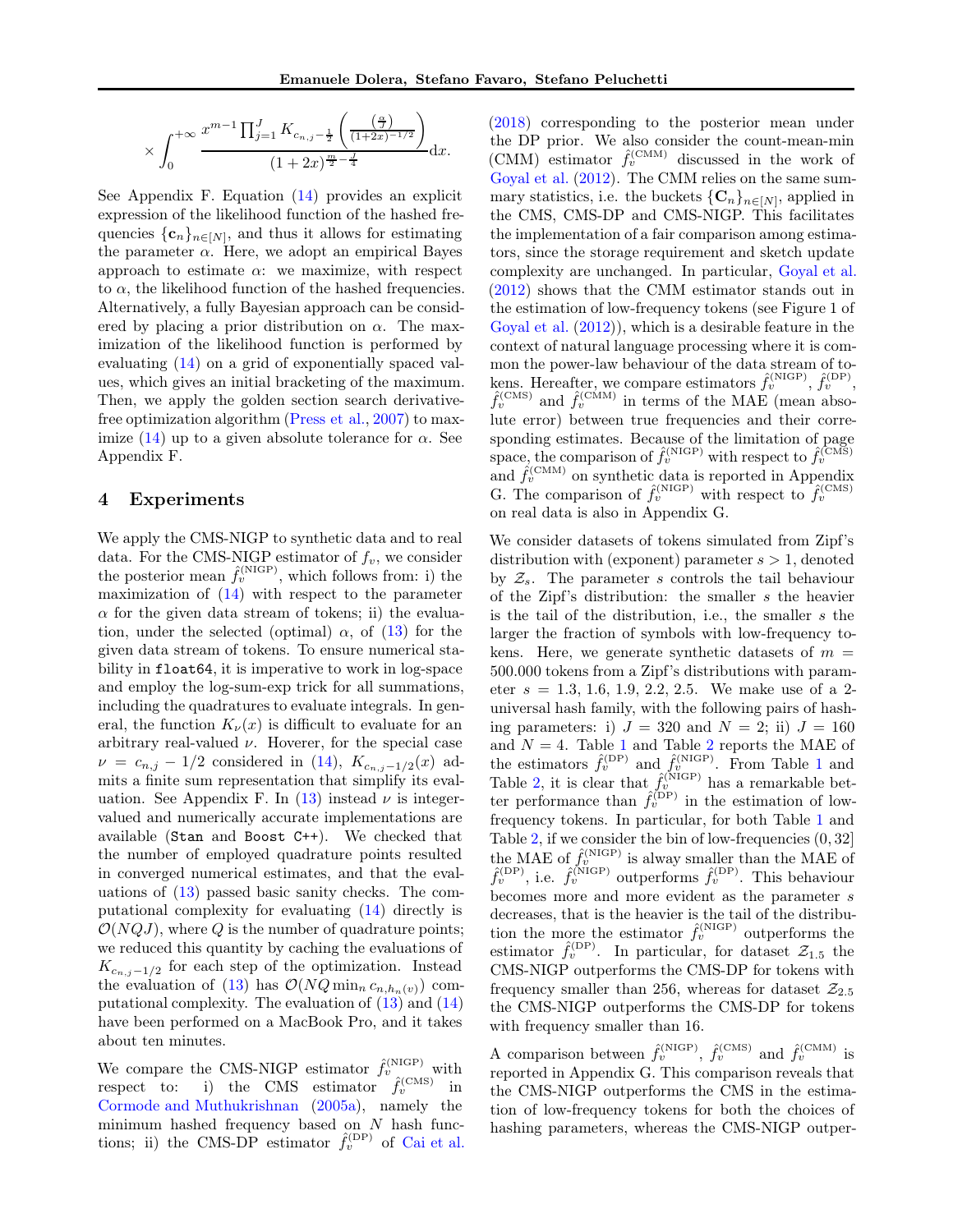forms the CMM in the estimation of low-frequency token for the choice of hashing parameters  $J =$ 160 and  $N = 4$ . In general, from our experiments it emerges that  $\hat{f}_v^{(\text{NIGP})}$  underestimates largefrequency tokens. To explain this underestimation phenomenon, we observe that the posterior distribution  $p_{f_v}(\ell; c_{n,h_n(v)}, \alpha/J)$  in [\(12\)](#page-5-0) is a decreasing function of  $\ell \in \{1, 2, ..., m\}$ . In other terms, the posterior distribution of  $f_v$  assigns more probability mass to small values of  $f_v$ . Such a decreasing behaviour of  $p_{f_v}(\ell; c_{n,h_n(v)}, \alpha/J)$ , which is is inherited from the predictive distribution of the NIGP prior, provides an intuitive explanation of the empirical evidence that the larger v the more  $\hat{f}_v^{\text{(NIGP)}}$  underestimates  $f_v$ , i.e. for any parameter  $s = 1.3, 1.6, 1.9, 2.2, 2.5$  of Zipf's distribution the MAE increases along the rows of Table [1](#page-26-0) and Table [2.](#page-27-0) This underestimation phenomenon for large v becomes more evident as s becomes larger, namely as the tail of Zipf's distribution becomes lighter and hence the fraction of symbols with low-frequency becomes smaller. For instance, we observe that for the bin  $(128, 256)$  the MAE for  $s = 2.5$ is larger than the MAE for  $s = 1.3$ .

We also present an application of the CMS-NIGP to textual datasets, for which the distribution of words is typically a power-law distribution. See [Clauset et al.](#page-9-7) [\(2009\)](#page-9-7) and references therein. Here, we consider the 20 Newsgroups dataset ([http://qwone.com/~jason/](http://qwone.com/~jason/20Newsgroups/) [20Newsgroups/](http://qwone.com/~jason/20Newsgroups/)) and the Enron dataset ([https://](https://archive.ics.uci.edu/ml/machine-learning-databases/bag-of-words/) [archive.ics.uci.edu/ml/machine-learning-](https://archive.ics.uci.edu/ml/machine-learning-databases/bag-of-words/)

[databases/bag-of-words/](https://archive.ics.uci.edu/ml/machine-learning-databases/bag-of-words/)). The 20 Newsgroups dataset consists of  $m = 2.765.300$  tokens with  $k = 53.975$  distinct tokens, whereas the Enron dataset consists of  $m = 6412175$  tokens with  $k = 28102$ distinct tokens. Following experiments in [Cai et al.](#page-24-2) [\(2018\)](#page-24-2), we make use of a 2-universal hash family, with the following hashing parameters: i)  $J = 12000$ and  $N = 2$ ; ii)  $J = 8000$  and  $N = 4$ . By means the goodness of fit test proposed in [Clauset et al.](#page-9-7) [\(2009\)](#page-9-7), we found that the 20 Newsgroups and Enron datasets fit with a power-law distribution with exponent  $s = 2.3$  and  $s = 2.1$ , respectively. Table [3](#page-28-0) reports the MAE of  $\hat{f}_v^{(DP)}$  and  $\hat{f}_v^{(NIGP)}$  applied to the 20 Newsgroups dataset and to the Enron dataset. Results of Table [3](#page-28-0) confirms the behaviour observed in Zipf' synthetic data. That is,  $\hat{f}_v^{(NIGP)}$  outperforms  $\hat{f}_v^{(DP)}$  for low-frequency tokens, whereas  $\hat{f}_v^{(DP)}$  of [Cai et al.](#page-24-2) [\(2018](#page-24-2)) has a better performance than  $\hat{f}_v^{(NIGP)}$  for high-frequency tokens. Table [3](#page-28-0) also contains a comparison with respect to  $\hat{f}_{v}^{(\text{CMM})}$ , revealing that  $\hat{f}_v^{(\text{NIGP})}$  is competitive with  $\hat{f}_v^{(\text{CMM})}$ in the estimation of low-frequency tokens both the choices of hashing parameters.

#### <span id="page-7-0"></span>5 Discussion

Under the BNP approach to CMS of [Cai et al.](#page-24-2) [\(2018\)](#page-24-2), the restriction property of the DP is critical to compute the posterior distribution of a point query, given the hashed frequencies, whereas the finite-dimensional projective property of the DP is desirable for ease of estimating prior's parameters since it provides the likelihood function of the hashed frequencies. The NIGP prior is the sole discrete nonparametric prior with power-law behaviour that satisfies both the restriction property and the finite-dimensional projective property. This made the NIGP a somehow "forced" prior choice for our problem of extending the work of [Cai et al.](#page-24-2) [\(2018](#page-24-2)) under power-law data streams. By relying on the restriction property and the finite-dimensional projective property of the NIGP, in this paper we have introduced the CMS-NIGP, which is a learning-augmented CMS under power-law data streams of token. The CMS-NIGP exploits BNP modeling to incorporate into the CMS, through the NIGP prior, a sensible power law behavior for the data stream. CMS-NIGP estimates of a point query are obtained as functionals, e.g. mean, mode, median, of the posterior distribution of the point query given the stored hashed frequencies. Applications to synthetic and real data have showed that the CMS-NIGP outperforms the CMS and the CMS-DP in the estimation of low-frequency tokens. The flaw of the CMS in the estimation of low-frequency token is quite well known, especially in the context of natural language processing [\(Goyal et al.](#page-9-8), [2012,](#page-9-8) [2009;](#page-9-2) [Pitel and Fouquier](#page-9-9), [2015\)](#page-9-9), and the CMS-NIGP is a new proposal to compensate for this flaw. In particular, the CMS-NIGPS results to be competitive with the CMM of [Goyal et al.](#page-9-8) [\(2012](#page-9-8)) in the estimation of low-frequency token.

The NGGP [\(James](#page-24-4), [2002;](#page-24-4) [Prünster,](#page-25-0) [2002](#page-25-0); [Lijoi et al.,](#page-24-7) [2007\)](#page-24-7) and the generalized negative Binomial process (GNBP) of (Zhou et al., 2016) are examples of nonparametric priors with power-law behaviour, and we have considered them before turning to the NIGP. Both the NGGP and the GNBP have the restriction property which, however, leads to estimators of a point query that are more involved from a mathematical/computational perspective than estimators under the NIGP prior. See Appendix E. Both the NGGP and the GNBP do not have the finite-dimensional projective property. The lack of the finite-dimensional projective property makes impractical the use of the likelihood function of the hashed frequencies and, in addition, the complicated form of the predictive distributions induced by the NGGP the GNBP makes hard to apply likelihood-free methods to estimate prior's parameters. We are aware that the NIGP prior limits the flexibility of tuning the prior to the power-law degree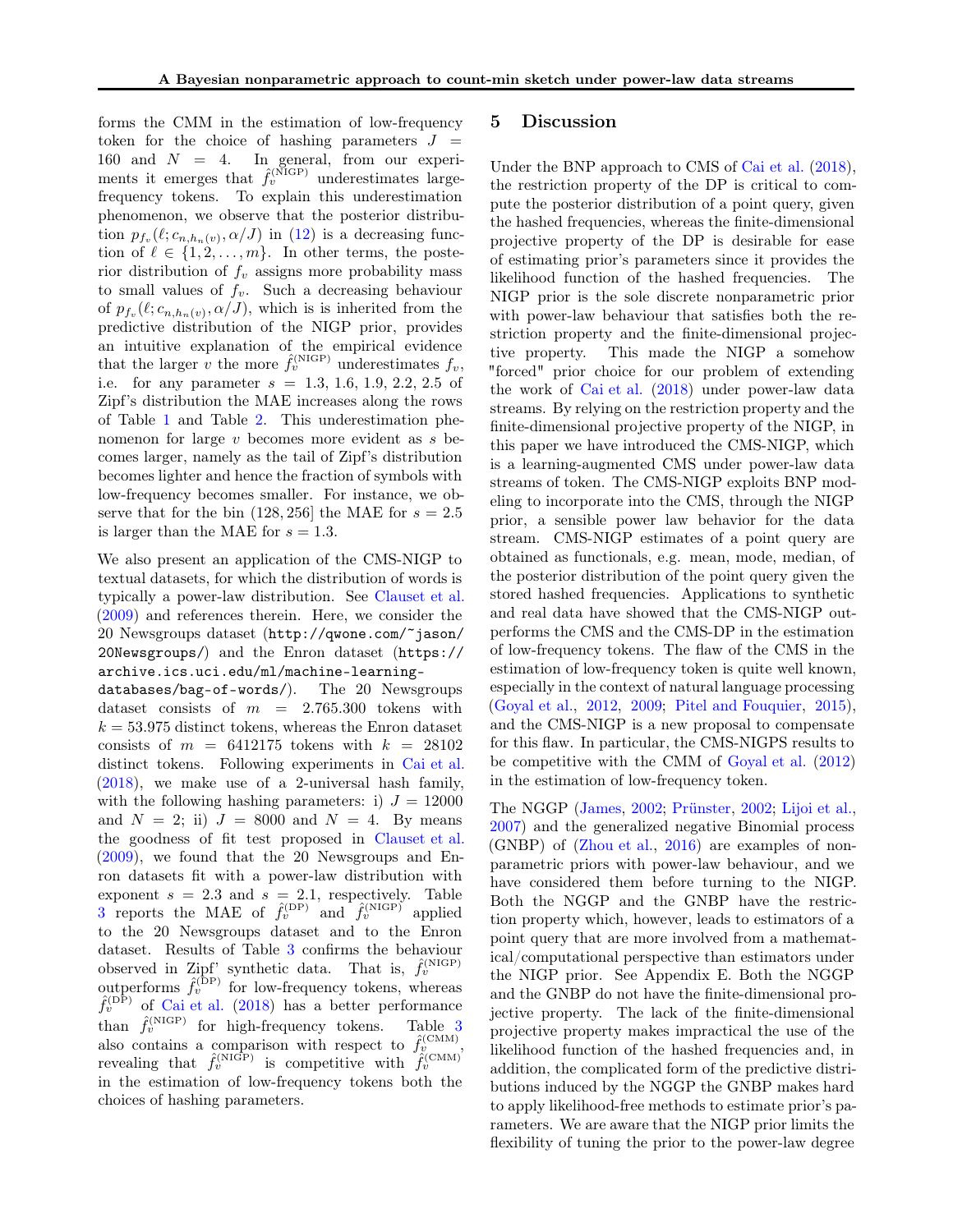|            | $\mathcal{Z}_{1.3}$       |                              | $\mathcal{Z}_{1.6}$                  |                                    | $\mathcal{Z}_{1.9}$                   |                              | $\mathcal{Z}_{2.2}$       |                                       | $\mathcal{Z}_{2.5}$       |                              |
|------------|---------------------------|------------------------------|--------------------------------------|------------------------------------|---------------------------------------|------------------------------|---------------------------|---------------------------------------|---------------------------|------------------------------|
| $\lim v$   | $\hat{f}_v^{(\text{DP})}$ | $\hat{f}(\text{NIGP})$<br>Jv | $\hat{f}(\text{DP})$<br>$\mathbf{1}$ | $\hat{r}$ (NIGP)<br>$\overline{u}$ | $\hat{f}(\text{DP})$<br>$\mathbf{1}v$ | $\hat{f}(\text{NIGP})$<br>Jv | $\hat{f}_v^{(\text{DP})}$ | $\hat{f}(\text{NIGP})$<br>$\lrcorner$ | $\hat{f}_v^{(\text{DP})}$ | $\hat{f}(\text{NIGP})$<br>Jv |
| (0,1]      | 1,057.61                  | 231.31                       | 626.85                               | 134.75                             | 306.70                                | 65.71                        | 51.38                     | 12.91                                 | 32.43                     | 7.16                         |
| (1,2]      | 1,194.67                  | 287.43                       | 512.43                               | 119.22                             | 153.57                                | 37.03                        | 288.27                    | 61.87                                 | 47.84                     | 9.88                         |
| (2, 4]     | 1,105.16                  | 262.18                       | 472.59                               | 95.78                              | 2,406.00                              | 353.73                       | 133.31                    | 26.90                                 | 53.97                     | 10.09                        |
| (4, 8]     | 1,272.02                  | 302.89                       | 783.88                               | 175.10                             | 457.57                                | 83.30                        | 117.76                    | 21.58                                 | 69.47                     | 14.28                        |
| (8, 16)    | 1,231.63                  | 257.08                       | 716.52                               | 136.66                             | 377.99                                | 66.44                        | 411.21                    | 77.39                                 | 80.43                     | 20.15                        |
| (16, 32)   | 1,252.18                  | 248.41                       | 829.17                               | 190.05                             | 286.98                                | 41.99                        | 501.00                    | 90.29                                 | 9.61                      | 15.36                        |
| (32, 64)   | 1,309.14                  | 284.12                       | 780.70                               | 139.52                             | 413.95                                | 67.30                        | 216.84                    | 48.00                                 | 9.89                      | 28.90                        |
| (64, 128)  | 1,716.76                  | 312.59                       | 946.20                               | 125.07                             | 1,869.23                              | 353.10                       | 63.05                     | 65.91                                 | 13.38                     | 66.18                        |
| (128, 256) | 1,102.96                  | 97.91                        | 1,720.49                             | 273.50                             | 199.87                                | 110.32                       | 45.98                     | 130.94                                | 17.03                     | 125.75                       |

Table 1: Synthetic data: MAE for  $\hat{f}_v^{(NIGP)}$  and  $\hat{f}_v^{(DP)}$ , case  $J = 320, N = 2$ 

Table 2: Synthetic data: MAE for  $\hat{f}_v^{\text{(NIGP)}}$  and  $\hat{f}_v^{\text{(DP)}},$  case  $J = 160, N = 4$ 

|                      | $\mathcal{Z}_{1.3}$       |                                 | $\mathcal{Z}_{1.6}$  |                                 |                           | $\mathcal{Z}_{1.9}$         |                                      | $\mathcal{Z}_{2.2}$          | $\mathcal{Z}_{2.5}$    |                        |
|----------------------|---------------------------|---------------------------------|----------------------|---------------------------------|---------------------------|-----------------------------|--------------------------------------|------------------------------|------------------------|------------------------|
| $\lim v$             | $\hat{f}_v^{(\text{DP})}$ | $\hat{r}$ (NIGP)<br>$\lrcorner$ | $\hat{f}(\text{DP})$ | $\hat{r}$ (NIGP)<br>$\lrcorner$ | $\hat{f}_v^{(\text{DP})}$ | $\hat{f}_v^{\text{(NIGP)}}$ | $\hat{f}(\text{DP})$<br>$\mathbf{v}$ | $\hat{f}(\text{NIGP})$<br>Jυ | $\hat{f}_v^{\rm (DP)}$ | $\hat{r}$ (NIGP)<br>Jυ |
| (0,1]                | 2,206.09                  | 0.9                             | 1,254.85             | 0.25                            | 420.76                    | 0.18                        | 153.20                               | 0.32                         | 56.08                  | 0.38                   |
| (1,2]                | 2,333.06                  | 0.5                             | 1.326.71             | 0.70                            | 549.12                    | 0.82                        | 180.71                               | 1.24                         | 47.48                  | 1.45                   |
| (2, 4]               | 2,266.35                  | $1.3\,$                         | 1,267.97             | 2.47                            | 482.45                    | 2.53                        | 182.18                               | 2.66                         | 56.87                  | 2.74                   |
| (4, 8)               | 2.229.22                  | 4.6                             | 1.371.27             | 4.67                            | 538.91                    | 5.28                        | 250.32                               | 5.96                         | 50.30                  | 5.42                   |
| (8,16)               | 2.207.42                  | 10.5                            | 1.159.29             | 10.68                           | 487.69                    | 10.86                       | 245.09                               | 10.28                        | 23.70                  | 11.75                  |
| $\left(16.32\right]$ | 2,279.80                  | 20.7                            | 1.211.41             | 19.21                           | 529.77                    | 22.08                       | 293.68                               | 21.57                        | 24.41                  | 23.37                  |
| (32.64)              | 2,301.99                  | 42.6                            | 1.280.17             | 43.14                           | 632.45                    | 42.64                       | 118.26                               | 44.49                        | 30.95                  | 44.03                  |
| (64, 128)            | 2,241.57                  | 92.2                            | 1.112.41             | 94.43                           | 419.42                    | 95.19                       | 177.61                               | 95.10                        | 28.78                  | 93.34                  |
| (128, 256)           | 2,235.40                  | 170.0                           | 1,133.85             | 173.87                          | 522.21                    | 185.83                      | 128.09                               | 180.41                       | 31.46                  | 179.51                 |

Table 3: Real data: MAE for  $\hat{f}_v^{(\text{NIGP})}$ ,  $\hat{f}_v^{(\text{DP})}$  and  $\hat{f}_v^{(\text{CMM})}$ 

|            |                            |                              | $J = 12000$ and $N = 2$             |                           |                                      |                         | $J = 8000$ and $N = 4$     |                                      |                                     |                                    |                                      |                               |
|------------|----------------------------|------------------------------|-------------------------------------|---------------------------|--------------------------------------|-------------------------|----------------------------|--------------------------------------|-------------------------------------|------------------------------------|--------------------------------------|-------------------------------|
|            | 20 Newsgroups              |                              |                                     | Enron                     |                                      |                         | 20 Newsgroups              |                                      |                                     | Enron                              |                                      |                               |
| $\lim v$   | $\hat{f}(\text{DP})$<br>Ιv | $\hat{f}(\text{NIGP})$<br>Jv | $\hat{f}(\text{CMM})$<br>$I\dot{v}$ | $\hat{f}_v^{(\text{DP})}$ | $\hat{f}(\text{NIGP})$<br>$J\dot{v}$ | $\hat{f}_v^{\rm (CMM)}$ | $\hat{f}(\text{DP})$<br>Jύ | $\hat{f}(\text{NIGP})$<br>$I\dot{v}$ | $\hat{f}(\text{CMM})$<br>$J\dot{v}$ | $\hat{f}(\text{DP})$<br>$J\dot{v}$ | $\hat{f}(\text{NIGP})$<br>$J\dot{v}$ | $\hat{f}$ (CMM)<br>$J\dot{v}$ |
| (0,1]      | 46.39                      | 11.34                        | 5.41                                | 12.20                     | 3.00                                 | 0.90                    | 53.39                      | 0.39                                 | 4.50                                | 70.98                              | 0.41                                 | 51.00                         |
| (1,2]      | 16.60                      | 3.53                         | 2.16                                | 13.80                     | 3.06                                 | 2.00                    | 30.49                      | 1.40                                 | 2.00                                | 47.38                              | 1.47                                 | 27.20                         |
| (2, 4]     | 38.40                      | 7.71                         | 7.91                                | 61.49                     | 12.55                                | 9.90                    | 32.49                      | 2.70                                 | 4.80                                | 52.49                              | 3.25                                 | 3.90                          |
| (4, 8)     | 59.39                      | 10.40                        | 35.70                               | 88.39                     | 17.36                                | 17.32                   | 38.69                      | 5.97                                 | 6.23                                | 53.08                              | 6.17                                 | 10.50                         |
| (8, 16)    | 54.29                      | 11.34                        | 45.40                               | 23.40                     | 4.58                                 | 9.52                    | 25.29                      | 11.97                                | 13.50                               | 56.98                              | 11.28                                | 22.20                         |
| (16, 32)   | 17.80                      | 9.85                         | 20.99                               | 55.09                     | 11.58                                | 21.00                   | 24.99                      | 21.25                                | 21.60                               | 89.98                              | 19.82                                | 20.60                         |
| (32, 64)   | 40.79                      | 25.65                        | 58.86                               | 128.48                    | 39.46                                | 134.47                  | 39.69                      | 42.81                                | 39.22                               | 108.37                             | 47.07                                | 61.38                         |
| (64, 128)  | 25.99                      | 57.95                        | 91.59                               | 131.08                    | 54.42                                | 110.27                  | 22.09                      | 91.06                                | 86.32                               | 55.67                              | 87.32                                | 66.50                         |
| (128, 256) | 13.59                      | 126.07                       | 186.92                              | 50.68                     | 119.04                               | 140.43                  | 25.79                      | 205.58                               | 183.96                              | 80.76                              | 178.23                               | 90.20                         |

of the data, in the sense that the NIGP is defined as a NGGP with  $\sigma = 1/2$ . However, we believe that a NIGP prior is still a sensible choice of practical interest, especially in light of the fact that estimating  $\sigma$  under the NGGP prior is a difficult task [\(Lijoi et al.,](#page-24-7) [2007\)](#page-24-7). Moreover, if one were forced to choose a specific value for  $\sigma \in (0,1)$ , without any information on the powerlaw degree of the data,  $\sigma = 1/2$  would arguably be a sensible and safe choice.

especially with respect to the use of the BNP approach to develop learning-augmented CMSs that allows for adapting to the power-law degree of the data stream of tokens. Moreover, based on the promising empirical results of the BNP approach to CMS, we also encourage research to extend the BNP approach to other queries, e.g., range queries, inner product queries. This line of research would broaden the range of applications of the CMS, especially for data streams with power-law behaviour.

Many fruitful directions for future work remain open,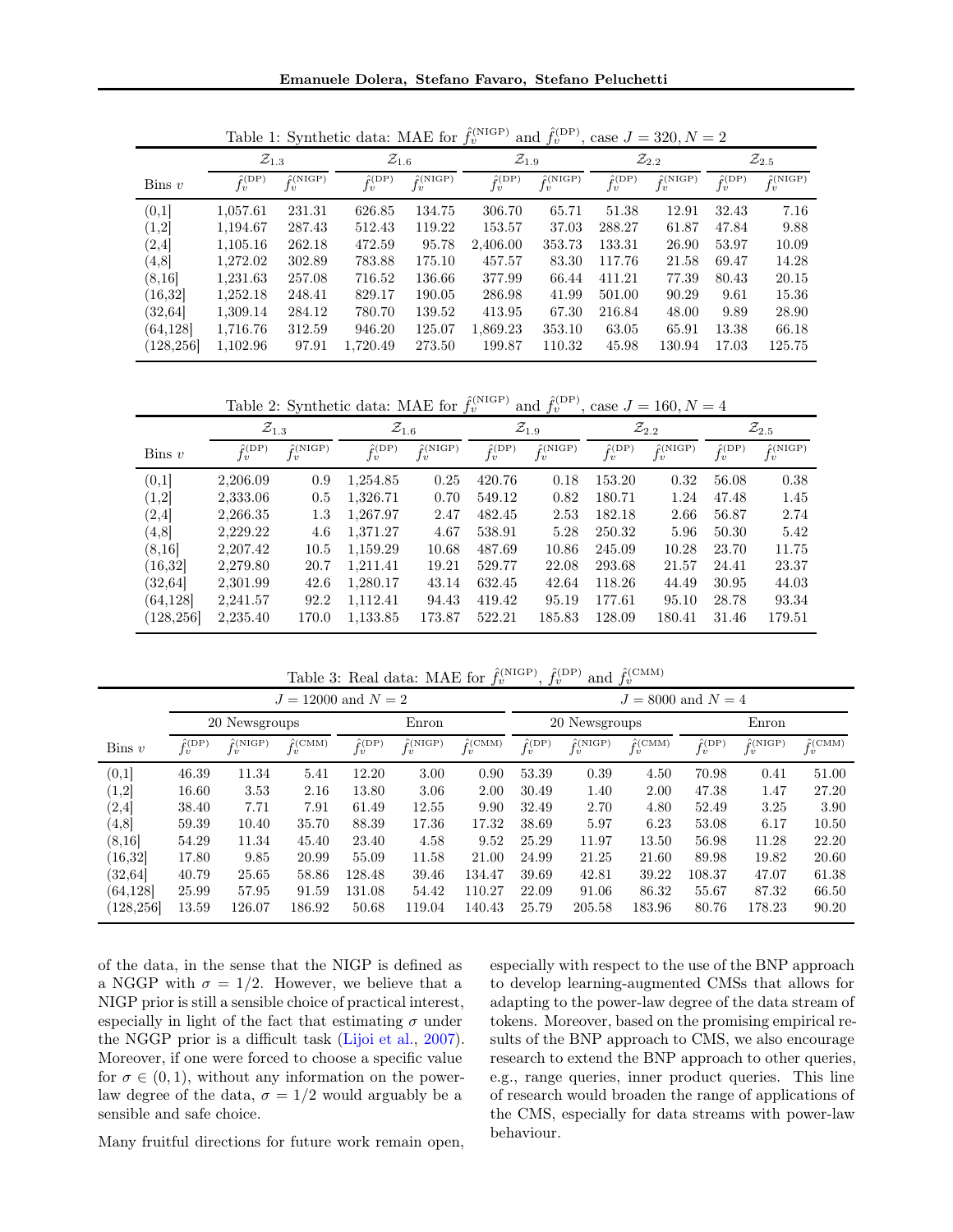#### 6 Acknowledgment

Stefano Favaro is also affiliated to IMATI-CNR "Enrico Magenes" (Milan, Italy). Emanuele Dolera and Stefano Favaro received funding from the European Research Council (ERC) under the European Union's Horizon 2020 research and innovation programme under grant agreement No 817257. Emanuele Dolera and Stefano Favaro gratefully acknowledge the financial support from the Italian Ministry of Education, University and Research (MIUR), "Dipartimenti di Eccellenza" grant agreement 2018-2022.

## References

- <span id="page-9-4"></span>Aamand, A., Indyk, P., and Vakilian, A. (2019). (learned) frequency estimation algorithms under Zipfian distribution. arXiv preprint arXiv:1908.05198.
- <span id="page-9-0"></span>Aggarwal, C. and Yu, P. (2010). On classification of high-cardinality data streams. In Proceedings of the 2010 SIAM International Conference on Data Mining.
- <span id="page-9-10"></span>Bacallado, S., Battiston, M., Favaro, S., and Trippa, L. (2017). Sufficientness postulates for gibbs-type priors and hierarchical generalizations. Statistical Science, 32:487–500.
- Cai, D., Mitzenmacher, M., and Adams, R. P. (2018). A Bayesian nonparametric view on count-min sketch. In Advances in Neural Information Processing Systems.
- <span id="page-9-7"></span>Clauset, A., Shalizi, C. R., and Newman, M. E. (2009). Power-law distributions in empirical data. SIAM Review, 51:661–703.
- Cormode, G. and Muthukrishnan, S. (2005a). An improved data stream summary: the count-min sketch and its applications. Journal of Algorithms, 55:58– 75.
- Cormode, G. and Muthukrishnan, S. (2005b). Summarizing and mining skewed data streams. In Proceedings of the 2005 SIAM International Conference on Data Mining.
- <span id="page-9-1"></span>Dwork, C., Naor, M., Pitassi, T., Rothblum, G., and Yekhanin, S. (2010). Panprivate streaming algorithms. In Proceedings of The First Symposium on Innovations in Computer Science.
- <span id="page-9-6"></span>Ferguson, T. S. (1973). A Bayesian analysis of some nonparametric problems. The Annals of Statistics, pages 209–230.
- Gnedin, A., Hansen, B., and Pitman, J. (2007). Notes on the occupancy problem with infinitely many boxes: general asymptotics and power laws. Probability Surveys, 4:146–171.
- <span id="page-9-8"></span>Goyal, A., Daumé, H., and Cormode, G. (2012). Sketch algorithms for estimating point queries in nlp. In Proceedings of the Joint Conference on Empirical Methods in Natural Language Processing and Computational NaturalLanguage Learning.
- <span id="page-9-2"></span>Goyal, A., Daumé, H., and Venkatasubramanian, S. (2009). Streaming for large scale nlp: language modeling. In Proceedings of the Annual Conference of the North American Chapter of the Association for Computational Linguistics.
- Hadjicharalambous, G., Favaro, S., and Prünster, I. (2011). On a class of distributions on the simplex. Journal of Statistical Planning and Inference, 141:2987–3004.
- <span id="page-9-3"></span>Harrison, B. (2010). Move prediction in the game of Go. Ph.D Thesis, Harvard University.
- <span id="page-9-5"></span>Hsu, C.-Y., Indyk, P., Katabi, D., and Vakilian, A. (2019). Learning-based frequency estimation algorithms. In International Conference on Learning Representations.
- James, L. F. (2002). Poisson process partition calculus with applications to exchangeable models and Bayesian nonparametrics. arXiv preprint arXiv:math/0205093.
- Kingman, J. (1993). Poisson processes. Wiley Online Library.
- Lijoi, A., Mena, R. H., and Prünster, I. (2005). Hierarchical mixture modeling with normalized inverse-Gaussian priors. Journal of the American Statistical Association, 100:1278–1291.
- Lijoi, A., Mena, R. H., and Prünster, I. (2007). Controlling the reinforcement in Bayesian nonparametric mixture models. Journal of the Royal Statistical Society Series B, 69:715–740.
- Lijoi, A. and Prünster, I. (2010). Models beyond the Dirichlet process. In Bayesian Nonparametrics, Hjort, N.L., Holmes, C.C. Müller, P. and Walker, S.G. Eds. Cambridge University Press.
- <span id="page-9-9"></span>Pitel, G. and Fouquier, G. (2015). Count-min-log sketch: approximately counting with approximate counters. In Proceedings of the 1st International Symposium on Web Algorithms.
- Pitman, J. (2003). Poisson-Kingman partitions. In Science and Statistics: A Festschrift for Terry Speed. Institute of Mathematical Statistics.
- Pitman, J. (2006). Combinatorial stochastic processes. Lecture Notes in Mathematics. Springer-Verlag.
- <span id="page-9-11"></span>Press, W. H., Teukolsky, S. A., Vetterling, W. T., and Flannery, B. P. (2007). Numerical recipes 3rd edition: The art of scientific computing. Cambridge university press.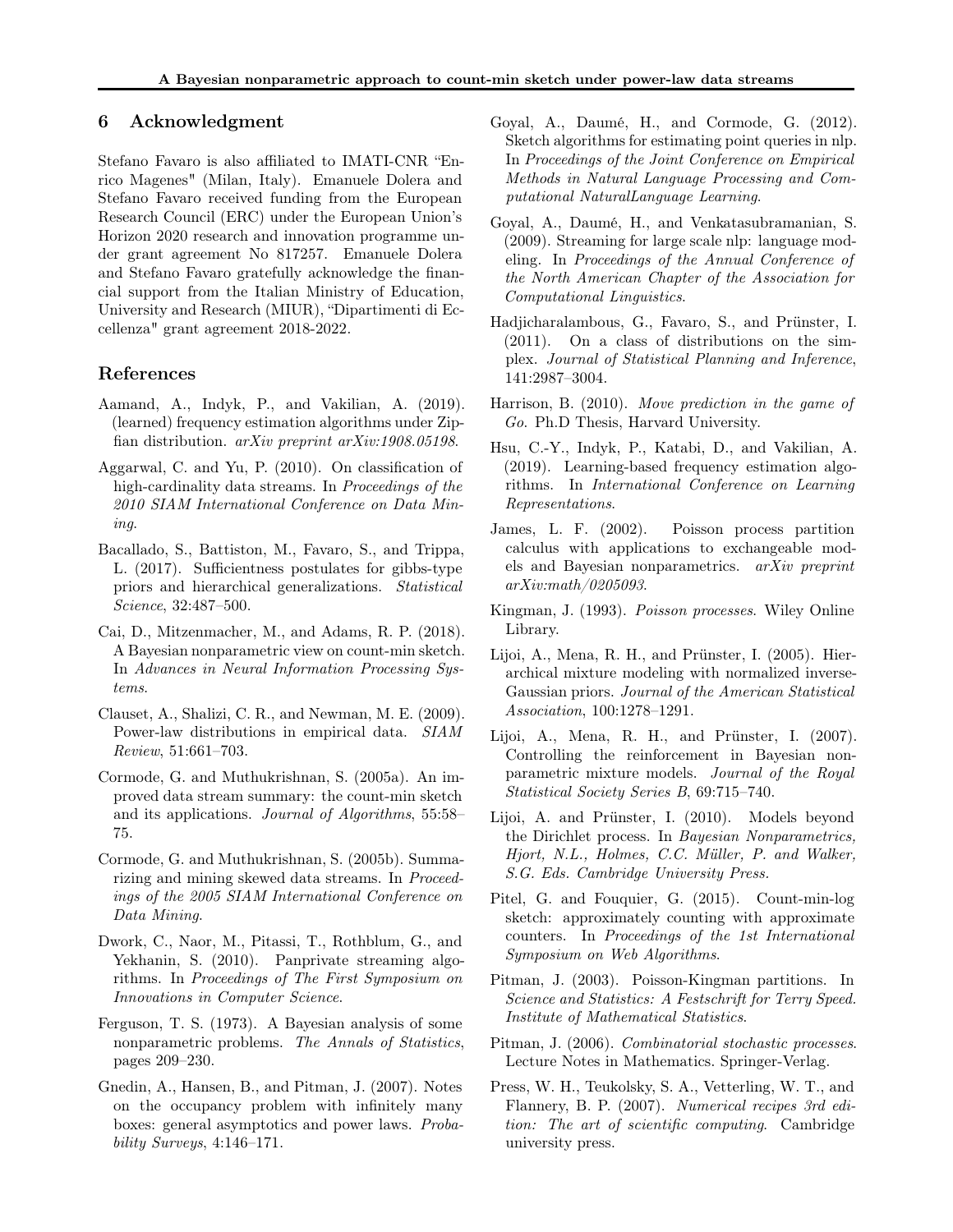- Prünster, I. (2002). Random probability measures derived from increasing additive processes and their application to Bayesian statistics. Ph.D Thesis, University of Pavia.
- Regazzini, E., Lijoi, A., and Prünster, I. (2003). Distributional results for means of normalized random measures with independent increments. The Annals of Statistics, 31:560–585.
- Seshadri, V. (1993). The inverse Gaussian distribution. Oxford University Press.
- <span id="page-10-1"></span>Song, H., Cho, T., Dave, V., Zhang, Y., and Qiu, L. (2009). Scalable proximity estimation and link prediction in online social networks. In Proceedings of the 9th ACM SIGCOMM conference on Internet measurement.
- <span id="page-10-0"></span>Zhang, Q., Pell, J., Canino-Koning, R., Howe, A., and Brown, C. (2014). These are not the k-mers you are looking for: efficient online k-mer counting using a probabilistic data structure. PloS one, 9.
- Zhou, M., Favaro, S., and Walker, S. G. (2016). Frequency of frequencies distributions and sizedependent exchangeable random partitions. Journal of the American Statistical Association, 112:1623– 1635.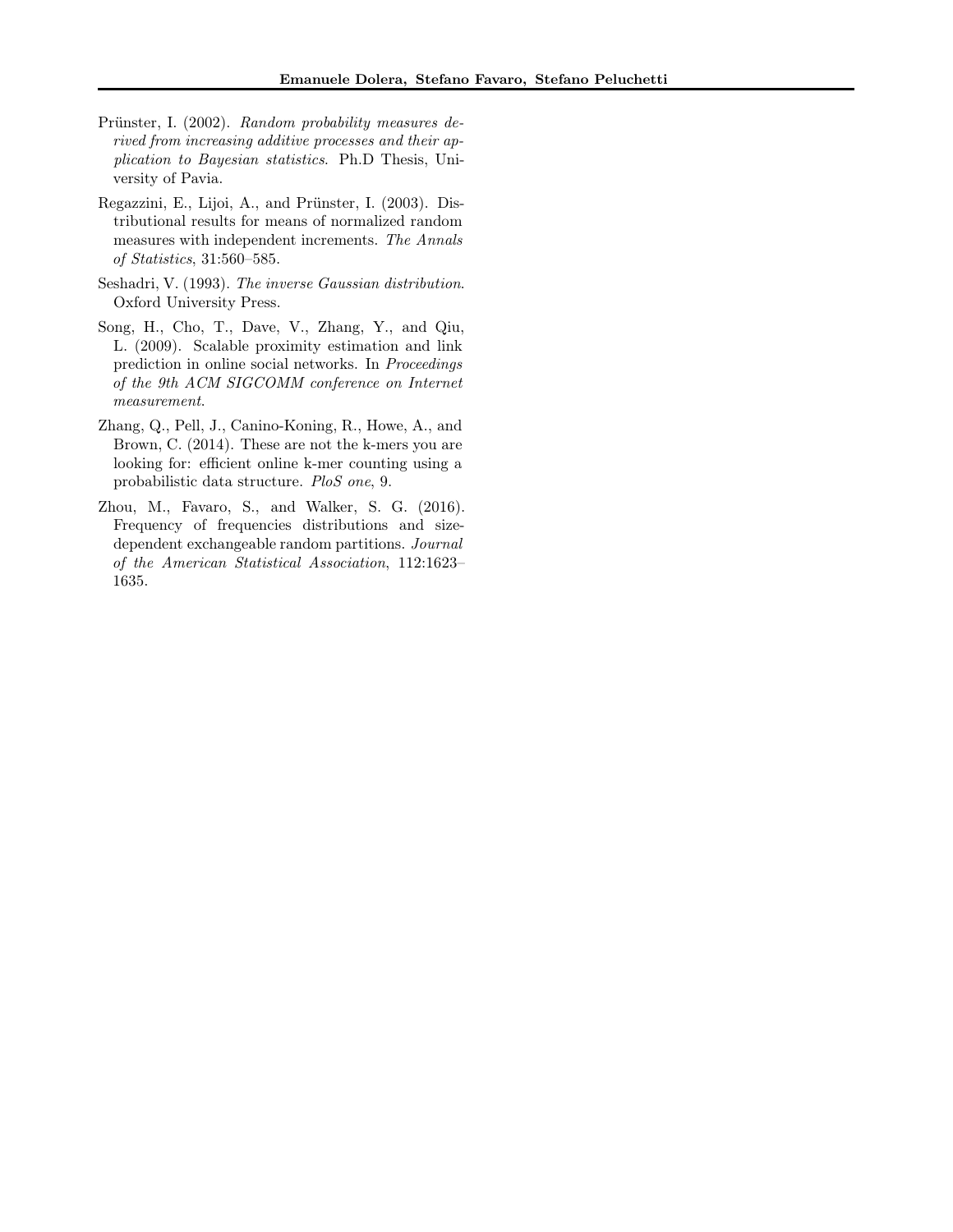#### A The CMS

For any  $m \ge 1$  let  $X_{1:m} = (X_1, \ldots, X_m)$  be a data stream of tokens taking values in a measurable space of symbols V. A point query over  $X_{1:m}$  asks for the estimation of the frequency  $f_v$  of a token of type  $v \in V$  in  $X_{1:m}$ , i.e.  $f_v = \sum_{1 \leq i \leq m} \mathbf{1}_{X_i}(v)$ . The goal of CMS of [\(Cormode and Muthukrishnan,](#page-24-0) [2005b](#page-24-0)[,a\)](#page-24-1) consists in estimating  $f_v$  based on a compressed representation of  $X_{1:m}$  by random hashing. In particular, let J and N be positive integers such that  $[J] = \{1, \ldots, J\}$  and  $[N] = \{1, \ldots, N\}$ , and let  $h_1, \ldots, h_N$ , with  $h_n : \mathcal{V} \to [J]$ , be a collection of hash functions drawn uniformly at random from a pairwise independent hash family  $H$ . That is, a random hash function  $h \in \mathcal{H}$  has the property that for all  $v_1, v_2 \in \mathcal{H}$  such that  $v_1 \neq v_2$ , the probability that  $v_1$  and  $v_2$ hash to values  $j_1, j_2 \in [J]$ , respectively, is

$$
Pr[h(v_1) = j_1, h(v_2) = j_2] = \frac{1}{J^2}.
$$

Hashing  $X_{1:m}$  through  $h_1, \ldots, h_N$  creates N vectors of J buckets  $\{(C_{n,1}, \ldots, C_{n,J})\}_{n \in [N]}$ , with  $C_{n,j}$  obtained by aggregating the frequencies for all x where  $h_n(x) = j$ . Every  $C_{n,j}$  is initialized at zero, and whenever a new token  $X_i$  is observed we set  $C_{n,h_n(X_i)} \leftarrow 1 + C_{n,h_n(X_i)}$  for every  $n \in [N]$ . After m tokens,  $C_{n,j} = \sum_{1 \leq i \leq m} \mathbf{1}_{h_n(X_i)}(j)$ and  $f_v \leq C_{n,j}$  for any  $v \in V$ . Under this setting, the CMS of [\(Cormode and Muthukrishnan,](#page-24-1) [2005a](#page-24-1)) estimates  $f_v$  with the smallest hashed frequency among  $\{C_{n,h_n(v)}\}_{n\in[N]}$ , i.e.,

$$
\hat{f}_v^{(\text{CMS})} = \min_{n \in [N]} \{C_{n,h_n(v)}\}_{n \in [N]}.
$$

That is,  $\hat{f}_v^{(CMS)}$  returns the count associated with the fewest collisions. This provides an upper bound on the true count. For an arbitrary data stream with  $m$  tokens, the CMS satisfies the following guarantee.

**Theorem 1.** [\(Cormode and Muthukrishnan,](#page-24-1) [2005a](#page-24-1)) Let  $J = [e/2]$  and let  $N = [\log 1/\delta]$ , with  $\varepsilon > 0$  and  $\delta > 0$ . Then, the estimate  $\hat{f}_v^{(CMS)}$  satisfies  $\hat{f}_v^{(CMS)} \ge f_v$  and, with probability at least  $1 - \delta$ , the estimate  $\hat{f}_v^{(CMS)}$  satisfies  $\hat{f}_v^{(CMS)} \leq f_v + \varepsilon m.$ 

## B CRMs and hNCRMs

Let V be a measurable space endowed with its Borel  $\sigma$ -field F. A CRM  $\mu$  on V is defined as a random measure such that for any  $A_1, \ldots, A_k$  in F, with  $A_i \cap A_j = \emptyset$  for  $i \neq j$ , the random variables  $\mu(A_1), \ldots, \mu(A_k)$  are mutually independent [\(Kingman,](#page-24-6) [1993\)](#page-24-6). Any CRM  $\mu$  with no fixed point of discontinuity and no deterministic drift is represented as  $\mu = \sum_{j\geq 1} \xi_j \delta_{v_j}$ , where the  $\xi_j$ 's are positive random jumps and the  $v_j$ 's are V-valued random locations. Then,  $\mu$  is characterized by the Lévy–Khintchine representation

$$
\mathbb{E}\left[\exp\left\{-\int_{\mathcal{V}}f(v)\mu(\mathrm{d}v)\right\}\right]=\exp\left\{-\int_{\mathbb{R}^+\times\mathcal{V}}[1-\mathrm{e}^{-\xi f(v)}]\right\}\rho(\mathrm{d}\xi,\mathrm{d}v),
$$

where  $f: V \to \mathbb{R}$  is a measurable function such that  $\int |f| d\mu < +\infty$  and  $\rho$  is a measure on  $\mathbb{R}^+ \times V$  such that  $\int_B \int_{\mathbb{R}^+} \min\{\xi, 1\} \rho(\mathrm{d}\xi, \mathrm{d}v) < +\infty$  for any  $B \in \mathcal{F}$ . The measure  $\rho$ , referred to as Lévy intensity measure, characterizes  $\mu$ : it contains all the information on the distributions of jumps and locations of  $\mu$ . For our purposes it will often be useful to separate the jump and location part of  $\rho$  by writing it as

$$
\gamma(\mathrm{d}\xi, \mathrm{d}v) = \rho(\mathrm{d}\xi; v)\nu(\mathrm{d}v),
$$

where  $\nu$  denotes a measure on  $(\nu, \mathcal{F})$  and  $\rho$  denotes a transition kernel on  $\mathcal{B}(\mathbb{R}^+) \times \mathcal{V}$ , with  $\mathcal{B}(\mathbb{R}^+)$  being the Borel  $\sigma$ -field of  $\mathbb{R}^+$ , i.e.  $v \mapsto \rho(A; v)$  is  $\mathcal{F}$ -measurable for any  $A \in \mathcal{B}(\mathbb{R}^+)$  and  $\rho(\cdot; v)$  is a measure on  $(\mathbb{R}^+, \mathcal{B}(\mathbb{R}^+))$ for any  $v \in V$ . In particular, if  $\rho(\cdot; v) = \rho(\cdot)$  for any v then the jumps of  $\mu$  is independent of their locations and  $\gamma$  and  $\mu$  are termed homogeneous. See [\(Kingman](#page-24-6), [1993\)](#page-24-6) and references therein.

CRMs are closely connected to Poisson processes. Indeed  $\mu$  can be represented as a linear functional of a Poisson process  $\Pi$  on  $\mathbb{R}^+ \times V$  with mean measure  $\gamma$ . To stated this precisely,  $\Pi$  is a random subset of  $\mathbb{R}^+ \times V$  and if  $N(A) = \text{card}\{\Pi \cap A\}$  for any  $A \subset \mathcal{B}(\mathbb{R}^+) \otimes \mathcal{F}$  such that  $\gamma(A) < +\infty$ , then

$$
\Pr[N(A) = k] = e^{-\gamma(A)} \frac{(\gamma(A))^k}{k!}
$$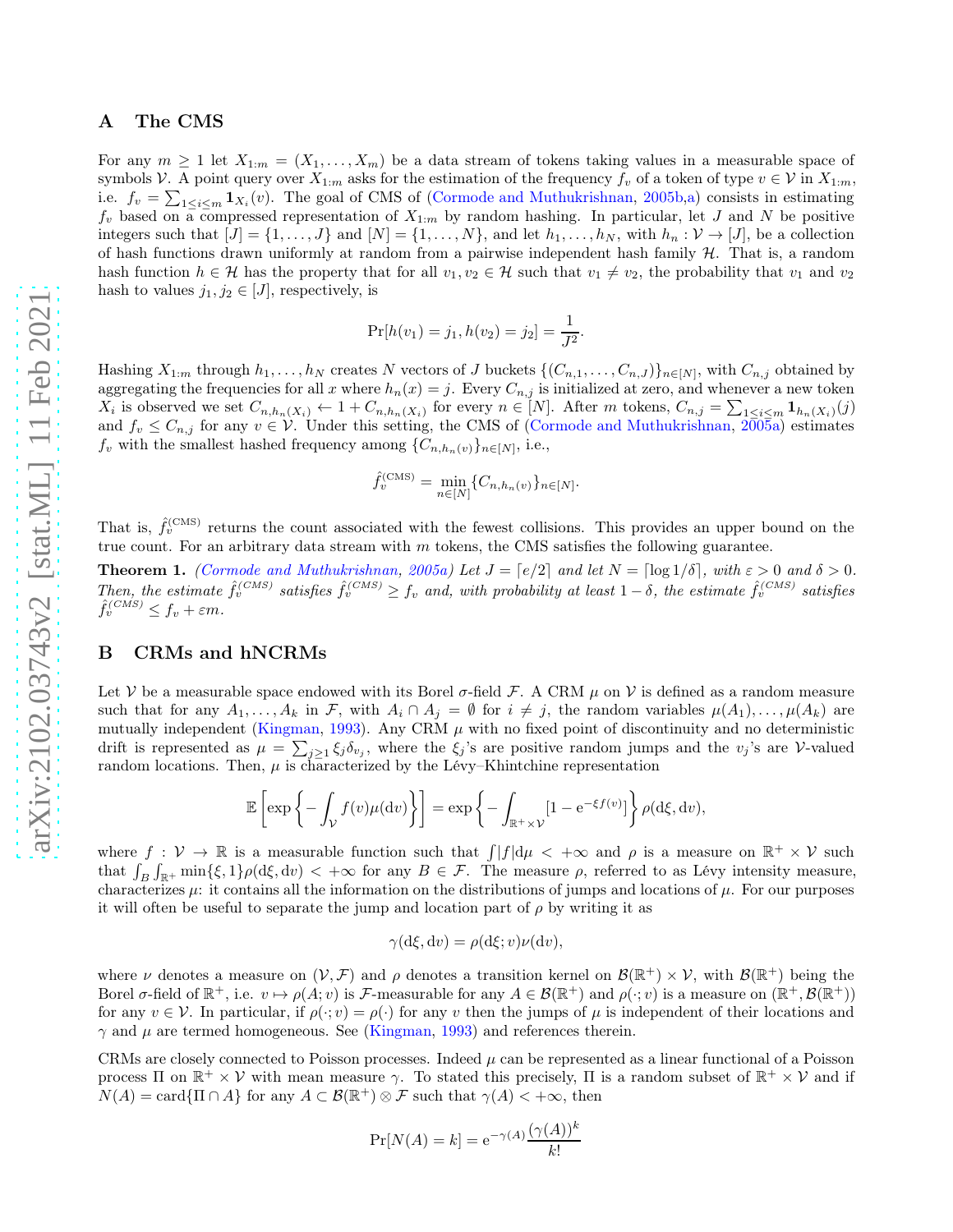for  $k \geq 0$ . Then, for any  $A \in \mathcal{F}$ 

$$
\mu(A) = \int_A \int_{\mathbb{R}^+} N(\mathrm{d}v, \mathrm{d}\xi)
$$

See [\(Kingman,](#page-24-6) [1993\)](#page-24-6) and references therein. An important property of CRMs is their almost sure discreteness [\(Kingman](#page-24-6), [1993\)](#page-24-6), which means that their realizations are discrete measures with probability 1. This fact essentially entails discreteness of random probability measures obtained as transformations of CRMs, such as hNCRMs.

hNCRMs [\(James,](#page-24-4) [2002;](#page-24-4) [Prünster,](#page-25-0) [2002;](#page-25-0) [Regazzini et al.](#page-25-1), [2003;](#page-25-1) [Pitman](#page-25-2), [2006;](#page-25-2) [Lijoi and Prünster,](#page-24-5) [2010\)](#page-24-5) are defined in terms of a suitable normalization of CRMs. Let  $\mu$  be a homogeneous CRM on V such that  $0 < \mu(\mathcal{V}) < +\infty$ almost surely. Then, the random probability measure

<span id="page-12-0"></span>
$$
P = \frac{\mu}{\mu(\mathcal{V})} \tag{1}
$$

is termed hNCRM. Because of the almost sure discreteness of  $\mu$ , the P is discrete almost surely. That is,

$$
P = \sum_{j\geq 1} p_j \delta_{v_j},
$$

where  $p_j = \xi_j/\mu(\mathcal{V})$  for  $j \ge 1$  are random probabilities such that  $p_j \in (0,1)$  for any  $j \ge 1$  and  $\sum_{j\ge 1} p_j = 1$  almost surely. Both the conditions of finiteness and positiveness of  $\mu(\mathcal{V})$  are clearly required for the normalization [\(1\)](#page-12-0) to be well-defined, and it is natural to express these conditions in terms of the Lévy intensity measure  $\gamma$  of the CRM  $\mu$ . It is enough to have  $\rho = +\infty$  and  $0 < \mu(\mathcal{V}) < +\infty$ . In particular, the former is equivalent to requiring that  $\mu$  has infinitely many jumps on any bounded set: in this case  $\mu$  is also called an infinite activity process. The previous conditions can also be strengthened to necessary and sufficient conditions but we do not pursue this here. See [\(Kingman](#page-24-6), [1993\)](#page-24-6).

## C NGGP priors, and proof of Proposition 1

Let V be a measurable space endowed with its Borel  $\sigma$ -field F. For any  $m \geq 1$ , let  $X_{1:m}$  be a random sample of tokens from  $P \sim \text{NGGP}(\alpha, \sigma, \nu)$ . Because of the discreteness of P, the random sample  $X_{1:m}$  induces a random partition of the set  $\{1,\ldots,m\}$  into  $K_m = k \leq m$  partition subsets, labelled by distinct symbols  $\mathbf{v} =$  $\{v_1, \ldots, v_{K_m}\}\$ in V, with frequencies  $\mathbf{N}_n = (N_1, \ldots, N_{K_m}) = (n_1, \ldots, n_k)$  such that  $N_i > 0$  and  $\sum_{1 \leq i \leq K_m} N_i =$ m. Distributional properties of the random partition induced by  $X_{1:m}$  induced by  $X_{1:m}$  have been investigated in, e.g., [\(James,](#page-24-4) [2002](#page-24-4)), [Pitman](#page-24-8) [\(2003](#page-24-8)), [\(Lijoi et al.,](#page-24-7) [2007\)](#page-24-7), [\(De Blasi et al.](#page-24-9), [2013](#page-24-9)) and [\(Bacallado et al.,](#page-24-10) [2017\)](#page-24-10). In particular,

<span id="page-12-1"></span>
$$
\Pr[K_m = k, \mathbf{N}_m = (n_1, \dots, n_k)] = \frac{1}{k!} \binom{m}{n_1, \dots, n_k} V_{m,k} \prod_{i=1}^k (1 - \sigma)_{(n_i - 1)},
$$
\n(2)

where

<span id="page-12-3"></span>
$$
V_{m,k} = \frac{(\alpha 2^{\sigma-1})^k}{\Gamma(m)} \int_0^{+\infty} \frac{x^{m-1}}{(2^{-1}+x)^{m-k\sigma}} \exp\left\{-\frac{\alpha 2^{\sigma-1}}{\sigma}[(2^{-1}+x)^{\sigma} - 2^{-\sigma}]\right\} dx.
$$
 (3)

Now, let  $\mathcal{P}_{m,k} = \{(n_1, \ldots, n_k) : n_i \geq 0 \text{ and } \sum_{1 \leq i \leq k} n_i = m\}$  denote the set of partitions of m into  $k \leq m$  blocks. Then, the distribution of  $K_m$  follows my marginalizing [\(2\)](#page-12-1) on the set  $\mathcal{P}_{m,k}$ , that is

<span id="page-12-2"></span>
$$
\Pr[K_{m} = k] = \sum_{\substack{(n_{1},...,n_{k}) \in \mathcal{P}_{m,k} \\ m \neq k}} \frac{1}{k!} {m \choose n_{1},...,n_{k}} V_{m,k} \prod_{i=1}^{k} (1 - \sigma)_{(n_{i} - 1)} \n= \frac{V_{m,k}}{\sigma^{k}} C(m,k;\sigma),
$$
\n(4)

where  $C(m, k; \sigma)$  denotes the (central) generalized factorial coefficient [\(Charalambides,](#page-24-11) [2005](#page-24-11)), which is defined as  $C(m, k; \sigma) = (k!)^{-1} \sum_{1 \leq i \leq k} {k \choose i} (-1)^i (i\sigma)_{(m)}$ , with the proviso  $C(0, 0; \sigma) = 1$  and  $C(m, 0; \sigma) = 0$  for any  $m \ge 1$ . For any  $1 \le r \le m$ , let  $M_{r,m} \ge 0$  denote the number of distinct symbols with frequency r in  $X_{1:m}$ , i.e.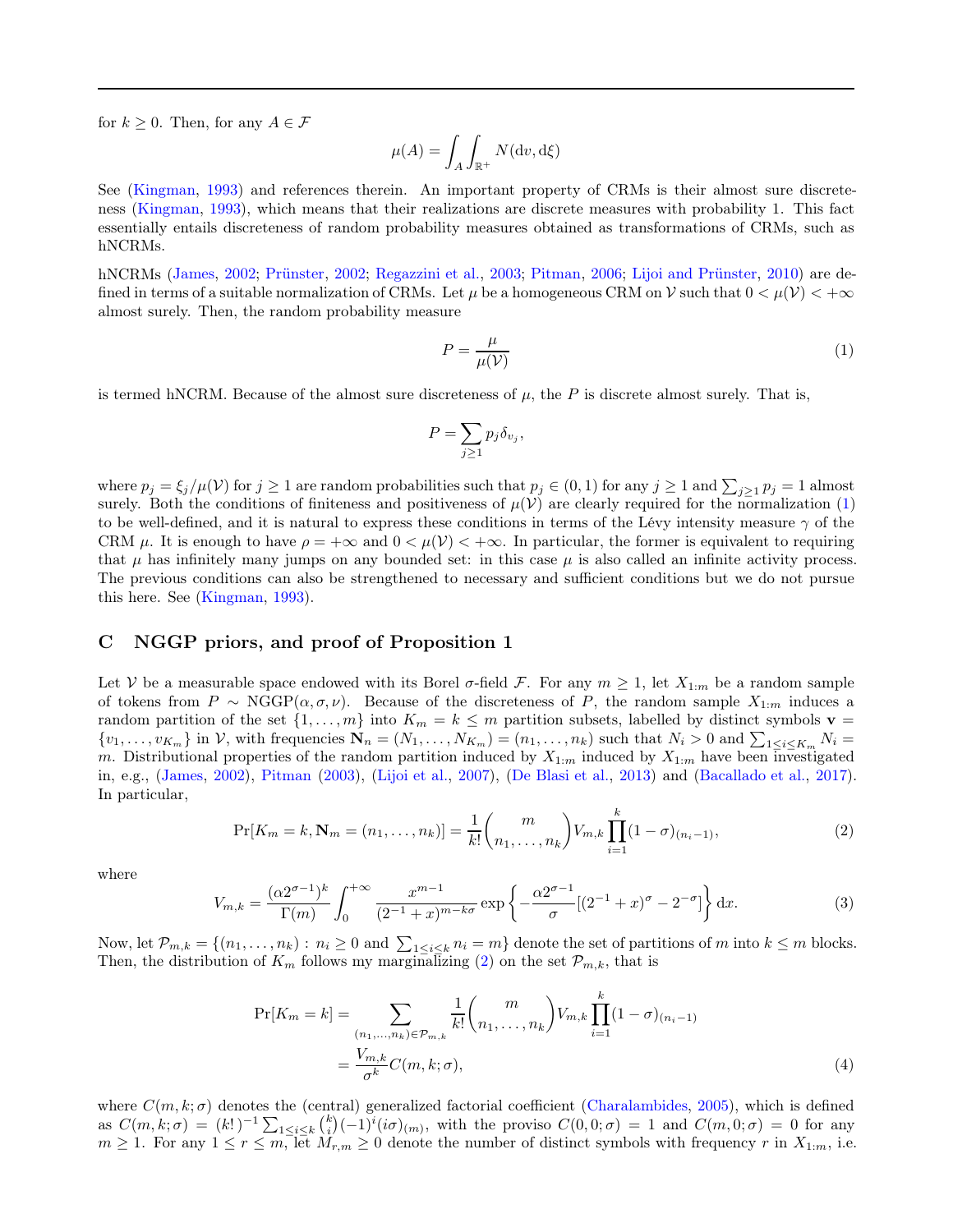$M_{r,m} = \sum_{1 \leq i \leq K_m} \mathbf{1}_{N_i}(r)$  such that  $\sum_{1 \leq r \leq m} M_{r,m} = K_m$  and  $\sum_{1 \leq r \leq m} r M_{r,m} = m$ . Then, the distribution of  $\mathbf{M}_m = (\overline{M_1}_m, \dots, \overline{M_{m,m}})$  follows directly form [\(2\)](#page-12-1), i.e.

<span id="page-13-0"></span>
$$
\Pr[\mathbf{M}_{m} = \mathbf{m}] = V_{m,k} m! \prod_{i=1}^{m} \left( \frac{(1-\sigma)_{(i-1)}}{i!} \right)^{m_i} \frac{1}{m_i!} \mathbf{1}_{\mathcal{M}_{m,k}}(\mathbf{m}), \tag{5}
$$

where  $\mathcal{M}_{m,k} = \{(m_1, \ldots, m_n) : m_i \geq 0, \text{ and } \sum_{1 \leq i \leq m} m_i = k, \sum_{1 \leq i \leq m} im_i = m\}$ . The distribution [\(5\)](#page-13-0) is the referred to as the sampling formula of the random partition with distribution [\(2\)](#page-12-1).

For any  $m \geq 1$ , let  $X_{1:m}$  be a random sample from  $P \sim \text{NGGP}(\alpha, \sigma, \nu)$  featuring  $K_m = k$  partition subsets, labelled by distinct symbols  $\mathbf{v} = \{v_1, \ldots, v_{K_m}\}$  in V, with frequencies  $\mathbf{N}_n = (n_1, \ldots, n_k)$ . The predictive distributions of P provides the conditional distribution of  $X_{m+1}$  given  $X_{1:m}$ . That is, for  $A \in \mathcal{F}$ 

<span id="page-13-1"></span>
$$
\Pr[X_{m+1} \in A \mid X_{1:m}] = \frac{V_{m+1,k+1}}{V_{m,k}} \nu(A) + \frac{V_{m+1,k}}{V_{m,k}} \sum_{i=1}^{k} (n_i - \sigma) \delta_{v_i}(A) \tag{6}
$$

for any  $m \geq 1$ . We refer to [Bacallado et al.](#page-24-10) [\(2017\)](#page-24-10) for a characterization of [\(6\)](#page-13-1) in terms of a meaningful Pólya like urn scheme. The predictive distributions [\(6\)](#page-13-1) provides the fundamental ingredient of the proof of Proposition 1.

*Proof of Proposition 1.* The proof follows from the predictive distributions [\(6\)](#page-13-1) by setting  $A = v_0$  and  $A = v_r$ .  $\Box$ 

We conclude by showing that the distributional property of a random sample from  $P \sim DP(\alpha, \nu)$  follows from the distributional property of a random sample from  $P \sim \text{NGGP}(\alpha, \sigma, \nu)$  by letting  $\sigma \to 0$ . For any  $m \ge 1$ , let  $X_{1:m}$  be a random sample from  $P \sim DP(\alpha/2, \nu)$  featuring  $K_m = k$  partition subsets, labelled by distinct symbols  $\mathbf{v} = \{v_1, \ldots, v_{K_m}\}\$ in V, with frequencies  $\mathbf{N}_n = (n_1, \ldots, n_k)$ . The distribution of the random partition induced by  $X_{1:m}$  follows from [\(2\)](#page-12-1) by letting  $\sigma \to 0$ . Indeed,

$$
\lim_{\sigma \to 0} V_{m,k} = \lim_{\sigma \to +0} \frac{(\alpha 2^{\sigma - 1})^k}{\Gamma(m)} \int_0^{+\infty} \frac{x^{m-1}}{(2^{-1} + x)^{m-k\sigma}} \exp\left\{-\frac{\alpha 2^{\sigma - 1}}{\sigma}[(2^{-1} + x)^{\sigma} - 2^{-\sigma}]\right\} dx
$$

$$
= \frac{(\alpha/2)^k}{\Gamma(m)} 2^{-\alpha/2} \int_0^{+\infty} \frac{x^{m-1}}{(2^{-1} + x)^{m+\alpha/2}} dx
$$

$$
= \frac{\left(\frac{\alpha}{2}\right)^k}{\left(\frac{\alpha}{2}\right)_{(m)}}.
$$
(7)

Therefore, by combining the distribution [\(2\)](#page-12-1) with [\(7\)](#page-13-2), and letting  $\sigma \to 0$ , it follows directly the distribution of the random partition induced by a random sample  $X_{1:m}$  from  $P \sim DP(\alpha/2, \nu)$ . That is,

$$
\Pr[K_m = k, \mathbf{N}_m = (n_1, \dots, n_k)] = \frac{1}{k!} {m \choose n_1, \dots, n_k} \frac{\left(\frac{\alpha}{2}\right)^k}{\left(\frac{\alpha}{2}\right)_{(m)}} \prod_{i=1}^k (n_i - 1)!.
$$

The distribution of  $K_m$  follows by combining the distribution [\(4\)](#page-12-2) with [\(7\)](#page-13-2), and from the fact that  $\lim_{\sigma\to 0} \sigma^{-k}C(m, k; \sigma) = |s(m, k)|$ , where  $|s(m, k)|$  denotes the signless Stirling number of the first type [\(Charalambides](#page-24-11), [2005](#page-24-11)). That is,

<span id="page-13-2"></span>
$$
\Pr[K_m = k] = \frac{\left(\frac{\alpha}{2}\right)^k}{\left(\frac{\alpha}{2}\right)_{(m)}} |s(m, k)|.
$$

In a similar manner, the distribution of  $\mathbf{M}_m$  under the DP prior, which is referred to as Ewens sampling formula [Ewens](#page-24-12) [\(1972\)](#page-24-12), follows by combining the sampling formula [\(5\)](#page-13-0) with [\(7\)](#page-13-2), and letting  $\sigma \to 0$ .

Finally, the predictive distributions of  $P \sim DP(\alpha, \nu)$ . For any  $m \geq 1$ , let  $X_{1:m}$  be a random sample from  $P \sim \text{DP}(\alpha/2, \nu)$  featuring  $K_m = k$  partition subsets, labelled by distinct symbols  $\mathbf{v} = \{v_1, \ldots, v_{K_m}\}$  in  $\mathcal{V}$ , with frequencies  $\mathbf{N}_n = (n_1, \ldots, n_k)$ . The predictive distributions of P follows by combining the predictive distributions [\(6\)](#page-13-1) with [\(7\)](#page-13-2), and letting  $\sigma \to 0$ . That is, for  $A \in \mathcal{F}$ 

<span id="page-13-3"></span>
$$
\Pr[X_{m+1} \in A, |X_{1:m}] = \frac{\frac{\alpha}{2}}{\frac{\alpha}{2} + m} \nu(A) + \frac{1}{\frac{\alpha}{2} + m} \sum_{i=1}^{k} n_i \delta_{v_i}(A) \tag{8}
$$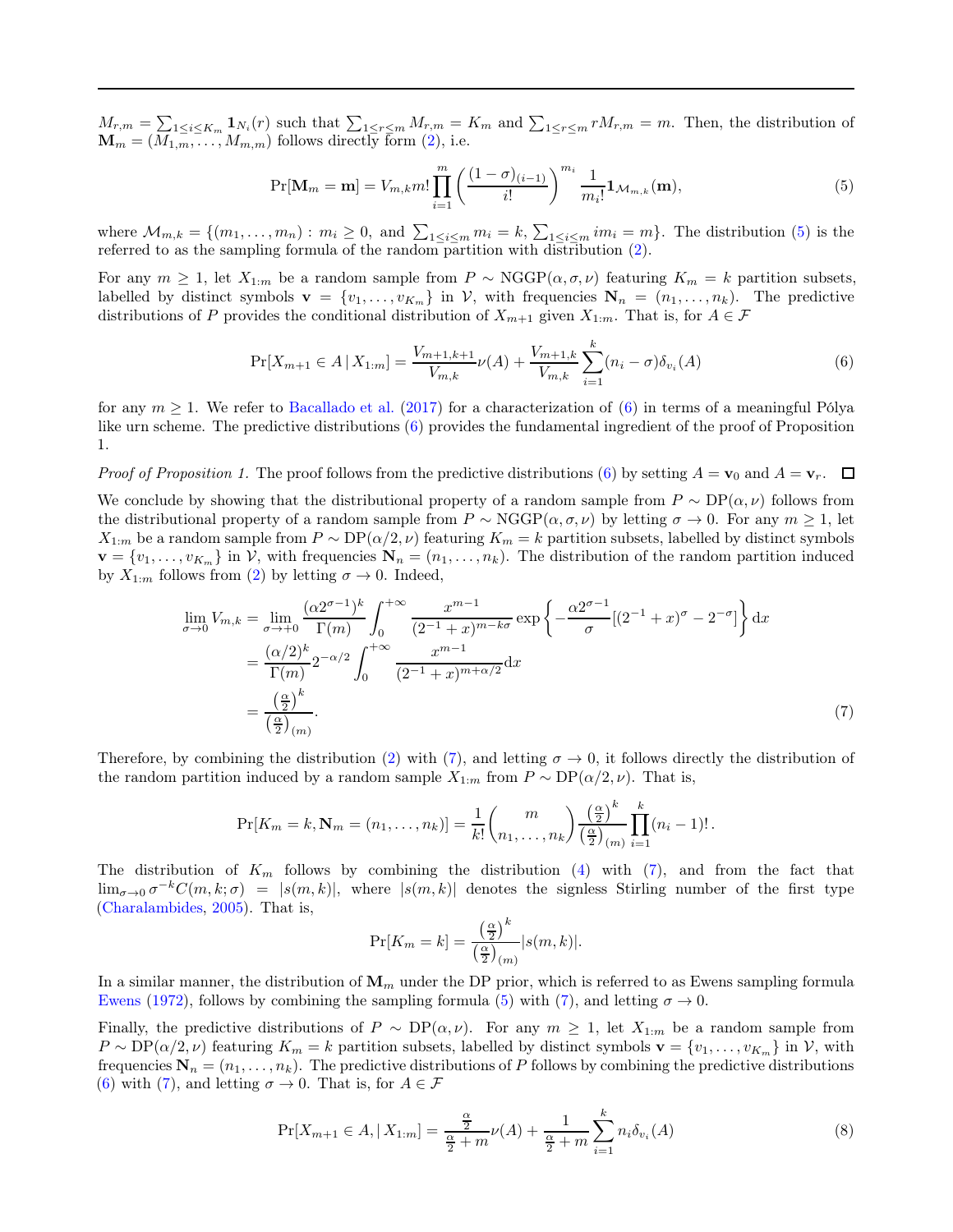for any  $m > 1$ . The predictive distributions [\(8\)](#page-13-3) is at the basis of the CMS-DP proposed in [Cai et al.](#page-24-2) [\(2018\)](#page-24-2). In particular, Equation 4 in [Cai et al.](#page-24-2) [\(2018\)](#page-24-2) follows from the predictive distributions [\(8\)](#page-13-3) by setting  $A = v_0$  and  $A = \mathbf{v}_r$ .

## D The NIGP prior

For  $\sigma = 1/2$  the NGGP prior reduces to the NIGP prior [\(Prünster](#page-25-0), [2002](#page-25-0); [Lijoi et al.,](#page-24-3) [2005\)](#page-24-3). Al alternative definition of the NIGP prior is given through its family of finite-dimensional distributions. This alternative definition relies on the IG distribution [\(Seshadri](#page-25-3), [1993](#page-25-3)). In particular, a random variable W has IG distribution with shape parameter  $a \geq 0$  and scale parameter  $b \geq 0$  if it has the density function, with respect to the Lebesgue measure, given by

$$
f_W(w;a,b) = \frac{ae^{ab}}{\sqrt{2\pi}} w^{-\frac{3}{2}} \exp\left\{-\frac{1}{2}\left(\frac{a^2}{w} + b^2 w\right)\right\} \mathbf{1}_{\mathbb{R}^+}(w).
$$

Let  $(W_1, \ldots, W_k)$  be a collection of independent random variables such that  $W_i$  is distributed according to the IG distribution with shape parameter  $a_i$  and scale parameter 1, for  $i = 1, \ldots, k$ . The normalized IG distribution with parameter  $(a_1, \ldots, a_k)$  is the distribution of the following random variable

<span id="page-14-0"></span>
$$
(P_1, ..., P_k) = \left(\frac{W_1}{\sum_{i=1}^k W_i}, ..., \frac{W_k}{\sum_{i=1}^k W_i}\right).
$$

The distribution of the random variable  $(P_1, \ldots, P_{k-1})$  is absolutely continuous with respect to the Lebesgue measure on  $R^{k-1}$ , and its density function on the  $(k-1)$ -dimensional simplex coincides with

$$
f_{(P_1,...,P_{k-1})}(p_1,...,p_{k-1}; a_1,...,a_k)
$$
\n
$$
= \left(\prod_{i=1}^k \frac{a_i e^{a_i}}{\sqrt{2\pi}}\right) \prod_{i=1}^{k-1} p_i^{-3/2} \left(1 - \sum_{i=1}^{k-1} p_i\right)^{-3/2}
$$
\n
$$
\times 2 \left(\sum_{i=1}^{k-1} \frac{a_i^2}{p_i} + \frac{a_k^2}{1 - \sum_{i=1}^{k-1} p_i}\right)^{-k/4} K_{-k/2} \left(\sqrt{\sum_{i=1}^{k-1} \frac{a_i^2}{p_i} + \frac{a_k^2}{1 - \sum_{i=1}^{k-1} p_i}}\right),
$$
\n(9)

where  $K_{-k/2}$  denotes the modified Bessel function of the second type, or Macdonald function, with parameter  $-k/2$ . If the random variable  $(P_1, \ldots, P_k)$  is distributed according to a normalized IG distribution with parameter  $(a_1, \ldots, a_k)$ , and if  $m_1 < m_2 < \cdots < m_r < k$  are positive integers, then

$$
\left(\sum_{i=1}^{m_1} P_i, \sum_{i=m_1+1}^{m_2} P_i, \dots, \sum_{i=m_{r-1}+1}^{k} W_i\right)
$$

is a random variable distributed as a normalized inverse Gaussian distribution with parameter  $(\sum_{1 \leq i \leq m_1} a_i, \sum_{m_1+1 \leq i \leq m_2} a_i, \dots, \sum_{m_{r-1}+1 \leq i \leq k}^k W_i)$ . This projective property of the normalized inverse Gaussian distribution follows from the additive property of the inverse Gaussian distribution [\(Seshadri](#page-25-3), [1993\)](#page-25-3).

To define the NIGP prior through its family of finite-dimensional distributions, let  $\mathcal V$  be a measurable space endowed with its Borel  $\sigma$ -field F. Let  $\mathcal{P} = \{Q_{B_1,...,B_k} : B_1,...,B_k \in \mathcal{F} \text{ for } k \geq 1\}$  be a family of probability distributions, and let  $\tilde{\nu} = \alpha \nu$  be a diffuse (base) measure on V with  $\tilde{\nu}(\mathcal{V}) = \alpha$ . If  $\{B_1, \ldots, B_k\}$  denotes a measurable k-partition of V and  $\Delta_{k-1}$  is the  $(k-1)$ -dimensional simplex, then set

$$
Q_{B_1,...,B_k}(C) = \int_{C \cap \Delta_{k-1}} f_{(P_1,...,P_{k-1})}(p_1,...,p_{k-1}; a_1,...,a_k) dp_1 \cdots dp_{k-1}
$$

for any C in the Borel  $\sigma$ -field of  $\mathbb{R}^k$ , where  $f_{(P_1,...,P_{k-1})}$  is the normalized IG distribution with density function [\(9\)](#page-14-0) with  $a_i = \tilde{\nu}(B_i)$ , for  $i = 1, \ldots, k$ . According to Proposition 3.9.2 of [Regazzini](#page-25-4) [\(2001](#page-25-4)), the NIGP is the unique random probability measure admitting  $P$  as its family of finite-dimensional distributions.

The projective property of  $P \sim \text{NIGP}(\alpha, \nu)$  follows directly from: i) the definition of P through its family of finite-dimensional distributions; ii) the projective property of the normalized IG distribution. In particular, for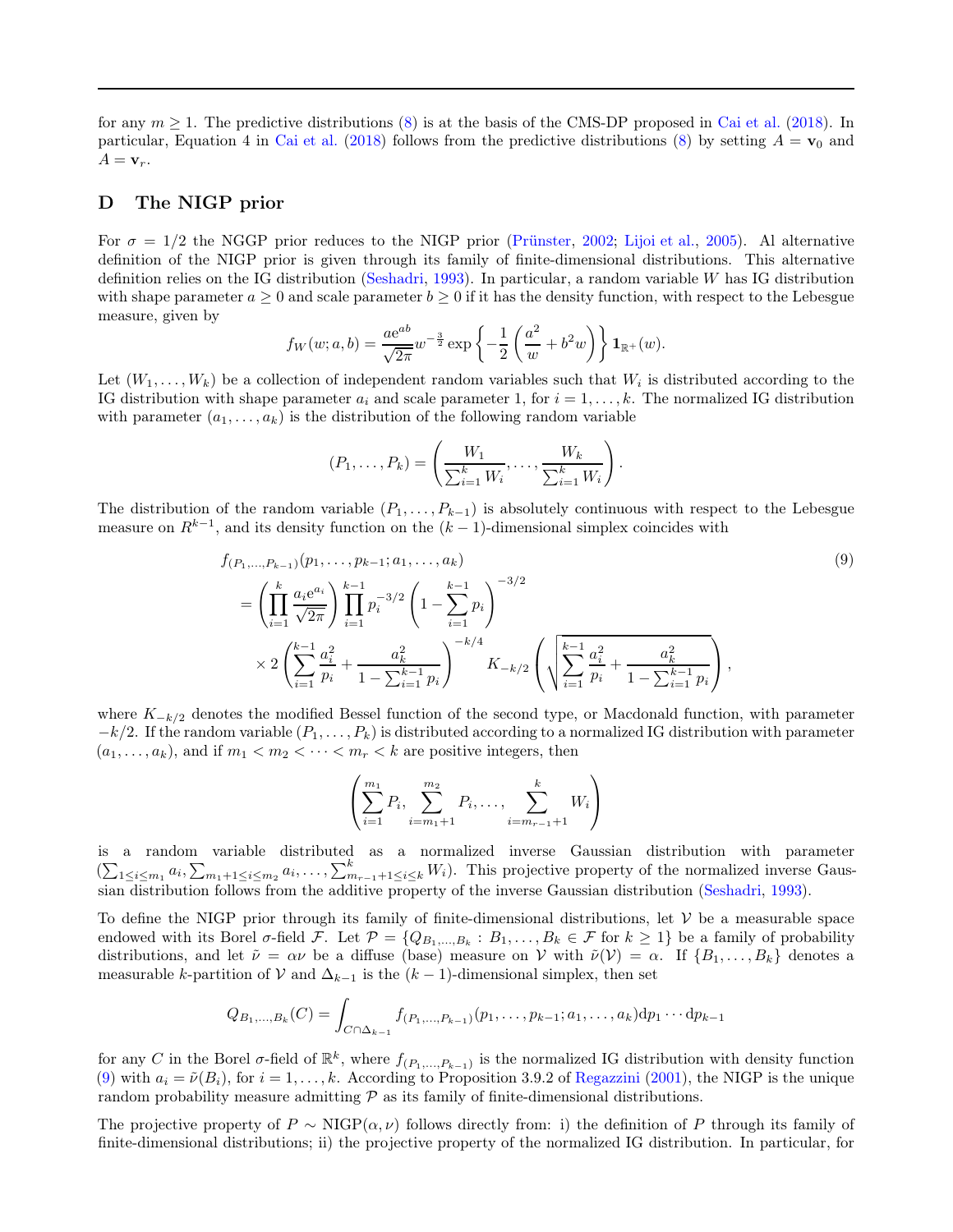any finite family of sets  $\{A_1, \ldots, A_k\}$  in F, let  $\{B_1, \ldots, B_h\}$  be a measurable h-partition of V such that it is finer then the partition generated by the family of sets  $\{A_1, \ldots, A_k\}$ . Then,

$$
Q_{A_1,...,A_k}(C) = Q_{B_1,...,B_k}(C')
$$

for any C in the Borel  $\sigma$ -field of  $\mathbb{R}^k$ , with  $C' = \{(x_1, \ldots, x_h) \in [0,1]^h : (\sum_i x_i, \ldots, \sum_i x_i) \in C\}$ . See [\(Lijoi et al.,](#page-24-3) [2005\)](#page-24-3).

## E Proof of Proposition 2, and proof of Theorem 3

To prove Proposition 2, we start with the following lemma under the assumption that  $X_{1:m}$  is a random sample from  $P \sim \text{NGGP}(\alpha, \sigma, \nu)$ . The proof of Proposition 2 then follows by setting  $\sigma = 1/2$ . Let

$$
p_{f_v}(\ell;m,\alpha,\sigma)=\sum_{\mathbf{m}\in\mathcal{M}_{k,m}}\Pr[X_{m+1}\in\mathbf{v}_{\ell}\mid\mathbf{M}_m=\mathbf{m}]\Pr[\mathbf{M}_m=\mathbf{m}],\quad \ell=0,1,\ldots,m,
$$

where the predictive distributions  $Pr[X_{m+1} \in v_\ell | M_m = m]$  are displayed in Equation 5, and the distribution  $Pr[\mathbf{M}_m = \mathbf{m}]$  is displayed in Equation 4. For  $\sigma \in (0,1)$ , let  $f_{\sigma}$  denote the density function of the positive  $\sigma$ -stable random variable  $X_{\sigma}$ , i.e.  $\mathbb{E}[\exp\{-tX_{\sigma}\}] = \exp\{-t^{\sigma}\}\$ for any  $t > 0$ .

<span id="page-15-2"></span>**Lemma 1.** For any  $m \ge 1$ , let  $X_{1:m}$  be a random sample from  $P \sim NGGP(\alpha, \sigma, \nu)$ . Then, for  $\ell = 0, 1, ..., m$ 

$$
p_{f_v}(\ell;m,\alpha,\sigma) \begin{cases} \frac{\sigma(\ell-\sigma)\binom{m}{\ell}(1-\sigma)_{(\ell-1)}}{\Gamma(1-\sigma+\ell)} & \times \int_0^{+\infty} \int_0^1 \frac{1}{h^{\sigma}} f_{\sigma}(hp) e^{-h\left(\frac{\alpha^{2}-1}{\sigma}\right)^{\frac{1}{\sigma}} + \frac{\alpha^{2}-1}{\sigma}} p^{m-\ell}(1-p)^{1-\sigma+\ell-1} dp dh & \ell < m \\ & \times \int_0^{+\infty} \frac{\alpha^{2^m}(1-\sigma)_{(m)}}{\Gamma(m+1)} & \times \int_0^{+\infty} \frac{x^m}{(1+2x)^{m+1-\sigma}} \exp\left\{-\frac{\alpha^{2^{\sigma-1}}}{\sigma}\left[(2^{-1}+x)^{\sigma}-2^{-\sigma}\right]\right\} dx & \ell = m. \end{cases} \tag{10}
$$

*Proof.* We start by considering the case  $\ell = 0$ . The probability  $p_{f_v}(0; m, \alpha, \sigma)$  follows by combining Proposition 1 with the distribution of  $K_m$  displayed in [\(4\)](#page-12-2). Indeed, we can write the following expression

<span id="page-15-1"></span><span id="page-15-0"></span>
$$
p_{f_v}(0; m, \alpha, \sigma) = \sum_{\mathbf{m} \in \mathcal{M}_{m,k}} \Pr[X_{m+1} \in \mathbf{v}_0 \mid \mathbf{M}_m = \mathbf{m}] \Pr[\mathbf{M}_m = \mathbf{m}]
$$
(11)  

$$
= \sum_{\mathbf{m} \in \mathcal{M}_{m,k}} \frac{V_{m+1,k+1}}{V_{m,k}} \Pr[\mathbf{M}_m = \mathbf{m}]
$$

$$
= \sum_{k=1}^m \frac{V_{m+1,k+1}}{\sigma^k} C(m, k; \sigma).
$$

Then, the expression of  $p_{f_v}(0; m, \alpha, \sigma)$  in [\(10\)](#page-15-0) follows by combining [\(11\)](#page-15-1) with  $V_{m+1,k+1}$  displayed in [\(3\)](#page-12-3), i.e.,

$$
p_{f_v}(0; m, \alpha, \sigma) = \frac{(\alpha 2^{\sigma - 1})}{\Gamma(m + 1)} \int_0^{+\infty} \frac{u^m}{(2^{-1} + u)^{m+1-\sigma}} \exp\left\{-\frac{\alpha 2^{\sigma - 1}}{\sigma}[(2^{-1} + u)^{\sigma} - 2^{-\sigma}]\right\}
$$
  
\n
$$
\times \sum_{k=1}^m \left(\frac{\alpha 2^{\sigma - 1}}{\sigma(2^{-1} + u)^{-\sigma}}\right)^k C(m, k; \sigma) du
$$
  
\n[Equation 13 of Favaro et al. (2015)]  
\n
$$
= \frac{(\alpha 2^{\sigma - 1})}{\Gamma(m + 1)} \int_0^{+\infty} \frac{u^m}{(2^{-1} + u)^{m+1-\sigma}} \exp\left\{-\frac{\alpha 2^{\sigma - 1}}{\sigma}[(2^{-1} + u)^{\sigma} - 2^{-\sigma}]\right\}
$$
  
\n
$$
\times \exp\left\{\frac{\alpha 2^{\sigma - 1}}{\sigma(2^{-1} + u)^{-\sigma}}\right\} \left(\frac{\alpha 2^{\sigma - 1}}{\sigma(2^{-1} + u)^{-\sigma}}\right)^{m/\sigma} \int_0^{+\infty} x^m \exp\left\{-x\left(\frac{\alpha 2^{\sigma - 1}}{\sigma(2^{-1} + u)^{-\sigma}}\right)^{1/\sigma}\right\} f_{\sigma}(x) dx du
$$

[Identity 
$$
(2^{-1} + u)^{-1+\sigma} = \frac{1}{\Gamma(1-\sigma)} \int_0^{+\infty} y^{1-\sigma-1} \exp \{-y(2^{-1}+u)\} dy]
$$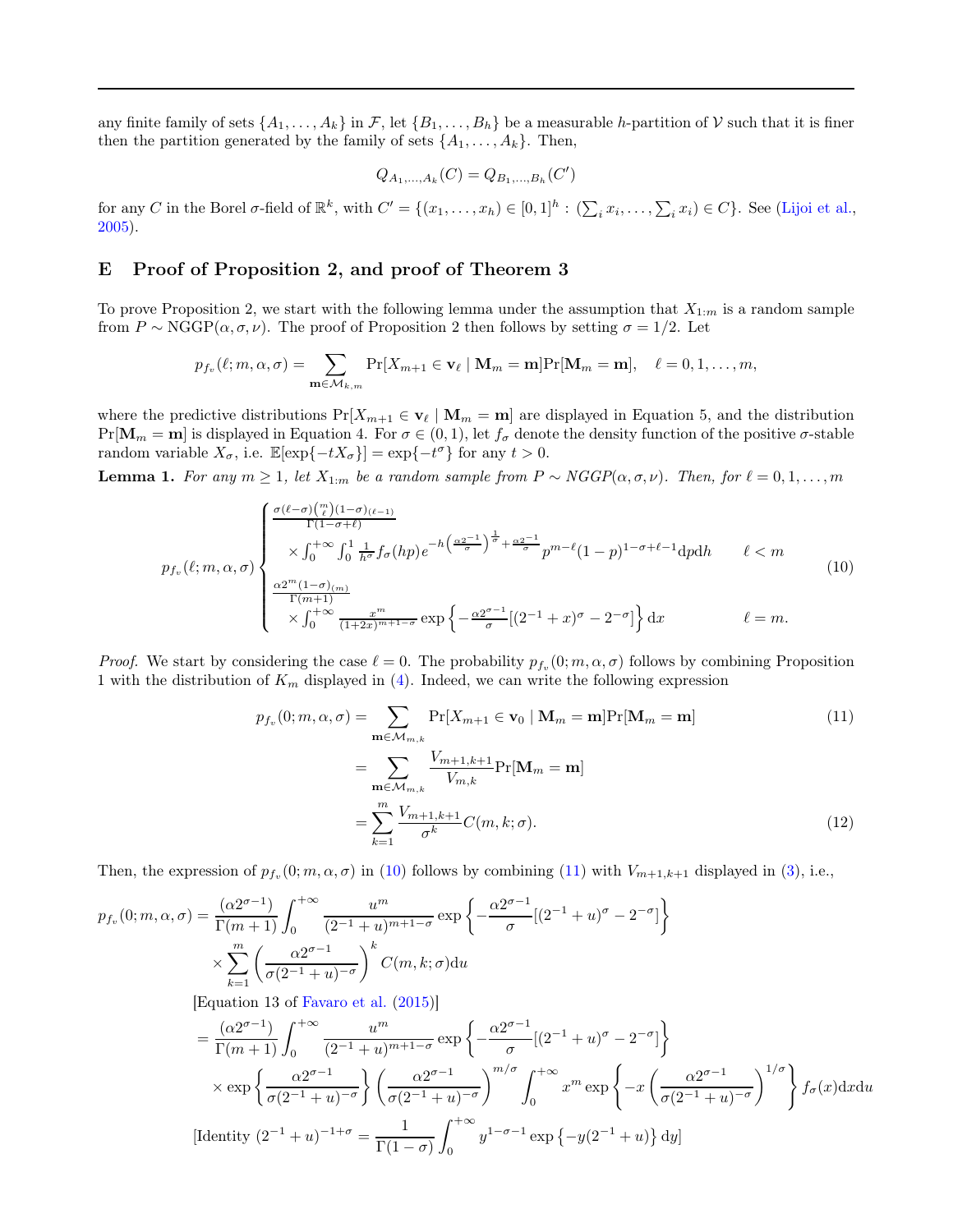$$
= \frac{(\alpha 2^{\sigma-1})^{1+m/\sigma}}{\sigma^{m/\sigma}\Gamma(m+1)}
$$
  
\n
$$
\times \int_0^{+\infty} u^m \left( \frac{1}{\Gamma(1-\sigma)} \int_0^{+\infty} y^{1-\sigma-1} \exp \{-y(2^{-1}+u)\} dy \right)
$$
  
\n
$$
\times \left( \int_0^{+\infty} x^m \exp \left\{-x \left( \frac{\alpha 2^{\sigma-1}}{\sigma} \right)^{\frac{1}{\sigma}} u \right\} \exp \left\{-x \left( \frac{\alpha 2^{-1}}{\sigma} \right)^{\frac{1}{\sigma}} + \frac{\alpha 2^{-1}}{\sigma} \right\} f_{\sigma}(x) dx \right) du
$$
  
\n
$$
= \frac{(\alpha 2^{\sigma-1})^{1+m/\sigma}}{\sigma^{m/\sigma}\Gamma(1-\sigma)}
$$
  
\n
$$
\times \int_0^{+\infty} x^m f_{\sigma}(x) \exp \left\{-x \left( \frac{\alpha 2^{-1}}{\sigma} \right)^{\frac{1}{\sigma}} + \frac{\alpha 2^{-1}}{\sigma} \right\}
$$
  
\n
$$
\times \int_0^{+\infty} y^{1-\sigma-1} \exp \{-y^{2-1}\} \left[ x \left( \frac{\alpha 2^{\sigma-1}}{\sigma} \right)^{\frac{1}{\sigma}} + y \right]^{-n-1} dy dx
$$
  
\n[Change of variable  $p = \frac{y}{x \left( \frac{\alpha 2^{\sigma-1}}{\sigma} \right)^{\frac{1}{\sigma}} + y}$   
\n
$$
= \frac{(\alpha 2^{\sigma-1})^{1+m/\sigma}}{\sigma^{m/\sigma}\Gamma(1-\sigma)}
$$
  
\n
$$
\times \int_0^{+\infty} x^m f_{\sigma}(x) \exp \left\{-x \left( \frac{\alpha 2^{-1}}{\sigma} \right)^{\frac{1}{\sigma}} + \frac{\alpha 2^{-1}}{\sigma} \right\}
$$
  
\n
$$
\times \int_0^{1} \left( \frac{\left( \frac{\alpha 2^{\sigma-1}}{1-\rho} \right)^{\frac{1}{\sigma}} xp}{1-p} \right)^{1-\sigma-1} \frac{\left( \frac{\alpha 2^{\sigma-1}}{\sigma} \right)^{\frac{1}{\sigma}} x}{(1-p)^2}
$$
  
\n
$$
\times \exp \left\{-\frac{\left( \frac
$$

$$
= \frac{(\alpha 2^{\sigma-1})^{1+m/\sigma}}{\sigma^{m/\sigma} \Gamma(1-\sigma)}
$$
  
\n
$$
\times \int_0^{+\infty} \int_0^1 (h(1-p))^m f_{\sigma}(h(1-p)) \exp\left\{-h(1-p)\left(\frac{\alpha 2^{-1}}{\sigma}\right)^{\frac{1}{\sigma}} + \frac{\alpha 2^{-1}}{\sigma}\right\}
$$
  
\n
$$
\times \left(\left(\frac{\alpha 2^{\sigma-1}}{\sigma}\right)^{\frac{1}{\sigma}} h p\right)^{1-\sigma-1} \left(\frac{\alpha 2^{\sigma-1}}{\sigma}\right)^{\frac{1}{\sigma}} h
$$
  
\n
$$
\times \exp\left\{-\left(\frac{\alpha 2^{\sigma-1}}{\sigma}\right)^{\frac{1}{\sigma}} h p 2^{-1}\right\} \left[h(1-p)\left(\frac{\alpha 2^{\sigma-1}}{\sigma}\right)^{\frac{1}{\sigma}} + \left(\frac{\alpha 2^{\sigma-1}}{\sigma}\right)^{\frac{1}{\sigma}} h p\right]^{-m-1} d\rho dh
$$
  
\n
$$
= \frac{(\alpha 2^{\sigma-1})^{1+m/\sigma}}{\sigma^{m/\sigma} \Gamma(1-\sigma)} \left(\left(\frac{\alpha 2^{\sigma-1}}{\sigma}\right)^{\frac{1}{\sigma}}\right)^{-\sigma-m}
$$
  
\n
$$
\times \int_0^{+\infty} \int_0^1 (h(1-p))^n f_{\sigma}(h(1-p)) \exp\left\{-h\left(\frac{\alpha 2^{-1}}{\sigma}\right)^{\frac{1}{\sigma}} + \frac{\alpha 2^{-1}}{\sigma}\right\} p^{1-\sigma-1} h^{-m-\sigma} d\rho dh
$$
  
\n
$$
= \frac{\sigma}{\Gamma(1-\sigma)} \int_0^{+\infty} \int_0^1 f_{\sigma}(hp) \exp\left\{-h\left(\frac{\alpha 2^{-1}}{\sigma}\right)^{\frac{1}{\sigma}} + \frac{\alpha 2^{-1}}{\sigma}\right\} h^{-\sigma} p^m (1-p)^{1-\sigma-1} dp dh.
$$

This complete the case  $\ell = 0$ . Now, we consider  $\ell > 0$ . The probability  $p_{f_v}(\ell; m, \alpha, \sigma)$  follows by combining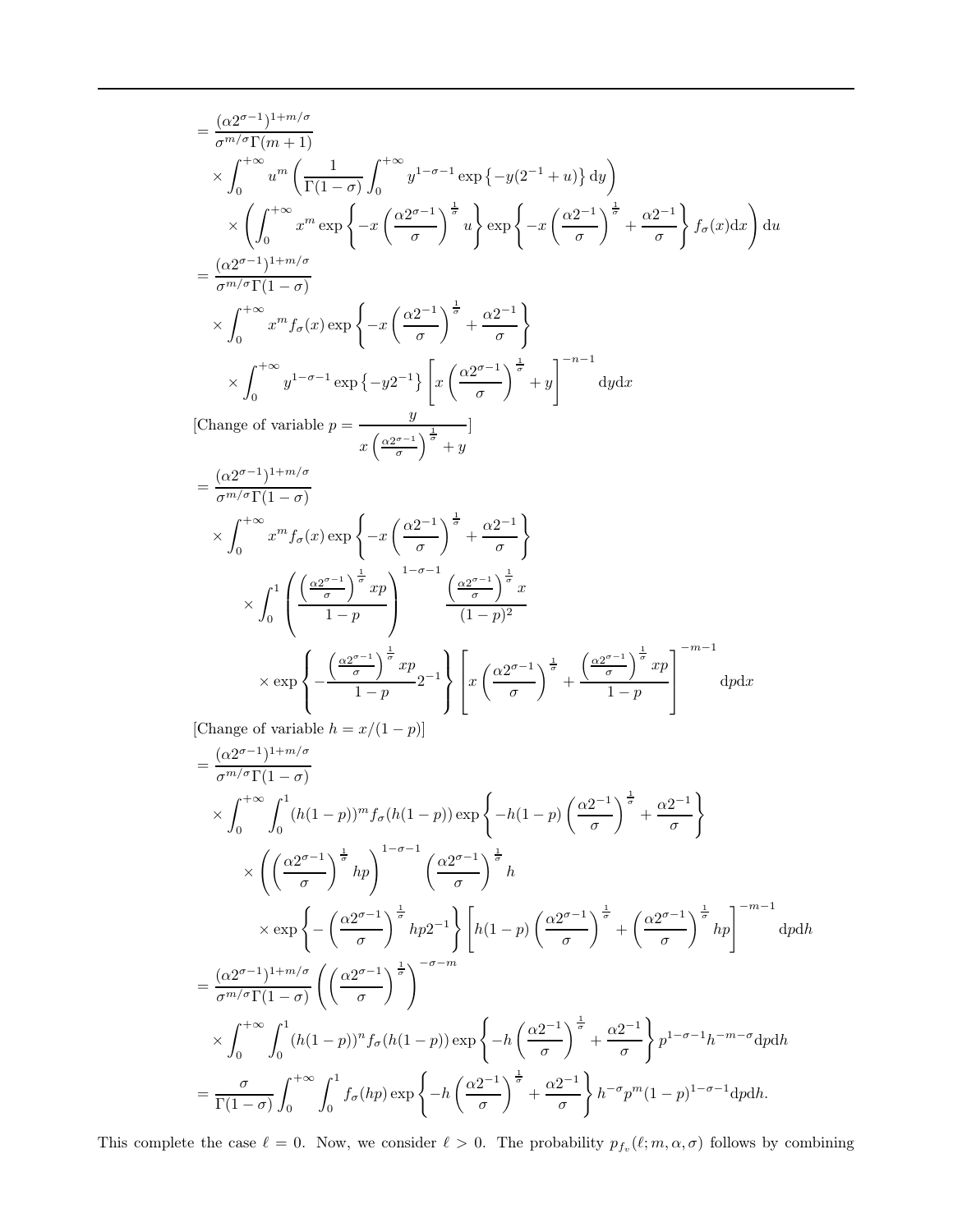Proposition 1 with the distribution of  $(K_m, \mathbf{N}_n)$  displayed in [\(2\)](#page-12-1). In particular, we can write

$$
p_{f_v}(\ell; m, \alpha, \sigma) = \sum_{\mathbf{m} \in \mathcal{M}_{m,k}} \Pr[X_{m+1} \in \mathbf{v}_{\ell} | \mathbf{M}_m = \mathbf{m}] \Pr[\mathbf{M}_m = \mathbf{m}]
$$
  
\n
$$
= \sum_{\mathbf{m} \in \mathcal{M}_{m,k}} \frac{V_{m+1,k}}{V_{m,k}} (\ell - \sigma) m_l \Pr[\mathbf{M}_m = \mathbf{m}]
$$
  
\n
$$
= (\ell - \sigma) \sum_{k=1}^m \sum_{(n_1, \dots, n_k) \in \mathcal{P}_{m,k}} \frac{1}{k!} {m \choose n_1, \dots, n_k} V_{m,k} \prod_{i=1}^k (1 - \sigma)_{(n_i - 1)} \frac{V_{m+1,k}}{V_{m,k}} \sum_{j=1}^k \mathbf{1}_{n_j}(\ell)
$$
  
\n
$$
= (\ell - \sigma) \sum_{k=1}^m \frac{V_{m+1,k}}{V_{m,k}} \sum_{j=1}^k \Pr[K_m = k, N_j = \ell]
$$
  
\n
$$
= (\ell - \sigma) \sum_{k=1}^m \frac{V_{m+1,k}}{V_{m,k}} \sum_{j=1}^k \frac{V_{m,k}}{k} {n \choose \ell} (1 - \sigma)_{(\ell-1)} \frac{C(m - \ell, k - 1; \sigma)}{\sigma^{k-1}}
$$
  
\n
$$
= (\ell - \sigma) {m \choose \ell} (1 - \sigma)_{(\ell-1)} \sum_{k=1}^m V_{m+1,k} \frac{C(m - \ell, k - 1; \sigma)}{\sigma^{k-1}}.
$$
 (13)

Then, the expression of  $p_{f_v}(\ell;m,\alpha,\sigma)$  in [\(10\)](#page-15-0) follows by combining [\(13\)](#page-17-0) with  $V_{m+1,k}$  displayed in [\(3\)](#page-12-3), i.e.,

<span id="page-17-0"></span>
$$
p_{f_v}(\ell;m,\alpha,\sigma) = (\ell-\sigma) {m \choose \ell} (1-\sigma)_{(\ell-1)} \sum_{k=1}^m V_{m+1,k} \frac{C(m-\ell,k-1;\sigma)}{\sigma^{k-1}}
$$
  

$$
= (\ell-\sigma) {m \choose \ell} (1-\sigma)_{(\ell-1)}
$$
  

$$
\times \frac{\sigma}{\Gamma(m+1)} \int_0^{+\infty} u^m \exp\left\{-\frac{\alpha 2^{\sigma-1}}{\sigma} [(2^{-1}+u)^{\sigma}-2^{-\sigma}] \right\} (2^{-1}+u)^{-m-1} du
$$
  

$$
\times \sum_{k=1}^m C(m-\ell,k-1;\sigma) \left(\frac{\alpha 2^{\sigma-1}}{\sigma(2^{-1}+u)^{-\sigma}}\right)^k.
$$

If  $\ell = m$ , then

$$
p_{f_v}(m; m, \alpha, \sigma) = (1 - \sigma)_{(m)} \sum_{k=1}^m V_{m+1,k} \frac{C(0, k-1; \sigma)}{\sigma^{k-1}}
$$
  
=  $(1 - \sigma)_{(m)} V_{m+1,1}$   
=  $(1 - \sigma)_{(m)} \frac{\alpha 2^{\sigma-1}}{\Gamma(m+1)} \int_0^{+\infty} \frac{x^m}{(2^{-1} + x)^{m+1-\sigma}} \exp \left\{-\frac{\alpha 2^{\sigma-1}}{\sigma} [(2^{-1} + x)^{\sigma} - 2^{-\sigma}] \right\} dx.$ 

If  $\ell < m$ , then

$$
p_{f_v}(\ell;m,\alpha,\sigma) = (\ell-\sigma)\binom{m}{\ell}(1-\sigma)_{(\ell-1)}\sum_{k=1}^m V_{m+1,k}\frac{C(m-\ell,k-1;\sigma)}{\sigma^{k-1}}
$$

$$
= (\ell-\sigma)\binom{m}{\ell}(1-\sigma)_{(\ell-1)}
$$

$$
\times \frac{\alpha 2^{\sigma-1}}{\Gamma(m+1)}\int_0^{+\infty} u^m \exp\left\{-\frac{\alpha 2^{\sigma-1}}{\sigma}[(2^{-1}+u)^{\sigma}-2^{-\sigma}]\right\}(2^{-1}+u)^{-m-1+\sigma}du
$$

$$
\times \sum_{k=1}^{m-\ell} C(m-\ell,k;\sigma)\left(\frac{\alpha 2^{\sigma-1}}{\sigma(2^{-1}+u)^{-\sigma}}\right)^k
$$

[Equation 13 of [Favaro et al.](#page-24-13) [\(2015](#page-24-13))]

$$
= (\ell - \sigma) \binom{m}{\ell} (1 - \sigma)_{(\ell-1)}
$$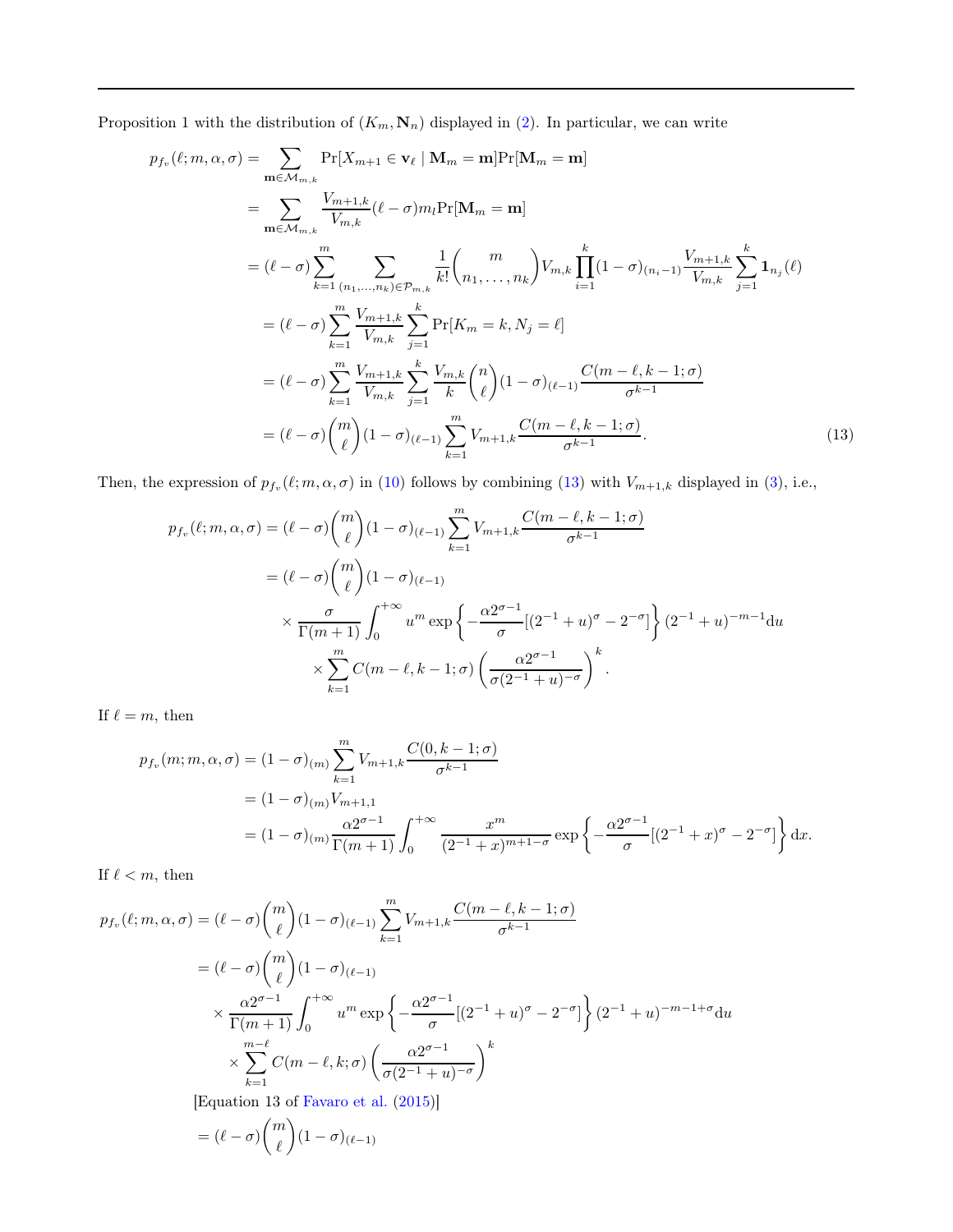$$
\times \frac{\alpha 2^{\sigma-1}}{\Gamma(m+1)} \int_0^{+\infty} u^m \exp \left\{ -\frac{\alpha 2^{\sigma-1}}{\sigma} [(2^{-1} + u)^{\sigma} - 2^{-\sigma}] \right\} (2^{-1} + u)^{-m-1+\sigma}
$$
\n
$$
\times \exp \left\{ \frac{\alpha 2^{\sigma-1}}{\sigma(2^{-1} + u)^{-\sigma}} \right\} \left( \frac{\alpha 2^{\sigma-1}}{\sigma(2^{-1} + u)^{-\sigma}} \right)^{\frac{m-\sigma}{\sigma}}
$$
\n
$$
\times \int_0^{+\infty} x^{m-\ell} \exp \left\{ -x \left( \frac{\alpha 2^{\sigma-1}}{\sigma(2^{-1} + u)^{-\sigma}} \right)^{\frac{1}{\sigma}} \right\} f_{\sigma}(x) dx du
$$
\n[Identity  $(2^{-1} + u)^{-1+\sigma} = \frac{1}{\Gamma(1-\sigma+\ell)} \int_0^{+\infty} y^{1-\sigma+\ell-1} \exp \left\{ -y(2^{-1} + u) \right\} dy$ ]  
\n
$$
= (\ell - \sigma) {m \choose \ell} (1 - \sigma)_{(\ell-1)}
$$
\n
$$
\times \frac{(\alpha 2^{\sigma-1})(\alpha 2^{\sigma-1})^{\frac{m-\ell}{\sigma}}}{\sigma^{\frac{m-\ell}{\sigma}} \Gamma(m+1)} \int_0^{+\infty} u^m \left( \frac{1}{\Gamma(1-\sigma+\ell)} \int_0^{+\infty} y^{1-\sigma+\ell-1} \exp \left\{ -y(2^{-1} + u) \right\} dy \right)
$$
\n
$$
\times \int_0^{+\infty} x^{m-\ell} \exp \left\{ -xu \left( \frac{\alpha 2^{\sigma-1}}{\sigma} \right)^{\frac{1}{\sigma}} \right\} \exp \left\{ -x \left( \frac{\alpha 2^{-1}}{\sigma} \right)^{\frac{1}{\sigma}} + \frac{\alpha 2^{-1}}{\sigma} \right\} f_{\sigma}(x) dx du
$$
\n
$$
= (\ell - \sigma) {m \choose \ell} (1 - \sigma)_{(\ell-1)}
$$
\n
$$
\times \int_0^{+\infty} y^{1-\sigma+\ell-1} \exp \left\{ -y(2^{-1}) \left[ \frac{\alpha (2^{\sigma-1})}{\sigma} \right]^{\frac{1}{\sigma}} + \frac{\alpha 2^{-1
$$

$$
= (\ell - \sigma) {m \choose \ell} (1 - \sigma)_{(\ell-1)}
$$
  
\n
$$
\times \frac{(\alpha 2^{\sigma-1})^{1 + \frac{m-\ell}{\sigma}}}{\sigma^{\frac{m-\ell}{\sigma}} \Gamma(1 - \sigma + \ell)} \int_0^{+\infty} \int_0^1 (h(1-p))^{m-\ell} f_\sigma(h(1-p)) \exp\left\{-h(1-p) \left(\frac{\alpha 2^{-1}}{\sigma}\right)^{\frac{1}{\sigma}} + \frac{\alpha 2^{-1}}{\sigma}\right\}
$$
  
\n
$$
\times \left( \left(\frac{\alpha 2^{\sigma-1}}{\sigma}\right)^{\frac{1}{\sigma}} h p \right)^{1 - \sigma + \ell - 1} \left(\frac{\alpha 2^{\sigma-1}}{\sigma}\right)^{\frac{1}{\sigma}} h
$$
  
\n
$$
\times \exp\left\{-\left(\frac{\alpha 2^{\sigma-1}}{\sigma}\right)^{\frac{1}{\sigma}} h p 2^{-1}\right\} \left[h(1-p) \left(\frac{\alpha 2^{\sigma-1}}{\sigma}\right)^{\frac{1}{\sigma}} + \left(\frac{\alpha 2^{\sigma-1}}{\sigma}\right)^{\frac{1}{\sigma}} h p \right]^{-m-1} dp dh
$$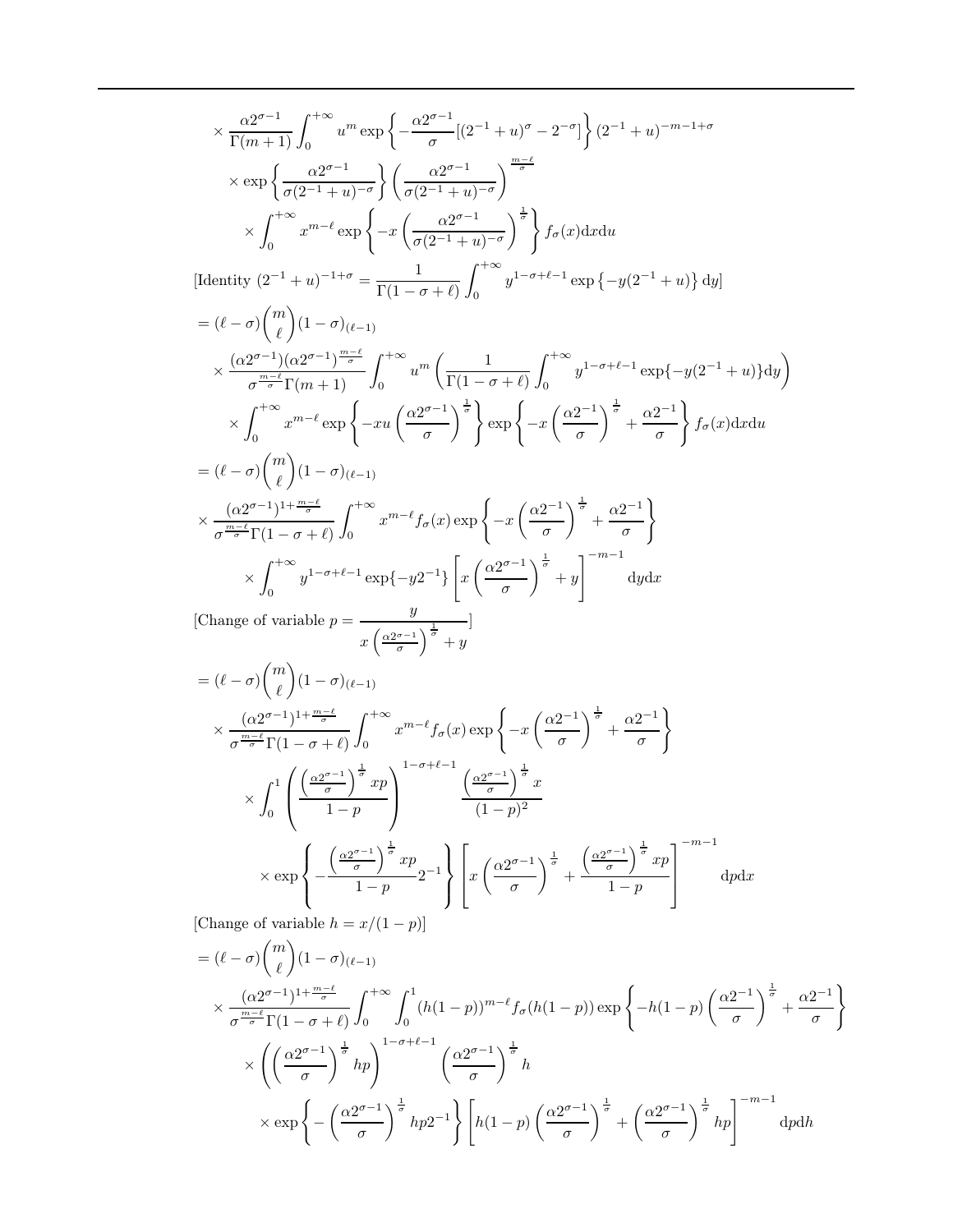$$
= (\ell - \sigma) {m \choose \ell} (1 - \sigma)_{(\ell-1)}
$$
  
\n
$$
\times \frac{(\alpha 2^{\sigma-1})^{1 + \frac{m-\ell}{\sigma}}}{\sigma^{\frac{m-\ell}{\sigma}} \Gamma(1 - \sigma + \ell)} \left( \left( \frac{\alpha 2^{\sigma-1}}{\sigma} \right)^{\frac{1}{\sigma}} \right)^{-m - \sigma + \ell}
$$
  
\n
$$
\times \int_0^{+\infty} \int_0^1 (h(1-p))^{m-\ell} f_{\sigma}(h(1-p)) \exp \left\{-h \left( \frac{\alpha 2^{-1}}{\sigma} \right)^{\frac{1}{\sigma}} + \frac{\alpha 2^{-1}}{\sigma} \right\} p^{1 - \sigma + \ell - 1} h^{-m - \sigma + \ell} dp dh
$$
  
\n
$$
= (\ell - \sigma) {m \choose \ell} (1 - \sigma)_{(\ell-1)}
$$
  
\n
$$
\times \frac{\sigma}{\Gamma(1 - \sigma + \ell)} \int_0^{+\infty} \int_0^1 f_{\sigma}(hp) \exp \left\{-h \left( \frac{\alpha 2^{-1}}{\sigma} \right)^{\frac{1}{\sigma}} + \frac{\alpha 2^{-1}}{\sigma} \right\} h^{-\sigma} p^{m - \ell} (1 - p)^{1 - \sigma + \ell - 1} dp dh.
$$

<span id="page-19-0"></span>**Remark 2.** Here we present an alternative representation of  $p_{f_v}(\ell;m,\alpha,\sigma)$  in [\(10\)](#page-15-0). It provides a useful tool for implementing a straightforward Monte Carlo evaluation of  $p_{f_v}(\ell;m,\alpha,\sigma)$ . For  $\ell=m$ ,

$$
p_{f_v}(m; m, \alpha, \sigma) = \frac{\sigma(\ell - \sigma) \binom{m}{\ell} (1 - \sigma)_{(\ell-1)}}{\Gamma(1 - \sigma + \ell)}
$$
  
\$\times \int\_0^{+\infty} \int\_0^1 \frac{1}{h^{\sigma}} f\_{\sigma}(hp) e^{-h \left(\frac{\alpha 2^{-1}}{\sigma}\right)^{\frac{1}{\sigma}} + \frac{\alpha 2^{-1}}{\sigma}} p^{m-\ell} (1 - p)^{1 - \sigma + \ell - 1} dp dh\$  
= 
$$
\frac{1}{\Gamma(m+1)} \int_0^{+\infty} \exp \left\{-h \left(\frac{\alpha}{2\sigma}\right)^{1/\sigma} + \frac{\alpha}{2\sigma}\right\} \frac{\sigma \Gamma(m+1)}{\Gamma(m+1 - \sigma)} h^{-\sigma}
$$
  
\$\times \int\_0^1 (1 - p)^{m+1-\sigma-1} f\_{\sigma}(hp) dp dh\$  
= 
$$
\frac{(1 - \sigma)_{(m)}}{\Gamma(m+1)} \mathbb{E} \left[ \exp \left\{-\frac{X}{Y} \left(\frac{\alpha 2^{-1}}{\sigma}\right)^{\frac{1}{\sigma}} + \frac{\alpha 2^{-1}}{\sigma} \right\} \right],
$$

where Y is a Beta random variable with parameter  $(m-\ell+\sigma, 1-\sigma+\ell)$  and X is a random variable, independent of Y, distributed according to a polynomially tilted  $\sigma$ -stable distribution of order  $\sigma$ , i.e.

$$
Pr[X \in dx] = \frac{\Gamma(\sigma + 1)}{\Gamma(2)} x^{-\sigma} f_{\sigma}(x) dx.
$$

For  $\ell < m$ ,

$$
p_{f_v}(\ell;m,\alpha,\sigma) = \frac{\sigma(\ell-\sigma)\binom{m}{\ell}(1-\sigma)_{(\ell-1)}}{\Gamma(1-\sigma+\ell)}
$$
  
\n
$$
\times \int_0^{+\infty} \int_0^1 \frac{1}{h^{\sigma}} f_{\sigma}(hp) e^{-h(\frac{\alpha 2^{-1}}{\sigma})^{\frac{1}{\sigma}} + \frac{\alpha 2^{-1}}{\sigma}} p^{m-\ell}(1-p)^{1-\sigma+\ell-1} dp dh
$$
  
\n
$$
= (\ell-\sigma)\binom{m}{\ell}(1-\sigma)_{(\ell-1)}
$$
  
\n
$$
\times \frac{\Gamma(m-\ell+\sigma)}{\Gamma(\sigma)\Gamma(m+1)}
$$
  
\n
$$
\times \int_0^{+\infty} f_{\sigma}(hp) \exp\left\{-h(\frac{\alpha 2^{-1}}{\sigma})^{\frac{1}{\sigma}} + \frac{\alpha 2^{-1}}{\sigma}\right\} \frac{\Gamma(\sigma+1)}{\Gamma(2)} h^{-\sigma}
$$
  
\n
$$
\times \frac{\Gamma(m+1)}{\Gamma(1-\sigma+\ell)\Gamma(m-\ell+\sigma)} \int_0^1 p^{m-\ell}(1-p)^{1-\sigma+\ell-1} dp dh
$$
  
\n
$$
= \frac{\Gamma(m-\ell+\sigma)}{\Gamma(\sigma)\Gamma(m+1)} \mathbb{E}\left[\exp\left\{-\frac{X}{Y}(\frac{\alpha 2^{-1}}{\sigma})^{\frac{1}{\sigma}} + \frac{\alpha 2^{-1}}{\sigma}\right\}\right].
$$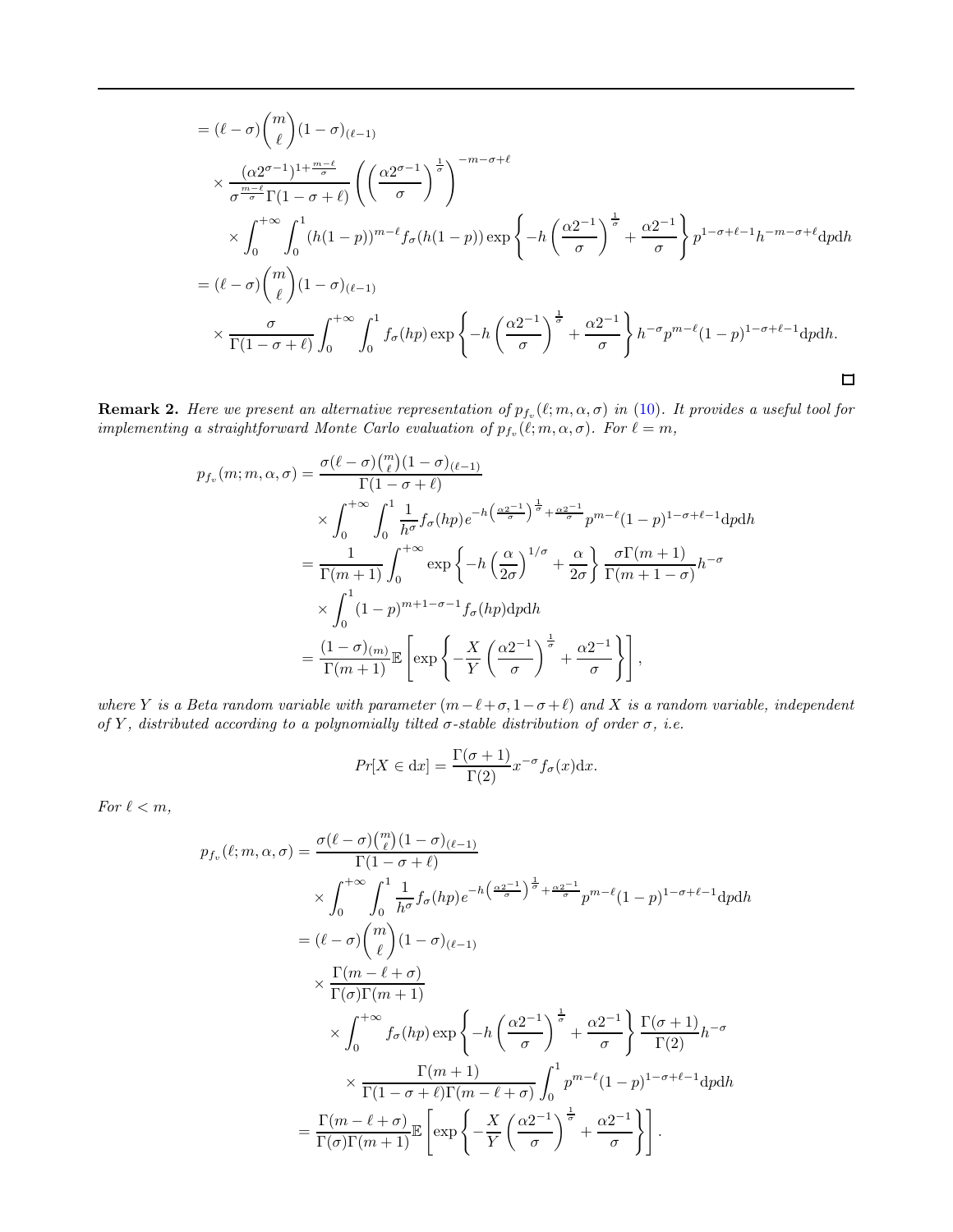According to this alternative representation,  $p_{f_v}(\ell;m,\alpha,\sigma)$  allows for a Monte Carlo evaluation by sampling from a Beta random variable and from a polynomially tilted  $\sigma$ -stable random variable of order  $\sigma$ . See, e.g., [\(Devroye](#page-24-14), [2009](#page-24-14)).

*Proof of Proposition 2.* The proof follows by a direct application of Lemma [\(1\)](#page-15-2) by setting  $\sigma = 1/2$ . First, let recall that the density function of the  $(1/2)$ -stable positive random variable coincides with the IG density function [\(Seshadri,](#page-25-3) [1993\)](#page-25-3) with shape parameter  $a = 2^{-1/2}$  and scale parameter  $b = 0$ . That is, we write

$$
f_{1/2}(x) = \frac{1}{2\sqrt{\pi}} w^{-\frac{3}{2}} \exp\left\{-\frac{1}{4w}\right\}
$$

.

For  $\ell = m$ ,

$$
p_{f_v}(m; m, \alpha, \sigma) = \frac{\alpha 2^m \left(\frac{1}{2}\right)_{(m)}}{\Gamma(m+1)} \times \int_0^{+\infty} \frac{x^m}{(1+2x)^{m+\frac{1}{2}}} \exp\left\{-\alpha 2^{1/2}[(2^{-1}+x)^{1/2}-2^{-1/2}]\right\} dx.
$$

For  $\ell < m$ ,

$$
p_{f_v}(\ell; m, \alpha, \sigma) = \frac{2^{-1}(\ell - 2^{-1}) {m \choose \ell} \left(\frac{1}{2}\right)_{(\ell-1)}}{\Gamma(2^{-1} + \ell)}
$$
  
 
$$
\times \int_0^{+\infty} \int_0^1 \frac{1}{\sqrt{h}} f_{1/2}(hp) e^{-h\alpha^2 + \alpha} p^{m-\ell} (1-p)^{\frac{1}{2}+\ell-1} dp dh
$$
  

$$
= (\ell - 2^{-1}) {m \choose \ell} (1 - 2^{-1})_{(\ell-1)}
$$
  

$$
\times \frac{2^{-1}}{2\pi^{1/2}} e^{\alpha} \int_0^1 \int_0^{+\infty} h^{-1-1} \exp\left\{-h\alpha^2 - \frac{\frac{1}{4p}}{h}\right\}
$$
  

$$
\times \frac{1}{\Gamma(1 - 2^{-1} + \ell)} p^{m-\ell-\frac{1}{2}-1} (1-p)^{1-\frac{1}{2}+\ell-1} dp dh
$$
  
[Equation 3.471.9 of Gradshtev and Ryzhic (2007)]

[Equation 3.471.9 of [Gradshteyn and Ryzhic](#page-24-15) [\(2007\)](#page-24-15)]

$$
= (\ell - 2^{-1}) {m \choose \ell} (1 - 2^{-1})_{(\ell-1)}
$$
  
 
$$
\times \frac{e^{\alpha} \alpha}{\pi^{1/2} \Gamma(1 - 2^{-1} + \ell)} \int_0^1 K_{-1} \left( \frac{\alpha}{p^{1/2}} \right) p^{m-\ell-1} (1 - p)^{1 - \frac{1}{2} + \ell - 1} dp,
$$

where  $K_{-1}$  is the modified Bessel function of the second type, or Macdonald function, with parameter  $-1$ .  $\Box$ **Remark 3.** Here we present an alternative representation of  $p_{f_v}(\ell;m,\alpha,\sigma)$  in Proposition 2. It provides a useful tool for implementing a straightforward Monte Carlo evaluation of  $p_{f_v}(\ell;m,\alpha,\sigma)$ . For  $\ell=m$ ,

$$
p_{f_v}(m; m, \alpha, \sigma) = \frac{\alpha 2^m \left(\frac{1}{2}\right)_{(m)}}{\Gamma(m+1)}
$$
  
 
$$
\times \int_0^{+\infty} \frac{x^m}{(1+2x)^{m+\frac{1}{2}}} \exp\left\{-\alpha 2^{1/2}[(2^{-1}+x)^{1/2}-2^{-1/2}]\right\} dx
$$
  

$$
= \frac{1}{\Gamma(m+1)} \int_0^{+\infty} \exp\left\{-h\alpha^2 + \alpha\right\} \frac{2^{-1}\Gamma(m+1)}{\Gamma(m+1-1/2)} \frac{1}{\sqrt{h}}
$$
  

$$
\times \int_0^{1} (1-p)^{m+1-\frac{1}{2}-1} \frac{1}{2\sqrt{\pi}}(hp)^{-\frac{3}{2}} \exp\left\{-\frac{1}{4hp}\right\} dp dh
$$
  

$$
= \frac{\left(\frac{1}{2}\right)_{(m)}}{\Gamma(m+1)} \mathbb{E}\left[\exp\left\{-\frac{X}{Y}\alpha^2 + \alpha\right\}\right],
$$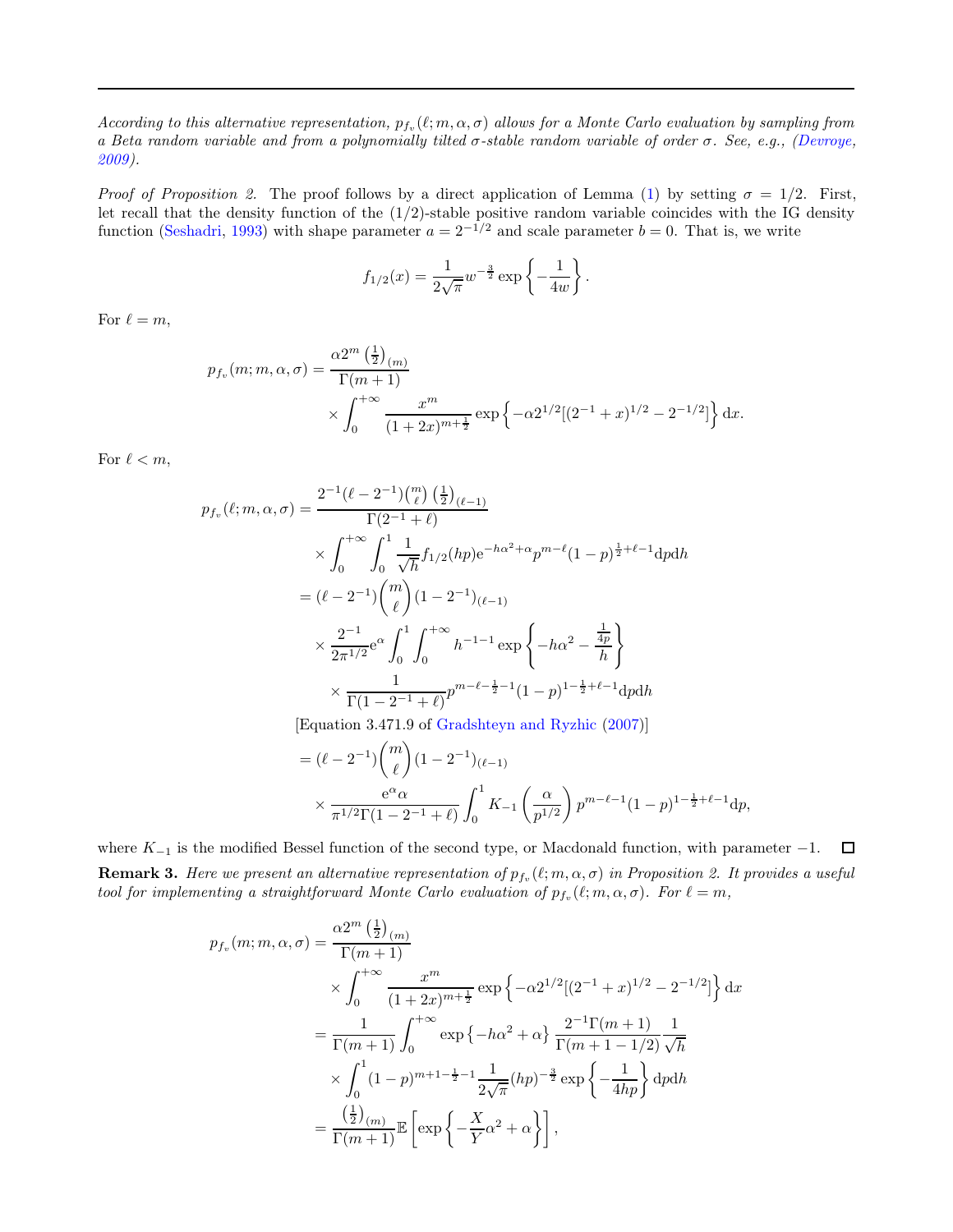where Y is a Beta random variable with parameter  $(1/2, m + 1/2)$  and X is a random variable, independent of Y , distributed according to a polynomially tilted IG distribution of the order 1/2, that is

$$
Pr[X \in dx] = \frac{\Gamma(3/2)}{\Gamma(2)} x^{-\frac{1}{2}} \frac{x^{-\frac{3}{2}}}{2\sqrt{\pi}} \exp\left\{-\frac{1}{4x}\right\} dx.
$$

For  $\ell < m$ ,

$$
p_{f_v}(\ell;m,\alpha,\sigma) = (\ell - 2^{-1}) {m \choose \ell} (1 - 2^{-1})_{(\ell-1)}
$$
  
\n
$$
\times \frac{e^{\alpha} \alpha}{\pi^{1/2} \Gamma(1 - 2^{-1} + \ell)} \int_0^1 K_{-1} \left( \frac{\alpha}{p^{1/2}} \right) p^{m-\ell-1} (1 - p)^{1 - \frac{1}{2} + \ell - 1} dp
$$
  
\n
$$
= (\ell - 2^{-1}) {m \choose \ell} (1 - 2^{-1})_{(\ell-1)}
$$
  
\n
$$
\times \frac{\Gamma(m - \ell)}{\pi^{1/2} \Gamma(m + 1 - 2^{-1})} e^{\alpha} \alpha
$$
  
\n
$$
\times \int_0^1 K_{-1} \left( \frac{\alpha}{p^{1/2}} \right) \frac{\Gamma(m + 1 - 2^{-1})}{\Gamma(1 - 2^{-1} + \ell) \Gamma(m - \ell)} p^{m - \ell - 1} (1 - p)^{1 - \frac{1}{2} + \ell - 1} dp
$$
  
\n
$$
= (\ell - 2^{-1}) {n \choose \ell} (1 - 2^{-1})_{(\ell-1)}
$$
  
\n
$$
\times \frac{\Gamma(m - \ell)}{\pi^{1/2} \Gamma(m + 1 - 2^{-1})} e^{\alpha} \alpha \mathbb{E} \left[ K_{-1} \left( \frac{\alpha}{Y^{1/2}} \right) \right],
$$

where Y is a Beta random variable with parameter  $(m - \ell, 1/2 + \ell)$ . According to this alternative representation,  $p_{f_v}(\ell;m,\alpha,\sigma)$  allows for a straightforward Monte Carlo evaluation by sampling from a Beta random variable and from a polynomially tilted IG random variable of order 1/2. See, e.g., [\(Devroye](#page-24-14), [2009](#page-24-14)).

Proof of Theorem 3. Because of the assumption of independence of the hash family, we can factorize the marginal likelihood of  $(c_1, \ldots, c_N)$ , i.e. of hash functions  $h_1, \ldots, h_N$ , into the product of the marginal likelihoods of  $\mathbf{c}_n = (c_{n,1}, \ldots, c_{n,J})$ , i.e. of each hash function. This, combined with Bayes theorem, leads to

 $Pr[f_v = \ell \mid \{C_{n,h_n(v)}\}_{n \in [N]} = \{c_{n,h_n(v)}\}_{n \in [N]}]$ 

[Bayes theorem and independence of the hash family]

$$
= \frac{1}{\Pr[\{C_{n,h_n(v)}\}_{n\in[N]} = \{c_{n,h_n(v)}\}_{n\in[N]}]} \Pr[f_v = \ell] \prod_{n=1}^{N} \Pr[C_{n,h_n(v)} = c_{n,h_n(v)} | f_v = \ell]
$$
  
\n
$$
= \frac{1}{\Pr[\{C_{n,h_n(v)}\}_{n\in[N]} = \{c_{n,h_n(v)}\}_{n\in[N]}]} \Pr[f_v = \ell] \prod_{n=1}^{N} \frac{\Pr[C_{n,h_n(v)} = c_{n,h_n(v)}, f_v = \ell]}{\Pr[f_v = \ell]}
$$
  
\n
$$
= \frac{1}{\Pr[\{C_{n,h_n(v)}\}_{n\in[N]} = \{c_{n,h_n(v)}\}_{n\in[N]}]} (\Pr[f_v = \ell])^{1-N} \prod_{n=1}^{N} \Pr[C_{n,h_n(v)} = c_{n,h_n(v)}] \Pr[f_v = \ell | C_{n,h_n(v)} = c_{n,h_n(v)}]
$$
  
\n
$$
= (\Pr[f_v = \ell])^{1-N} \prod_{n=1}^{N} \Pr[f_v = \ell | C_{n,h_n(v)} = c_{n,h_n(v)}]
$$
  
\n
$$
\propto \prod_{n=1}^{N} \Pr[f_v = \ell | C_{n,h_n(v)} = c_{n,h_n(v)}]
$$

[Proposition 2 and Equation 9]

$$
= \prod_{n\in[N]} \begin{cases} \frac{\binom{c_{n,h_n(v)}}{\ell}e^{\frac{\alpha}{J}}\alpha}{J\pi} \int_0^1 K_{-1}\left(\frac{\alpha}{J\sqrt{x}}\right)x^{c_{n,h_n(v)}-\ell-1}(1-x)^{\frac{1}{2}+\ell-1}\mathrm{d}x & \ell=0,1,\ldots,c_{n,h_n(v)}-1\\ \frac{2^{c_{n,h_n(v)}}\alpha(\frac{1}{2})_{(c_{n,h_n(v)})}}{J\Gamma(c_{n,h_n(v)}+1)} \int_0^{+\infty} \frac{x^{c_{n,h_n(v)}}}{(1+2x)^{c_{n,h_n(v)}+1/2}} e^{-\frac{\alpha}{J}\left(\sqrt{1+2x}-1\right)} \mathrm{d}x & \ell=c_{n,h_n(v)}, \end{cases}
$$

where  $K_{-1}(\cdot)$  is the modified Bessel function of the second type, or Macdonald function, with parameter  $-1$ .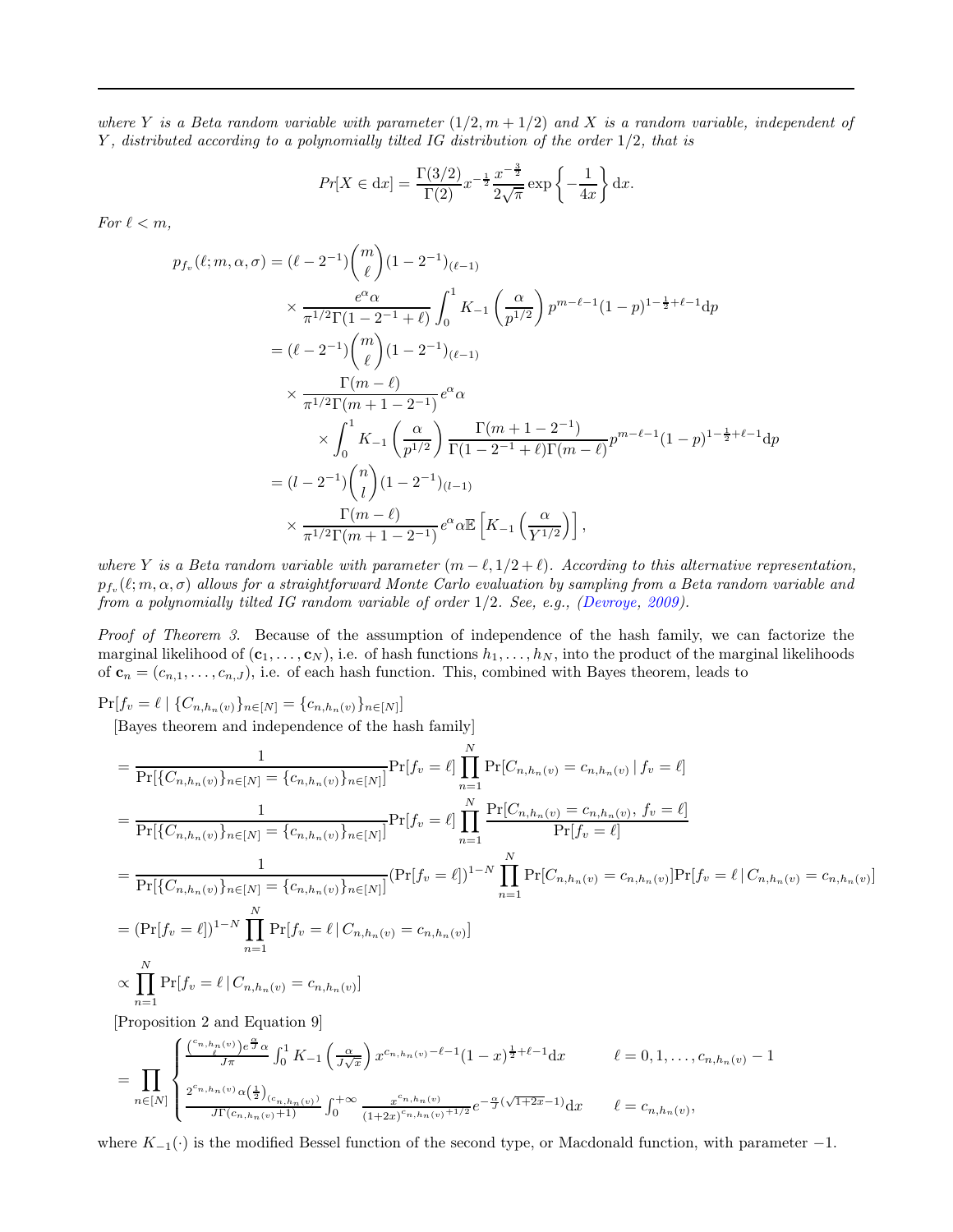## F Estimation of  $\alpha$

We start by deriving the marginal likelihood corresponding to the hashed frequencies  $(c_1, \ldots, c_N)$  induced by the collection of hash functions  $h_1, \ldots, h_N$ . In particular, according to the definition of  $P \sim \text{NIGP}(\alpha, \nu)$  through its family of finite-dimensional distributions, for a single hash function  $h_n$  the marginal likelihood of  $c_n$  $(c_{n,1},\ldots,c_{n,J})$  is obtained by integrating the normalized IG distribution with parameter  $(\alpha/J,\ldots,\alpha/J)$  against the multinomial counts  $c_n$ . In particular, by means of the normalized IG distribution  $(9)$ , the marginal likelihood of  $\mathbf{c}_n$  has the following expression

$$
p(c_n; \alpha)
$$
\n
$$
= \frac{m!}{\prod_{i=1}^{J} c_{n,i}!}
$$
\n
$$
\times \int_{\{(p_1, \ldots, p_{J-1}) \, : \, p_i \in (0,1) \text{ and } \sum_{i=1}^{J-1} p_i^{c_{n,i}} \left(1 - \sum_{i=1}^{J-1} p_i\right)^{c_{n,J}} f_{(P_1, \ldots, P_{J-1})}(p_1, \ldots, p_{J-1}) dp_1 \cdots dp_{J-1}
$$
\n
$$
= \frac{m!}{\prod_{i=1}^{J} c_{n,i}!}
$$
\n
$$
\times \int_{\{(p_1, \ldots, p_{J-1}) \, : \, p_i \in (0,1) \text{ and } \sum_{i=1}^{J-1} p_i \le 1\}} \left(\prod_{i=1}^{J} \frac{(\alpha/J)^{\alpha/J}}{\sqrt{2\pi}}\right) \prod_{i=1}^{J-1} p_i^{c_{n,i} - 3/2} \left(1 - \sum_{i=1}^{J-1} p_i\right)^{c_{n,J} - 3/2}
$$
\n
$$
\times \int_{0}^{+\infty} z^{-3J/2 + J - 1} \exp\left\{-\frac{1}{2z} \left(\sum_{i=1}^{J-1} \frac{(\alpha/J)^2}{p_i} + \frac{(\alpha/J)^2}{1 - \sum_{i=1}^{J-1} p_i}\right) - \frac{z}{2}\right\} d z dp_1 \cdots dp_{J-1}
$$
\n[Change of variable  $p_i = \frac{x_i}{\sum_{i=1}^{k} x_i}$ , for  $i = 1, \ldots, J - 1$ , and  $z = \sum_{i=1}^{J} x_i$ ]  
\n
$$
= \frac{m!}{\prod_{i=1}^{J} c_{n,i}!}
$$
\n
$$
\times \left(\frac{(\alpha/J)^{\alpha/J}}{\sqrt{2\pi}}\right)^J \int_{(0, +\infty)^J} \prod_{i=1}^{J} x_i^{c_{n,i} - 3/2} \left(\sum_{i=1}^{J} x_i\right)^{-\sum_{i=1}^{J} c_{n,i}} \exp\left\{-\frac{1}{2} \sum_{i=1}^{J} \frac{(\alpha/J)^2}{x_i} - \frac{1}{2} \sum_{i=1
$$

[Equation 3.471.9 of [Gradshteyn and Ryzhic](#page-24-15) [\(2007](#page-24-15))]

$$
= \frac{m!}{\prod_{i=1}^{J} c_{n,i}!} \times \left(\frac{(\alpha/J)e^{\alpha/J}}{\sqrt{2\pi}}\right)^{J} \frac{1}{\Gamma(m)} \int_{0}^{+\infty} y^{m-1} \left(\prod_{i=1}^{J} 2\left(\frac{(\alpha/J)^{2}}{1+2y}\right)^{c_{n,i}/2-1/4} K_{c_{n,i}-1/2}\left(\sqrt{c_{n,i}^{2}(1+2y)}\right)\right) dy
$$
  

$$
= \frac{m\left(\frac{\alpha}{J}\right)^{m+\frac{J}{2}} e^{\alpha}}{(\pi/2)^{\frac{J}{2}} \prod_{j=1}^{J} c_{n,j}!} \int_{0}^{+\infty} \frac{y^{m-1}}{(1+2y)^{m/2-J/4}} \left(\prod_{i=1}^{J} K_{c_{n,i}-1/2}\left(\sqrt{(\alpha/J)^{2}_{i}(1+2y)}\right)\right) dy.
$$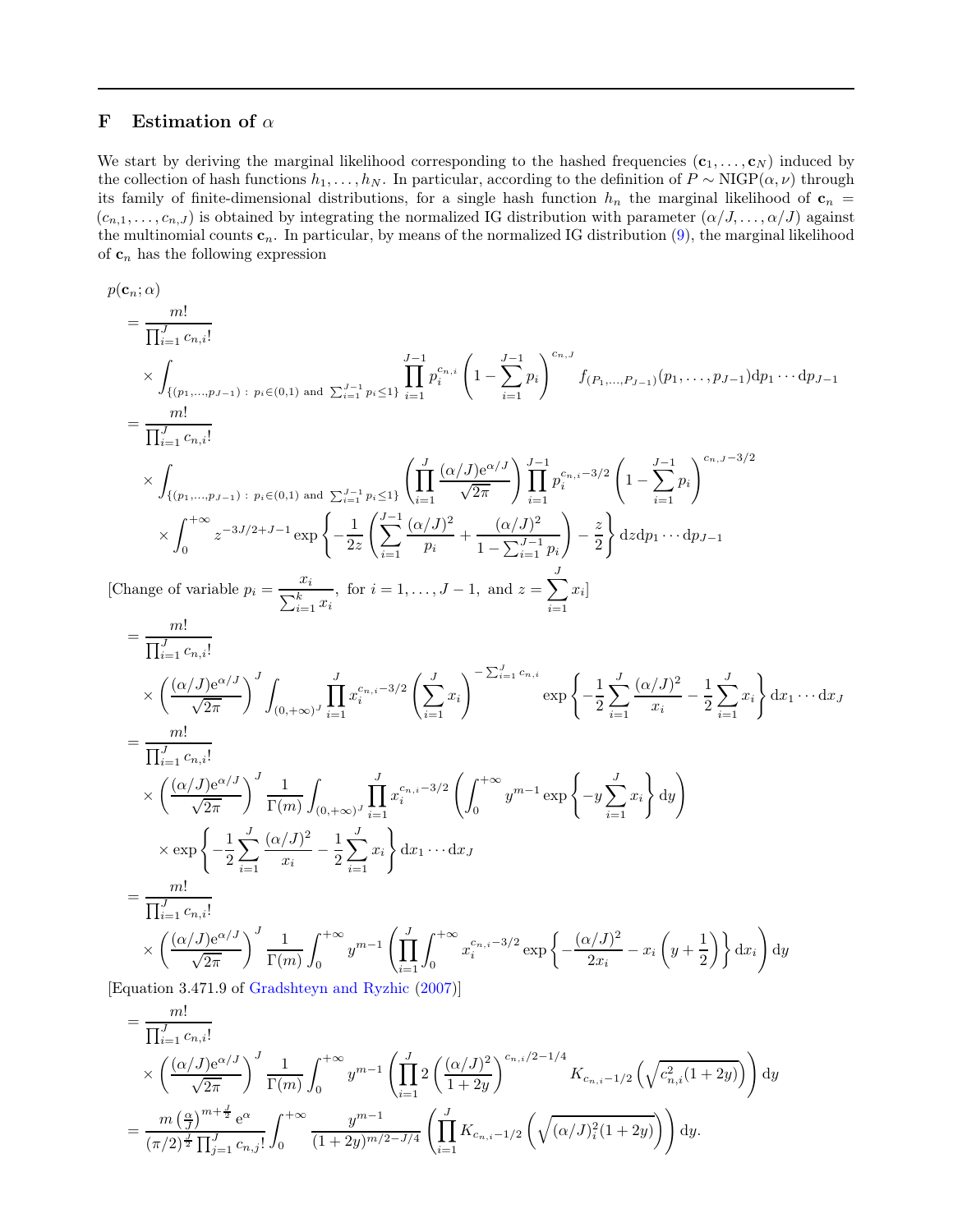Because of the independence of the hash family,  $h_1, \ldots, h_N$  leads to the following marginal likelihood of  $\{c_{n,j}\}_{n\in[N]}\,j\in[J]$ 

$$
p(\mathbf{c}_1, ..., \mathbf{c}_N; \alpha) \tag{14}
$$
\n
$$
= \prod_{n \in [N]} \frac{m \left(\frac{\alpha}{J}\right)^{m + \frac{J}{2}} e^{\alpha}}{\left(\pi/2\right)^{\frac{J}{2}} \prod_{j=1}^{J} c_{n,j}!} \int_0^{+\infty} \frac{x^{m-1}}{(1 + 2x)^{\frac{m}{2} - \frac{J}{4}}} \left(\prod_{j=1}^J K_{c_{n,j} - \frac{1}{2}} \left(\sqrt{\left(\frac{\alpha}{J}\right)^2 (1 + 2x)}\right)\right) dx.
$$

The marginal likelihood of  $\{c_{n,j}\}_{n\in[N]}\subset j\in[J]$  in  $(14)$  is applied to estimate the mass parameter  $\alpha$ . This is the empirical Bayes approach to the estimation of  $\alpha$ . In particular, we consider the following problem

$$
\arg \max_{\alpha} \left\{ \prod_{n \in [N]} V_{n,m,\alpha,J} \int_0^{+\infty} F_{n,m,\alpha,J}(y) dy \right\},\,
$$

where

<span id="page-23-0"></span>
$$
V_{n,m,\alpha,J} = \frac{m\left(\frac{\alpha}{J}\right)^{m+\frac{J}{2}} e^{\alpha}}{(\pi/2)^{\frac{J}{2}} \prod_{j=1}^{J} c_{n,j}!}
$$

and

$$
F_{n,m,\alpha,J}(y) = \frac{y^{m-1}}{(1+2y)^{\frac{m}{2}-\frac{J}{4}}} \left( \prod_{j=1}^{J} K_{c_{n,j}-\frac{1}{2}} \left( \sqrt{\left(\frac{\alpha}{J}\right)^2 (1+2y)} \right) \right)
$$

under the constraint that  $\alpha > 0$ . To avoid overflow/underflow issues in the above optimization problem, here we work in log-space. That is, we consider the following equivalent optimization problem<sup>[1](#page-23-1)</sup>

$$
\arg\max_{\alpha} \left\{ \sum_{n \in [N]} \log(V_{n,m,\alpha,J}) + \log \left( \int_0^{+\infty} F_{n,m,\alpha,J}(y) dy \right) \right\}
$$
  
= 
$$
\arg\max_{\alpha} \left\{ \sum_{n \in [N]} v_{n,m,\alpha,J} + \log \left( \int_0^{+\infty} \exp\{f_{n,m,\alpha,J}(y)\} dy \right) \right\},
$$

with  $v_{n,m,\alpha,J} = \log(V_{n,m,\alpha,J})$  and  $f_{n,m,\alpha,J}(y) = \log(F_{n,m,\alpha,J}(y))$ . For the computation of the integral we use double exponential quadrature [\(Takahasi and Mori,](#page-25-5) [1974\)](#page-25-5), which approximates  $\int_{-1}^{+1} f(y) dy$  with  $\sum_{j=1}^{m} w_j f(y_j)$ for appropriate weights  $w_j \in \mathcal{W}$  and coordinates  $y_j \in \mathcal{Y}$ . Integrals of the form  $\int_a^b f(y) dy$  for  $-\infty \le a \le b \le +\infty$ are handled via change of variable formulas. To avoid underflow/overflow issues it is necessary to apply the "log-sum-exp" trick to the above integral. That is,

$$
\log\left(\int_0^{+\infty} \exp\{f_{n,m,\alpha,J}(y)\} dy\right) = f^* + \log\left(\int_0^{+\infty} \exp\{f_{n,m,\alpha,J}(y) - f^*\} dy\right)
$$

and

$$
f^* = \underset{y \in \mathcal{Y}}{\arg \max} \left\{ f_{n,m,\alpha,J}(y) \right\}.
$$

The computation of  $log(K_{c_{n,j}-\frac{1}{2}}(x))$  is performed via the following finite-sum representation of  $K_{c_{n,j}-\frac{1}{2}}(x)$ , which holds for  $K_v(x)$  when v is an half-integer. Recall that  $K_v(x)$  is symmetric in v. In particular,

$$
K_{c_{n,i}-1/2}\left(\sqrt{(\alpha/J)(1+2y)}\right)
$$
  
=  $\sqrt{\frac{\pi}{2}} \frac{\exp\left\{-((\alpha/J)(1+2y))^{1/2}\right\}}{((\alpha/J)(1+2y))^{1/4}} \sum_{j=0}^{c_{n,i}-1} \frac{(j+c_{n,i}-1)!}{j!(c_{n,i}-j-1)!} (2((\alpha/J)(1+2y))^{1/2})^{-j}.$ 

<span id="page-23-1"></span><sup>&</sup>lt;sup>1</sup>the computation of log-factorials is done via the specialized implementation of the log-gamma function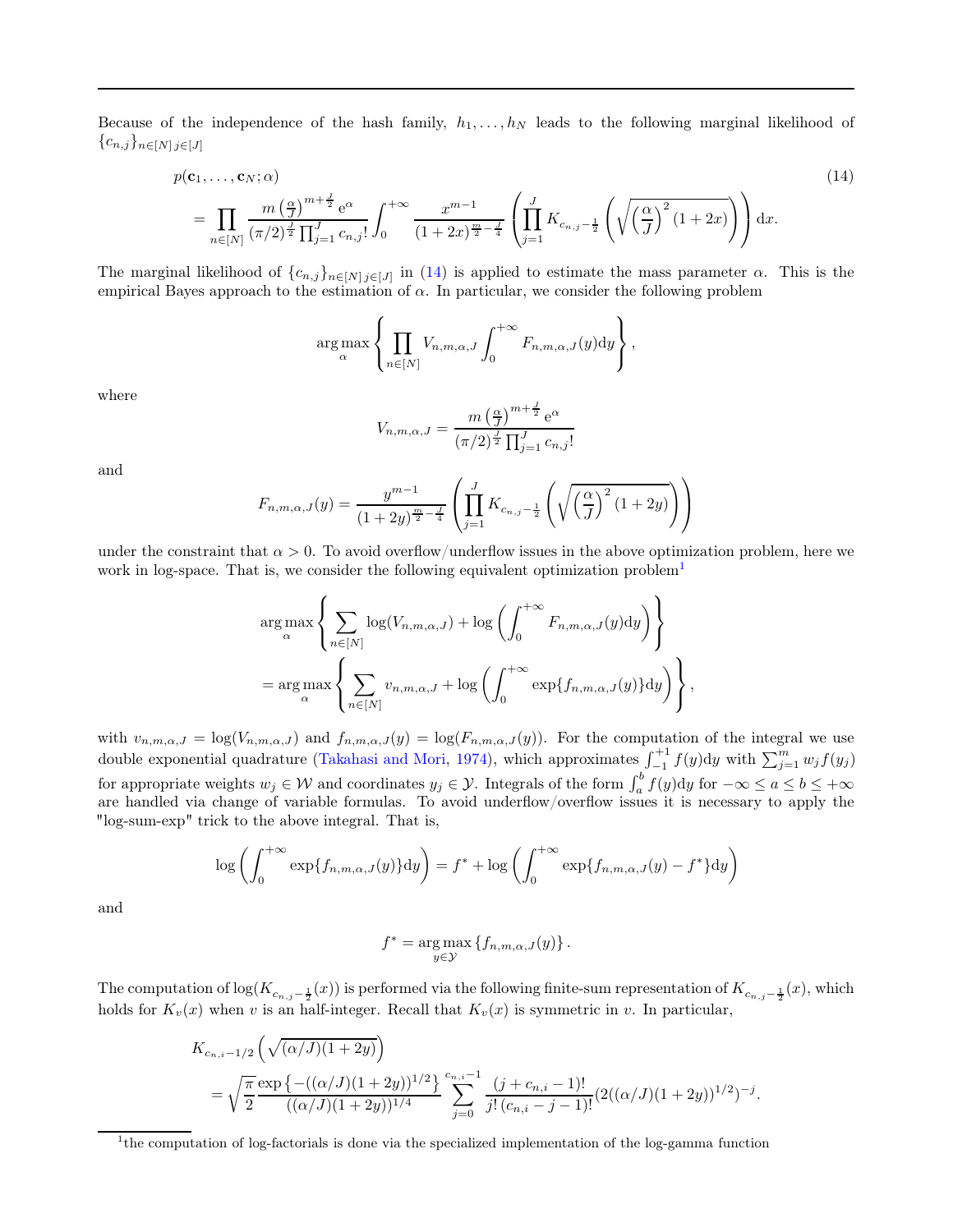In order to increase efficiency in the our optimization, we cache the log-factorials and, anew for each  $\alpha$  and y the values of  $log(K_{c_{n,j}-\frac{1}{2}}(\sqrt{(\alpha/J)^2(1+2y)}))$  across j. In particular, as the dependency on j goes through  $c_{n,j}$  only we can exploit the fact that many duplicates exists, i.e. the complexity scales in the number of unique  $c_{n,j}$ . All code is implemented in LuaJIT<sup>[2](#page-24-16)</sup> by using the  $scilua<sup>3</sup>$  $scilua<sup>3</sup>$  $scilua<sup>3</sup>$  library.

## G Additional experiments

We present additional experiments on the application of the CMS-NIGP on synthetic and real data. First, we recall the synthetic and real data to which the CMS-NIGP is applied. As regards synthetic data, we consider datasets of  $m = 500.000$  tokens from a Zipf's distributions with parameter  $s = 1.3, 1.6, 1.9, 2, 2, 2.5$ . As regards real data, we consider: i) the 20 Newsgroups dataset, which consists of  $m = 2.765.300$  tokens with  $k = 53.975$ distinct tokens; ii) the Enron dataset, which consists of  $m = 6412175$  tokens with  $k = 28102$  distinct tokens. Tables [1,](#page-26-0) [2,](#page-27-0) [3](#page-28-0) and [4](#page-28-1) report the MAE (mean absolute error) between true frequencies and their corresponding estimates via: i) the CMS-NIGP estimate  $\hat{f}_v^{\text{(NIGP)}}$ ; ii) the CMS estimate  $\hat{f}_v^{\text{(CMS)}}$ ; iii) the CMS-DP estimate $\hat{f}_v^{\text{(DP)}}$ , the CMM estimate  $\hat{f}_v^{(\text{CMM})}$ .

## References

- <span id="page-24-10"></span>Bacallado, S., Battiston, M., Favaro, S., and Trippa, L. (2017). Sufficientness postulates for gibbs-type priors and hierarchical generalizations. Statistical Science, 32:487–500.
- <span id="page-24-2"></span>Cai, D., Mitzenmacher, M., and Adams, R. P. (2018). A Bayesian nonparametric view on count-min sketch. In Advances in Neural Information Processing Systems.
- <span id="page-24-11"></span>Charalambides, C. A. (2005). Combinatorial methods in discrete distributions, volume 600. John Wiley & Sons.
- <span id="page-24-1"></span>Cormode, G. and Muthukrishnan, S. (2005a). An improved data stream summary: the count-min sketch and its applications. Journal of Algorithms, 55:58–75.
- <span id="page-24-0"></span>Cormode, G. and Muthukrishnan, S. (2005b). Summarizing and mining skewed data streams. In Proceedings of the 2005 SIAM International Conference on Data Mining.
- <span id="page-24-9"></span>De Blasi, P., Favaro, S., Lijoi, A., Mena, R. H., Prünster, I., and Ruggiero, M. (2013). Are Gibbs-type priors the most natural generalization of the Dirichlet process? IEEE transactions on pattern analysis and machine intelligence, 37:212–229.
- <span id="page-24-14"></span>Devroye, L. (2009). Random variate generation for exponentially and polynomially tilted stable distributions. ACM Transactions on Modeling and Computer Simulation, 19.
- <span id="page-24-12"></span>Ewens, W. (1972). The sampling theory of selectively neutral alleles. Theoretical Population Biology, 3:87–112.
- <span id="page-24-13"></span>Favaro, S., Nipoti, B., and Teh, Y. (2015). Random variate generation for laguerre-type exponentially tilted alpha-stable distributions. Electronic Journal of Statistics, 9:1230–1242.
- <span id="page-24-15"></span>Gradshteyn, I. and Ryzhic, I. (2007). Table of integrals, series and products. Academic Press.
- <span id="page-24-4"></span>James, L. F. (2002). Poisson process partition calculus with applications to exchangeable models and Bayesian nonparametrics. arXiv preprint arXiv:math/0205093.
- <span id="page-24-6"></span>Kingman, J. (1993). Poisson processes. Wiley Online Library.
- <span id="page-24-3"></span>Lijoi, A., Mena, R. H., and Prünster, I. (2005). Hierarchical mixture modeling with normalized inverse-Gaussian priors. Journal of the American Statistical Association, 100:1278–1291.
- <span id="page-24-7"></span>Lijoi, A., Mena, R. H., and Prünster, I. (2007). Controlling the reinforcement in Bayesian non-parametric mixture models. Journal of the Royal Statistical Society Series B, 69:715–740.
- <span id="page-24-5"></span>Lijoi, A. and Prünster, I. (2010). Models beyond the Dirichlet process. In Bayesian Nonparametrics, Hjort, N.L., Holmes, C.C. Müller, P. and Walker, S.G. Eds. Cambridge University Press.
- <span id="page-24-8"></span>Pitman, J. (2003). Poisson-Kingman partitions. In Science and Statistics: A Festschrift for Terry Speed. Institute of Mathematical Statistics.

<sup>2</sup><https://luajit.org>

<span id="page-24-17"></span><span id="page-24-16"></span><sup>3</sup> <https://scilua.org>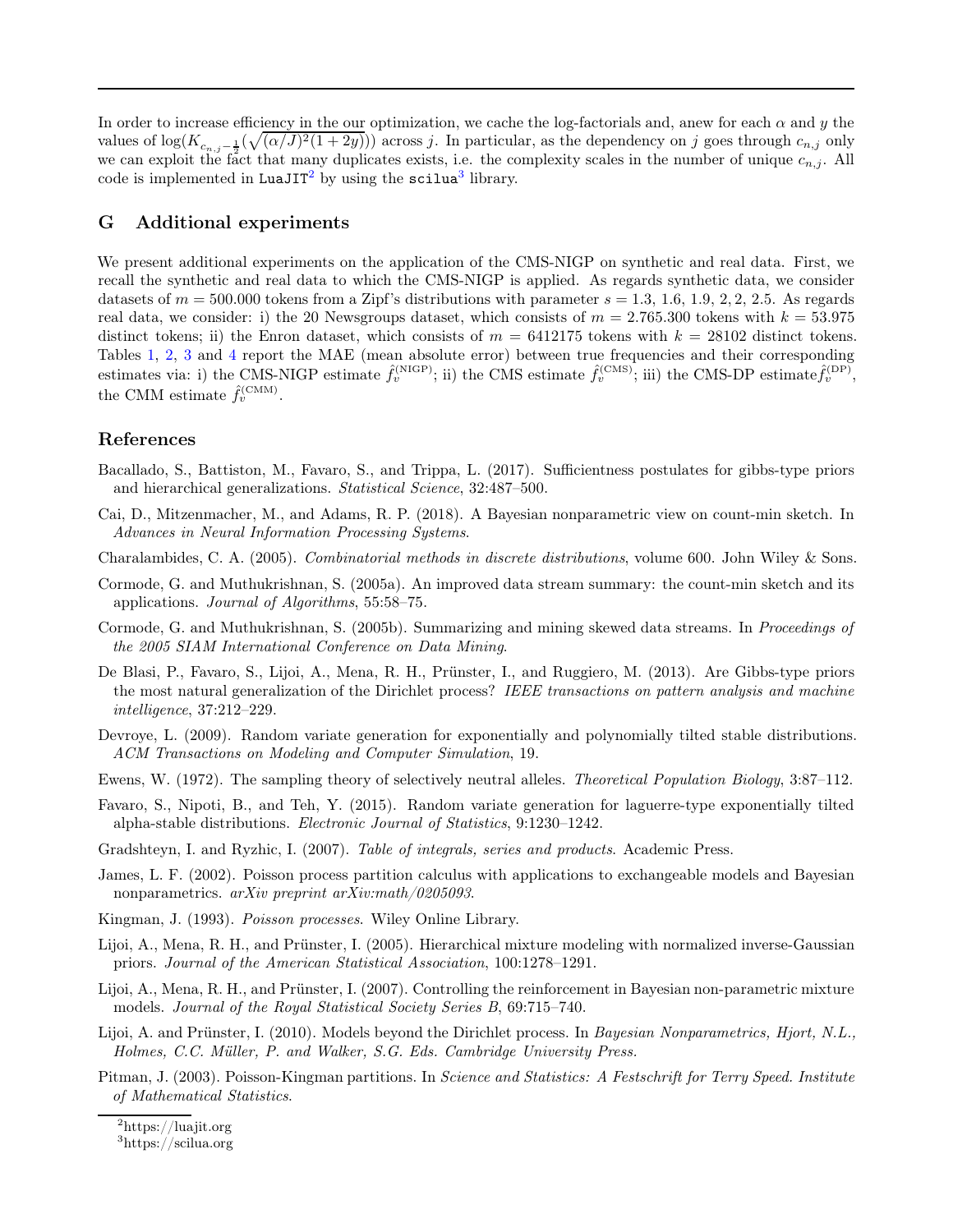<span id="page-25-2"></span>Pitman, J. (2006). Combinatorial stochastic processes. Lecture Notes in Mathematics. Springer-Verlag.

- <span id="page-25-0"></span>Prünster, I. (2002). Random probability measures derived from increasing additive processes and their application to Bayesian statistics. Ph.D Thesis, University of Pavia.
- <span id="page-25-4"></span>Regazzini, E. (2001). Foundations of Bayesian statistics and some theory of Bayesian nonparametric methods. Lecture Notes, Stanford University.
- <span id="page-25-1"></span>Regazzini, E., Lijoi, A., and Prünster, I. (2003). Distributional results for means of normalized random measures with independent increments. The Annals of Statistics, 31:560–585.
- <span id="page-25-3"></span>Seshadri, V. (1993). The inverse Gaussian distribution. Oxford University Press.
- <span id="page-25-5"></span>Takahasi, H. and Mori, M. (1974). Double exponential formulas for numerical integration. Publications of the Research Institute for Mathematical Sciences, 9(3):721–741.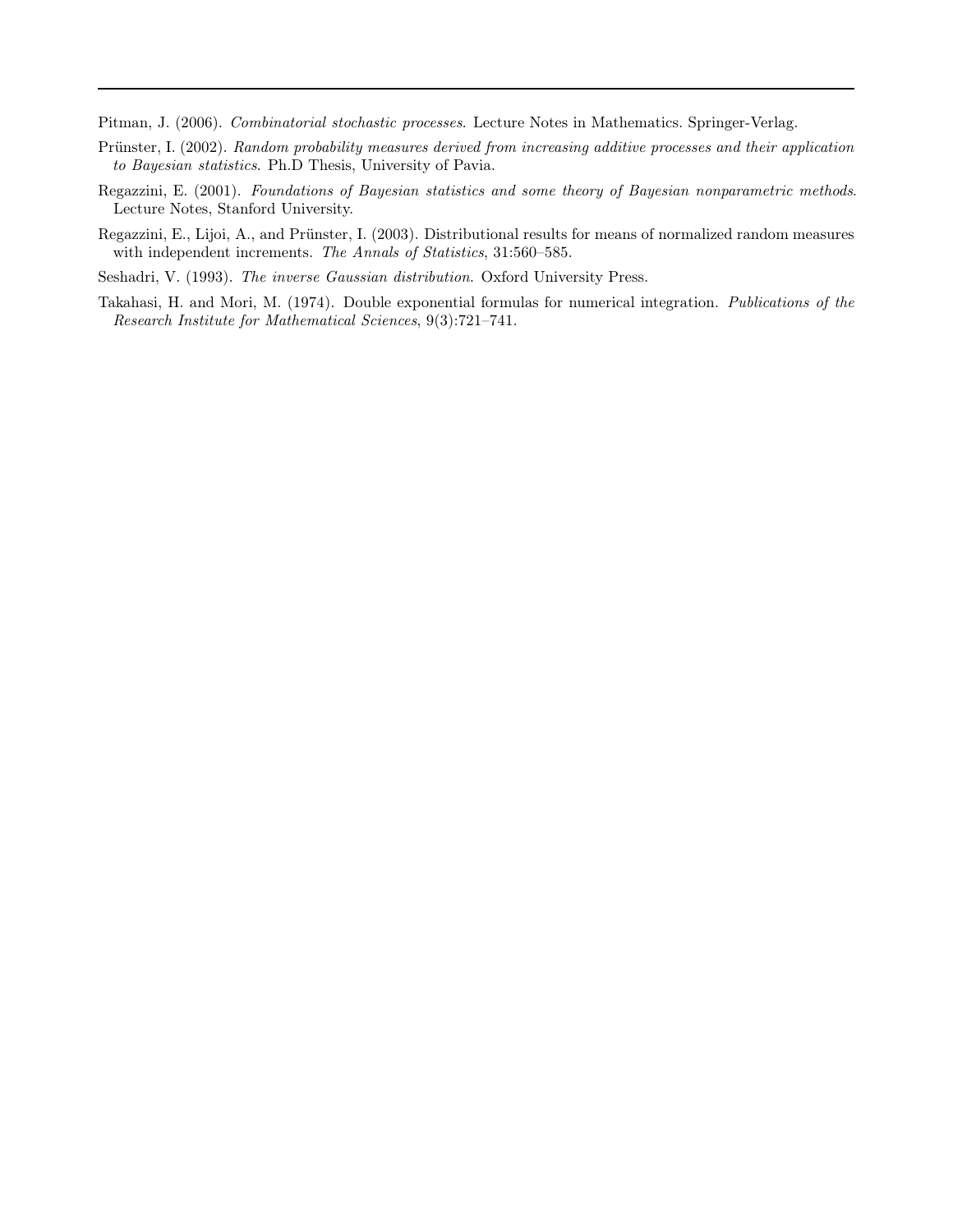|                               |                                  | $\mathcal{Z}_{1.3}$             |                                  |                                  | $\mathcal{Z}_{1.6}$                       |                                          |                       | $\mathcal{Z}_{1.9}$        |                        |                       | $\mathcal{Z}_{2.2}$ |                  |                       | $\mathcal{Z}_{2.5}$   |                        |
|-------------------------------|----------------------------------|---------------------------------|----------------------------------|----------------------------------|-------------------------------------------|------------------------------------------|-----------------------|----------------------------|------------------------|-----------------------|---------------------|------------------|-----------------------|-----------------------|------------------------|
| $\lim v$                      | $\hat{f}(\text{CMS})$<br>$_{lv}$ | $\hat{f}(\text{CMM})$<br>$\eta$ | $\hat{f}(\text{NIGP})$<br>$\eta$ | $\hat{f}(\text{CMS})$<br>$\iota$ | $\hat{f}(\text{CMM})$<br>$\boldsymbol{v}$ | $\hat{f}(\text{NIGP})$<br>$\overline{v}$ | $\hat{f}(\text{CMS})$ | $\hat{f}$ (CMM)<br>$\iota$ | $\hat{f}(\text{NIGP})$ | $\hat{f}(\text{CMS})$ | $\hat{f}$ (CMM)     | $\hat{r}$ (NIGP) | $\hat{f}(\text{CMS})$ | $\hat{f}(\text{CMM})$ | $\hat{f}(\text{NIGP})$ |
| (0,1]                         | 1,061.3                          | 161.72                          | 231.31                           | 629.40                           | 62.19                                     | 134.75                                   | 308.11                | 81.10                      | 65.71                  | 51.65                 | 0.04                | 12.91            | 32.65                 | 1.02                  | 7.16                   |
| $\left\langle 1,2\right\vert$ | 1.197.9                          | 169.74                          | 287.43                           | 514.31                           | 102.42                                    | 119.22                                   | 154.20                | 2.00                       | 37.03                  | 289.50                | 2.04                | 61.87            | 48.15                 | 2.01                  | 9.88                   |
| $\left( 2,4\right]$           | 1,108.3                          | 116.37                          | 262.18                           | 474.82                           | 52.10                                     | 95.78                                    | 2,419.51              | 2215.85                    | 353.73                 | 134.05                | 3.40                | 26.90            | 54.34                 | 10.50                 | 10.09                  |
| (4, 8]                        | 1,275.9                          | 378.04                          | 302.89                           | 786.73                           | 214.46                                    | 175.10                                   | 460.13                | 258.90                     | 83.30                  | 118.40                | 6.44                | 21.58            | 69.85                 | 6.03                  | 14.28                  |
| (8,16)                        | 1,236.1                          | 230.32                          | 257.08                           | 719.84                           | 232.24                                    | 136.66                                   | 380.05                | 139.50                     | 66.44                  | 413.13                | 129.03              | 77.39            | 80.80                 | 13.10                 | 20.15                  |
| (16, 32)                      | 1,256.8                          | 221.98                          | 248.41                           | 831.70                           | 79.73                                     | 190.05                                   | 288.59                | 23.90                      | 41.99                  | 503.60                | 364.30              | 90.29            | 9.86                  | 22.39                 | 15.36                  |
| (32, 64]                      | 1,312.8                          | 235.87                          | 284.12                           | 783.90                           | 184.99                                    | 139.52                                   | 415.58                | 54.82                      | 67.30                  | 217.81                | 82.92               | 48.00            | 10.22                 | 30.90                 | 28.90                  |
| (64, 128)                     | l.721.7                          | 766.29                          | 312.59                           | 950.31                           | 304.36                                    | 125.07                                   | ,875.50               | 1762.20                    | 353.10                 | 64.01                 | 97.40               | 65.91            | 13.75                 | 96.98                 | 66.18                  |
| (128, 256]                    | 1,107.7                          | 334.57                          | 97.91                            | ,727.19                          | 1488.38                                   | 273.50                                   | 202.09                | 163.61                     | 110.32                 | 46.80                 | 156.71              | 130.94           | 17.51                 | 181.38                | 125.75                 |

<span id="page-26-0"></span>Table 1: Synthetic data: MAE for  $f_v^{\text{(NIGP)}}, f_v^{\text{(CMM)}}$  and  $f_v^{\text{(CMS)}},$  case  $J = 320, N = 2$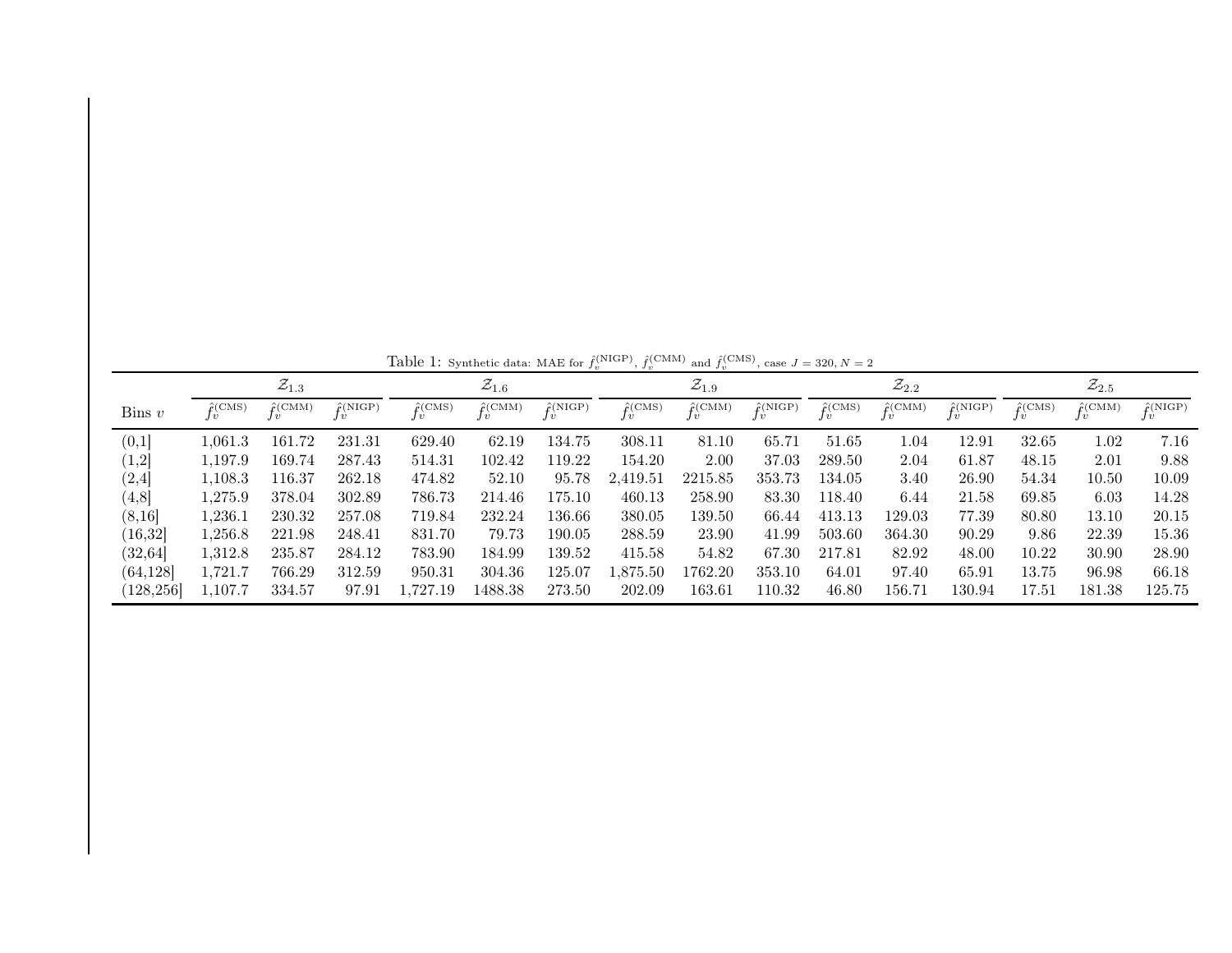|                     |                       | $\mathcal{Z}_{1.3}$   |                        |                          | $\mathcal{Z}_{1.6}$              |                        |                          | $\mathcal{Z}_{1.9}$ |                        |                       | $\mathcal{Z}_{2.2}$ |                        |                          | $\mathcal{Z}_{2.5}$   |                        |
|---------------------|-----------------------|-----------------------|------------------------|--------------------------|----------------------------------|------------------------|--------------------------|---------------------|------------------------|-----------------------|---------------------|------------------------|--------------------------|-----------------------|------------------------|
| $\lim v$            | $\hat{f}(\text{CMS})$ | $\hat{f}(\text{CMM})$ | $\hat{f}(\text{NIGP})$ | $\hat{\mathbf{f}}$ (CMS) | $\hat{f}(\text{CMM})$<br>$\iota$ | $\hat{f}(\text{NIGP})$ | $\hat{\mathbf{f}}$ (CMS) | $\hat{f}$ (CMM)     | $\hat{f}(\text{NIGP})$ | $\hat{f}(\text{CMS})$ | $\hat{f}$ (CMM)     | $\hat{f}(\text{NIGP})$ | $\hat{\mathbf{r}}$ (CMS) | $\hat{f}(\text{CMM})$ | $\hat{f}(\text{NIGP})$ |
| (0,1]               | 212.1                 | 590.48                | 0.94                   | 262.00                   | 146.11                           | 0.25                   | 424.8                    | 130.90              | 0.18                   | 154.79                | 47.10               | 0.32                   | 56.7                     | 1.01                  | 0.38                   |
| $\left( 1,2\right]$ | 339.8                 | 359.57                | 0.56                   | 332.75                   | 63.21                            | 0.70                   | 552.0                    | 65.00               | 0.82                   | 182.72                | 2.01                | 1.24                   | 48.2                     | 2.03                  | 1.45                   |
| (2,4]               | 270.9                 | 69.42                 | !.33                   | 277.80                   | 301.89                           | 2.47                   | 487.3                    | 163.55              | 2.53                   | 184.70                | 97.15               | 2.66                   | 57.8                     | 14.35                 | 2.74                   |
| (4,8]               | 234.6                 | 339.95                | 4.69                   | 375.74                   | 579.94                           | 4.67                   | 545.2                    | 243.08              | 5.28                   | 252.53                | 62.70               | 5.96                   | 51.1                     | 8.30                  | 5.42                   |
| (8,16)              | 213.3                 | 313.37                | 10.57                  | 165.73                   | 152.53                           | 10.68                  | 493.2                    | 196.20              | 10.86                  | 247.33                | 29.70               | 10.28                  | 24.1                     | 14.11                 | 11.75                  |
| (16, 32)            | 283.0                 | 23.30                 | 20.72                  | 217.20                   | 22.94                            | 19.21                  | 535.5                    | 154.30              | 22.08                  | 295.90                | 190.92              | 21.57                  | 25.0                     | 23.20                 | 23.37                  |
| (32, 64]            | 305.7                 | 133.09                | 42.66                  | 284.61                   | 209.13                           | 43.14                  | 637.8                    | 150.05              | 42.64                  | 120.62                | 71.86               | 44.49                  | 31.7                     | 40.40                 | 44.03                  |
| (64, 128)           | 244.5                 | 102.43                | 92.26                  | 120.21                   | 118.42                           | 94.43                  | 425.1                    | 198.60              | 95.19                  | 180.30                | 13.75               | 95.10                  | 29.2                     | 94.73                 | 93.34                  |
| [128, 256]          | 237.4                 | 294.43                | 170.09                 | 141.30                   | 573.12                           | 173.87                 | 525.9                    | 267.15              | 185.83                 | 129.70                | 176.50              | 180.41                 | 32.1                     | 119.19                | 179.51                 |

<span id="page-27-0"></span>Table 2: Synthetic data: MAE for  $\hat{f}_v^{\text{(NIGP)}}, \hat{f}_v^{\text{(CMM)}}$  and  $\hat{f}_v^{\text{(CMS)}}$ , case  $J = 160, N = 4$